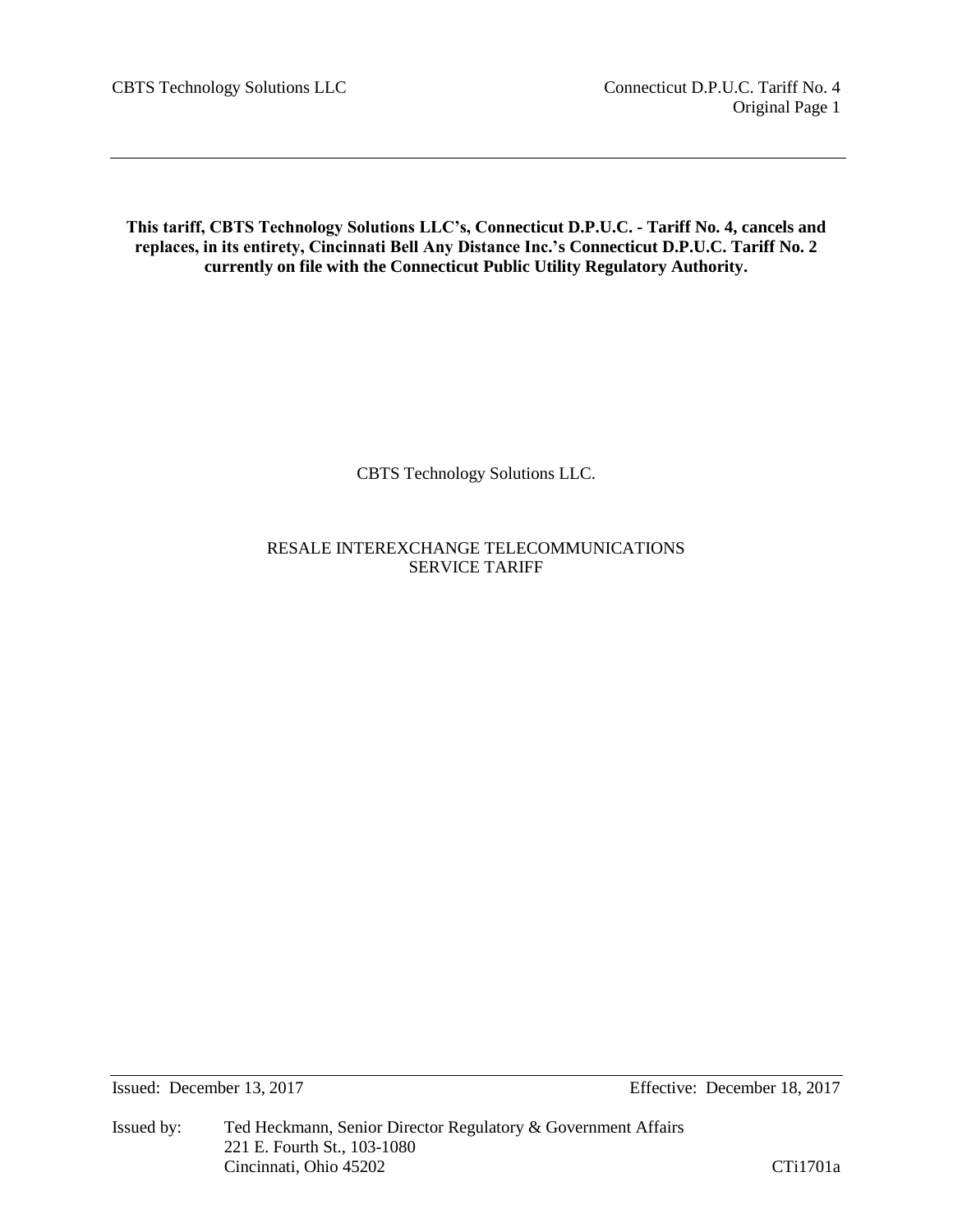# CHECK SHEET

Pages of this tariff, as indicated below, are effective as of the date shown at the bottom of the respective pages. Original and revised pages, as named below, comprise all changes from the original tariff and are currently in effect as of the date on the bottom of this page.

| <b>REVISION</b> |                                                                                  | <b>PAGE</b> | <b>REVISION</b> |                                                                                                                                                                      | <b>PAGE</b> | <b>REVISION</b> |
|-----------------|----------------------------------------------------------------------------------|-------------|-----------------|----------------------------------------------------------------------------------------------------------------------------------------------------------------------|-------------|-----------------|
| Original        | $\ast$                                                                           | 30          | Original        | ∗                                                                                                                                                                    |             |                 |
| Original        | $\ast$                                                                           | 31          | Original        | $\ast$                                                                                                                                                               |             |                 |
| Original        | ∗                                                                                | 32          | Original        | ∗                                                                                                                                                                    |             |                 |
| Original        | ∗                                                                                | 33          | Original        | $\ast$                                                                                                                                                               |             |                 |
| Original        | $\ast$                                                                           | 34          | Original        | $\ast$                                                                                                                                                               |             |                 |
|                 | $\ast$                                                                           | 35          |                 | $\ast$                                                                                                                                                               |             |                 |
| Original        | $\ast$                                                                           | 36          | Original        | $\ast$                                                                                                                                                               |             |                 |
| Original        | *                                                                                | 37          | Original        | $\ast$                                                                                                                                                               |             |                 |
| Original        | ∗                                                                                | 38          | Original        | $\ast$                                                                                                                                                               |             |                 |
| Original        | ∗                                                                                | 39          |                 | $\ast$                                                                                                                                                               |             |                 |
| Original        | ∗                                                                                | 40          |                 | $\ast$                                                                                                                                                               |             |                 |
| Original        | ∗                                                                                | 41          |                 | $\ast$                                                                                                                                                               |             |                 |
| Original        | $\ast$                                                                           | 42          |                 | $\ast$                                                                                                                                                               |             |                 |
| Original        | $\ast$                                                                           | 43          |                 | $\ast$                                                                                                                                                               |             |                 |
| Original        | $\ast$                                                                           | 44          | Original        | $\ast$                                                                                                                                                               |             |                 |
| Original        | ∗                                                                                | 45          | Original        | $\ast$                                                                                                                                                               |             |                 |
| Original        | ∗                                                                                | 46          | Original        | $\ast$                                                                                                                                                               |             |                 |
|                 | ∗                                                                                | 47          |                 | $\ast$                                                                                                                                                               |             |                 |
|                 | ∗                                                                                | 48          |                 | $\ast$                                                                                                                                                               |             |                 |
| Original        | $\ast$                                                                           | 49          |                 | $\ast$                                                                                                                                                               |             |                 |
| Original        | $\ast$                                                                           | 50          |                 | $\ast$                                                                                                                                                               |             |                 |
| Original        | $\ast$                                                                           | 51          |                 | $\ast$                                                                                                                                                               |             |                 |
| Original        | *                                                                                | 52          |                 | $\ast$                                                                                                                                                               |             |                 |
|                 | ∗                                                                                | 53          |                 | $\ast$                                                                                                                                                               |             |                 |
| Original        | ∗                                                                                | 54          |                 | $\ast$                                                                                                                                                               |             |                 |
|                 | *                                                                                |             |                 |                                                                                                                                                                      |             |                 |
|                 | ∗                                                                                |             |                 |                                                                                                                                                                      |             |                 |
|                 | $\ast$                                                                           |             |                 |                                                                                                                                                                      |             |                 |
| Original        | $\ast$                                                                           |             |                 |                                                                                                                                                                      |             |                 |
|                 | Original<br>Original<br>Original<br>Original<br>Original<br>Original<br>Original |             |                 | Original<br>Original<br>Original<br>Original<br>Original<br>Original<br>Original<br>Original<br>Original<br>Original<br>Original<br>Original<br>Original<br>Original |             |                 |

\* - indicates those pages included with this filing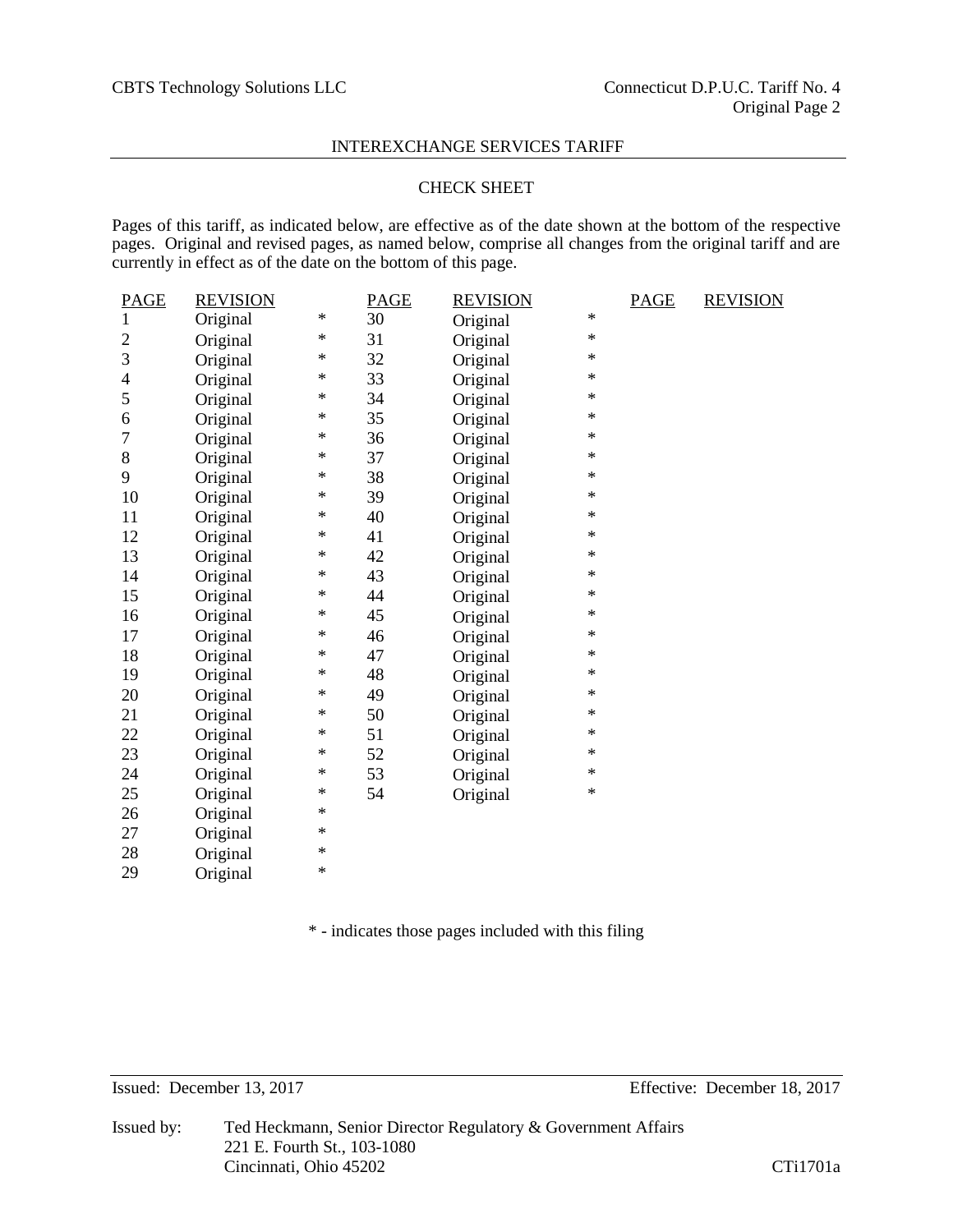# TABLE OF CONTENTS

Issued: December 13, 2017

Effective: December 18, 2017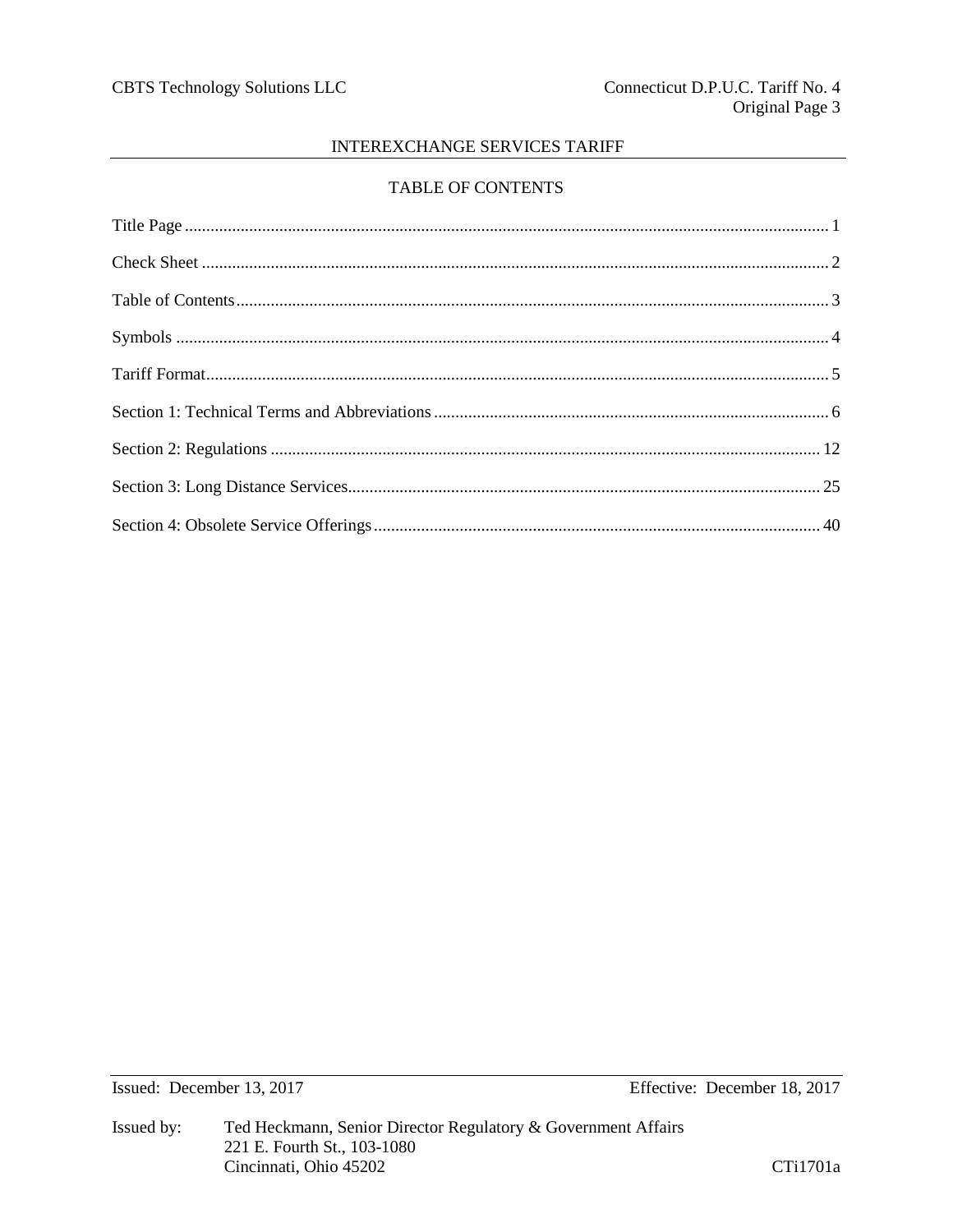# SYMBOLS

The following are the only symbols used for the purposes indicated below:

- C Change in regulation or rate structure.
- D Delete or discontinue
- I Increase in rate.
- M Moved from another tariff location.
- N New rate or regulation.
- R Reduction in rate.
- T Change in text or regulation but no change in rate or charge.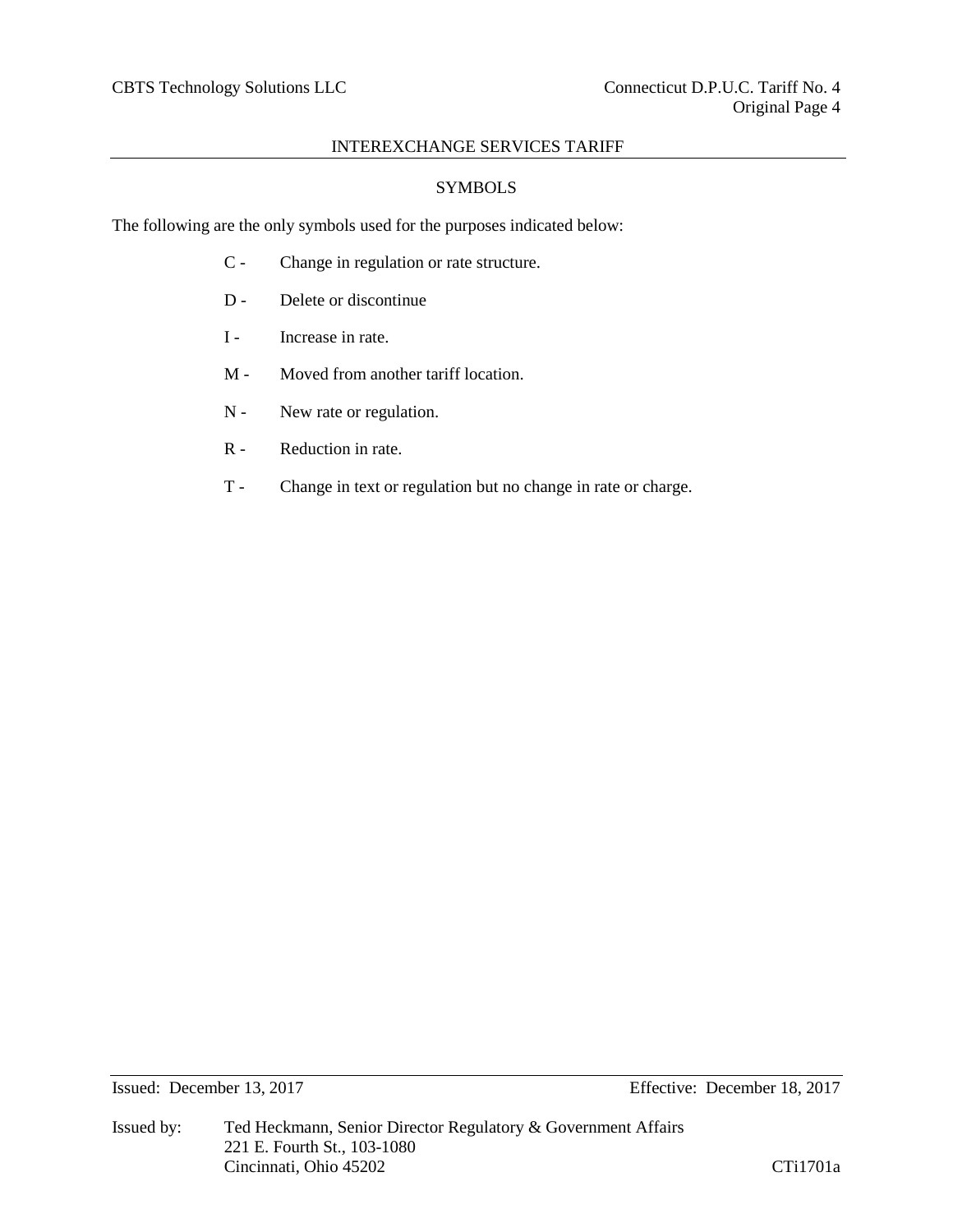# TARIFF FORMAT

- A. Page Numbering Page numbers appear in the upper right corner of the sheet. Pages are numbered sequentially. However, new pages are occasionally added to the tariff. When a new page is added between existing pages with whole numbers, a decimal is added. For example, a new page added between pages 34 and 35 would be page 34.1.
- B. Page Revisions- Revision numbers also appear in the upper right corner of the page. These numbers are used to determine the most current page version on file with the Commission. For example, 4th Revised Page 34 cancels the 3rd Revised Page 34. Consult the check sheet for the page currently in effect.
- C. Paragraph Numbering Sequence There are nine levels of paragraph coding. Each level of coding is subservient to its next higher level of coding.
	- 2 2.1 2.1.1 2.1.1.A 2.1.1.A.1 2.1.1.A.1.(a) 2.1.1.A.1.(a).I 2.1.1.A.1.(a).I.(i)
- D. Check Sheet When a tariff is filed with the commission, an updated check sheet accompanies the filing. The check sheet lists the tariff pages, with a cross reference to the current revision number. When new sheets are added, the check sheet is changed to reflect the revision. All revisions made in a given filing are designated by an asterisk (\*). There will be no other symbols used on this sheet if these are the only changes made. The tariff user should refer to the latest check sheet to find out if a particular page is the most current on file with the Commission.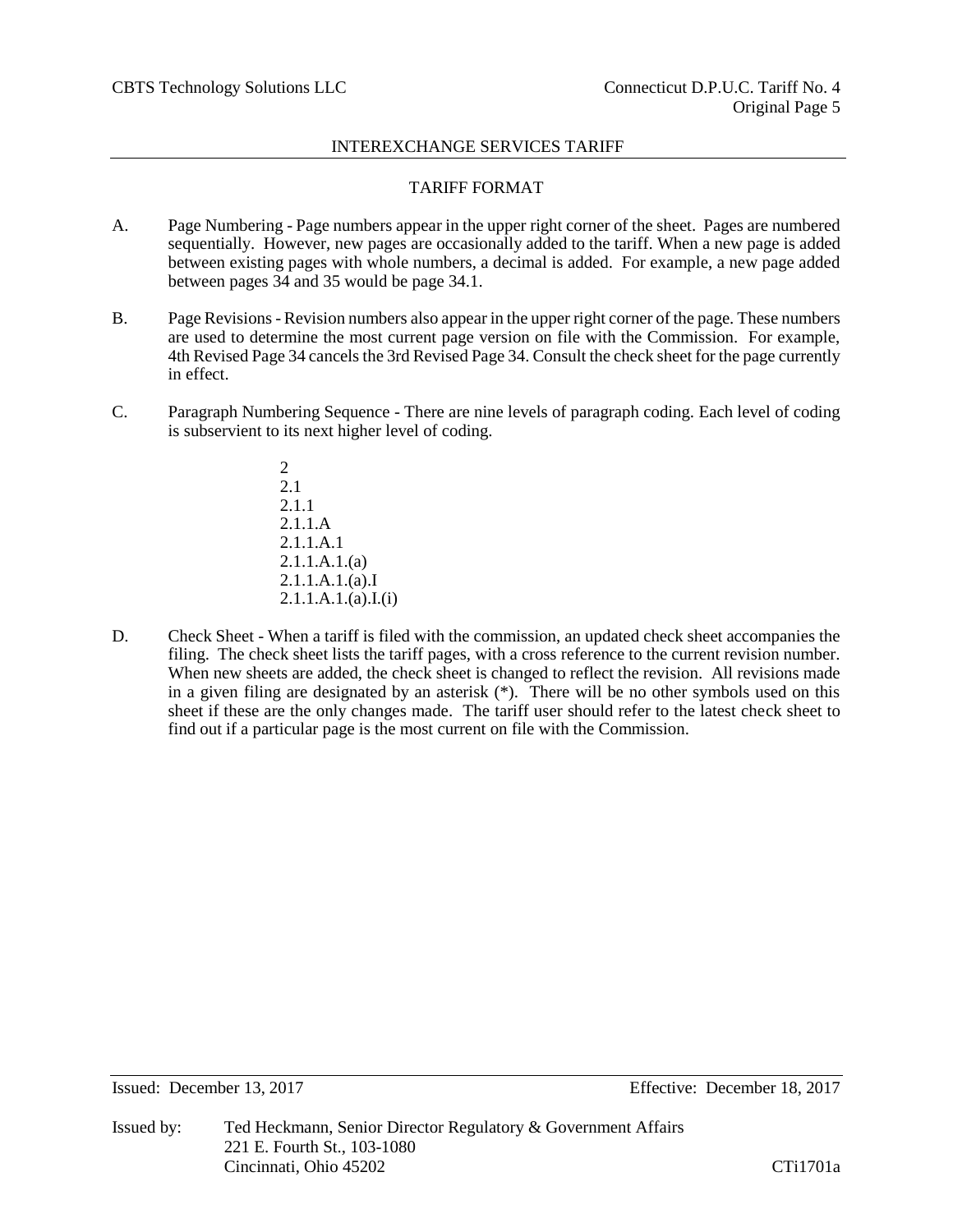# SECTION 1 - TECHNICAL TERMS AND ABBREVIATIONS

#### 1.1 Definitions

Application for Service - a standard order form which includes all pertinent billing, technical and other descriptive information which will enable the carrier to provide the communication service.

ASR (Access Service Request) - Service ordered processed to the underlying local exchange or interexchange carrier.

Authorization Code - a numerical code, one or more of which are assigned to a customer to enable a reseller to identify use of service on its account and to bill the customer accordingly for such service. Multiple authorization codes may be assigned to a customer to identify individual users or groups of users on its account.

Authorized User - a person, firm, corporation or other entity authorized by the customer to receive or send communications.

Automatic Dialing Device - an apparatus provided by the carrier which, when attached to customer's telephone equipment, dials the carrier's facilities, emits an authorization code, and forwards the called number to the carrier's facilities.

Bandwidth - the total frequency band allocated for a channel.

Business Customer - any Customer of the Company who is not a Residential Customer as described herein.

Busy Hour - the two consecutive half hours during which the greatest volume of traffic is handled.

Cancellation of Order - a customer-initiated request to discontinue processing a service order, either in part or in its entirety, prior to its completion.

Carrier - CBTS Technology Solutions LLC, unless specifically stated otherwise.

Casual Caller  $-A$  caller that has not affirmatively selected the Company as its choice of a long distance service provider in advance of placing a long distance call.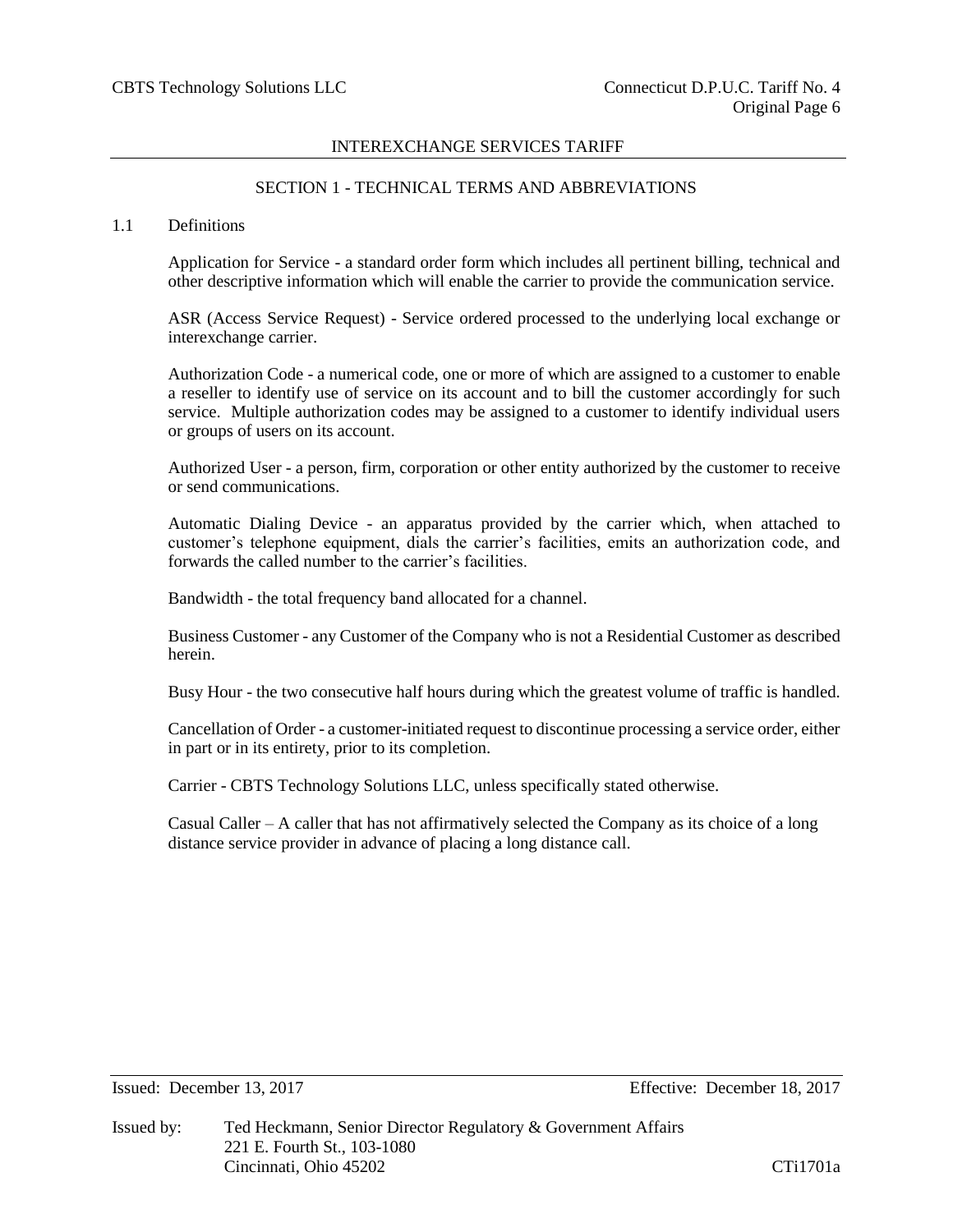# SECTION 1 - TECHNICAL TERMS AND ABBREVIATIONS (CONT'D.)

1.1 Definitions: (Cont'd.)

Company - CBTS Technology Solutions LLC, sometimes referred to as carrier.

Completed Calls - calls answered at the distance end. If a customer is charged for an incomplete call, the Company will issue a one minute credit upon the customer's request.

Custom Account Coding - key, legend or table created by the customer for a unique project or account numbers for its private use.

Customer - the person, firm, corporation or other entity that orders or uses service and is responsible for payment of the rates and charges under a contract or this tariff.

Customer Premises Equipment - communications equipment located at the customer's premises. Such equipment may be provided by the customer or by The Company.

Day Rate Period - unless otherwise specified in this tariff, the Day Rate Period applies during the hours of 8:00 a.m. to, but not including 5:00 p.m., Monday through Friday.

Dedicated Port - a port on reseller's switch which is dedicated, at extra charge, to customer's exclusive use, and which is connected to the customer's premises by a private line furnished by the customer or the customer's serving local exchange company.

Delinquent or Delinquency - an account for which a bill or payment agreement for services or equipment has not been paid in full on or before the due date. Amounts due and unpaid after the due date may be subject to a late payment charge.

Disconnect - to render inoperable or to disable circuitry thus preventing outgoing and incoming toll communications service.

Dialed Number Information Service (DNIS) - A toll free service option, under which Carrier electronically transmits to Customer, identifying digits (up to 10 digits) that indicate which number was dialed when multiple numbers terminate on the same trunk group.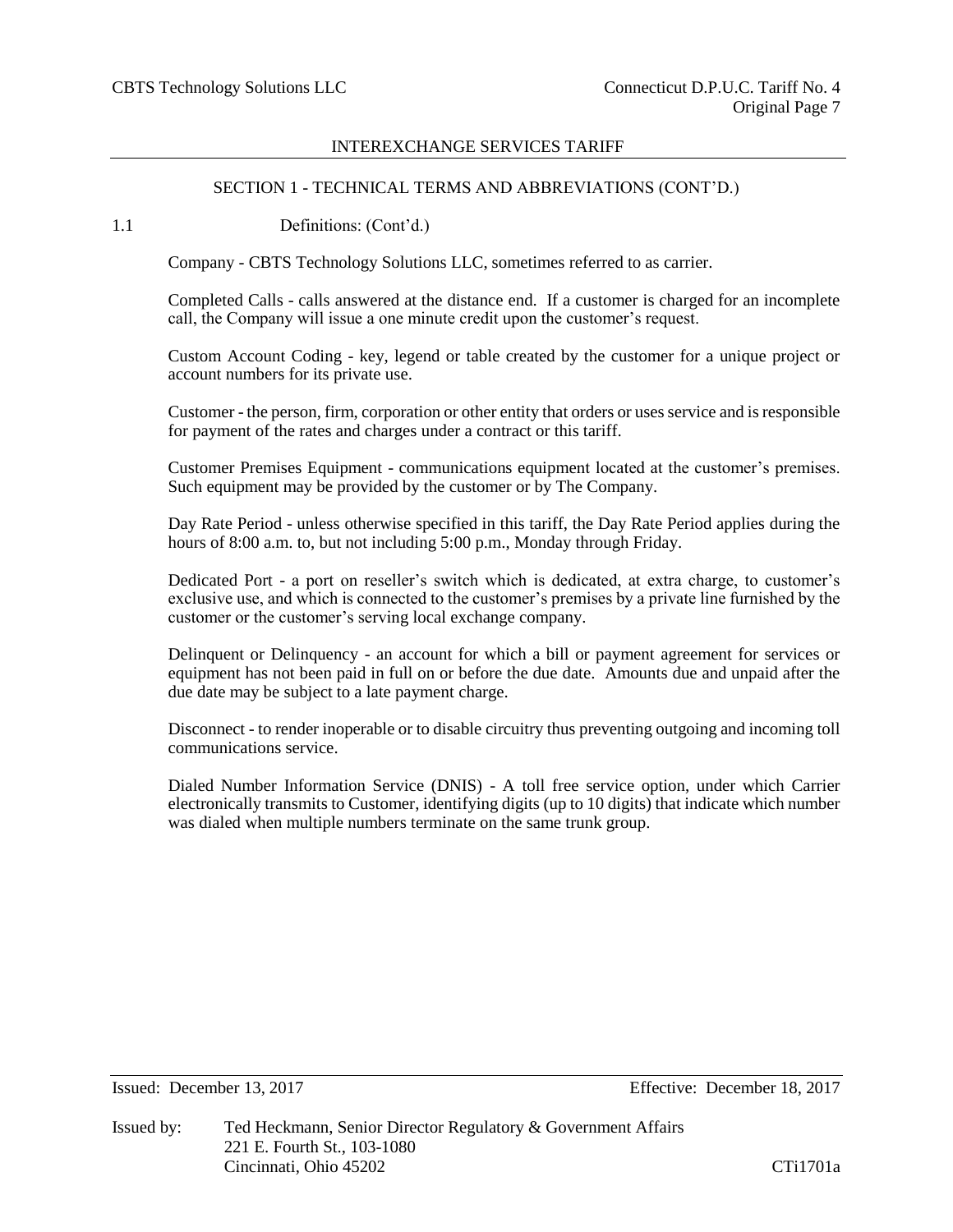## SECTION 1 - TECHNICAL TERMS AND ABBREVIATIONS (CONT'D.)

1.1 Definitions: (Cont'd.)

Evening Rate Period - unless otherwise specified in this tariff, the Evening Rate Period applies during the hours of 5:00 p.m. to, but not including 11:00 p.m., Sunday through Friday.

Excessive Call Attempt - a customer attempt to call over the carrier's network using an invalid authorization code during a measured 15-minute period, within which 10 or more incomplete call attempts are made by the customer from the same customer line, and where those attempts do not complete because the customer has not used a valid authorization code.

Expedite - The best effort acceleration of the installation date in advance of commitment date provided by the Company.

Holidays - for the purposes of this tariff recognized holidays are New Year's Day, Memorial Day, Independence Day, Labor Day, Thanksgiving Day and Christmas day.

Holiday Rate Period - the evening rate will apply to calls made on the Company recognized holidays, provided, however, that calls made on holidays during the Night/Weekend Rate Period shall be billed at the lower of the Evening Rate and the Night/Weekend Rate.

Interexchange Utility - a utility, resale carrier or other entity that provides intrastate telecommunications services and facilities between exchanges within the state, without regard to how such traffic is carried. A local exchange utility that provides exchange service may also be considered an interexchange utility.

Local Distribution Area - metropolitan locations served by the Company which have been defined by the local exchange telephone company as a local calling area under its local exchange tariff.

Measured Use Service - the provision of long distance measured time communications telephone service to customers who access the carrier's services at its switching and call processing equipment by means of access facilities obtained from another carrier by the customer or otherwise provided at its own expense (the customer is responsible for arranging for the access line).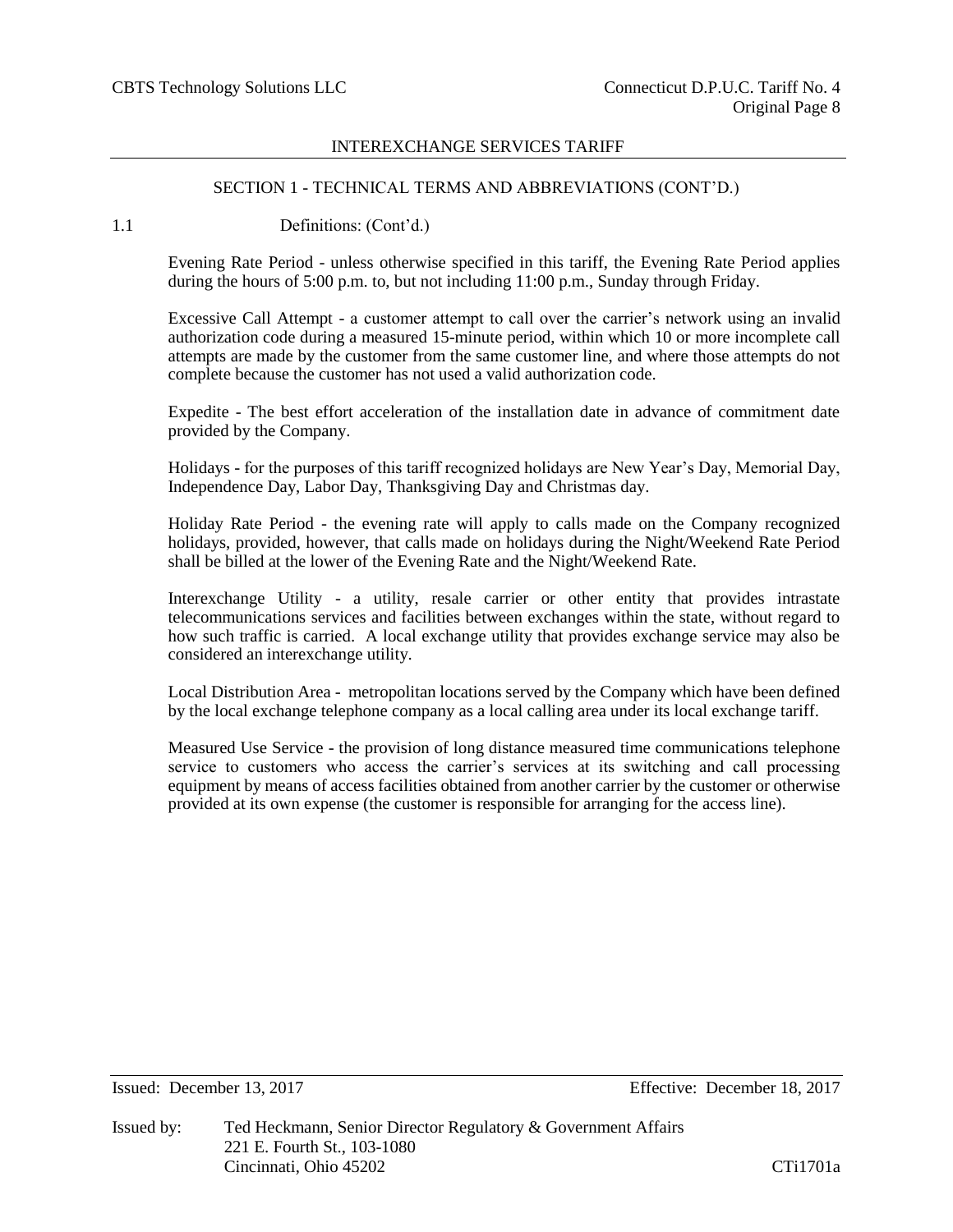# SECTION 1 - TECHNICAL TERMS AND ABBREVIATIONS (CONT'D.)

1.1 Definitions: (Cont'd.)

Message - a completed telephone call by a customer or end user.

Network Terminal - any location where the Company provides services described herein.

Night/Weekend Rate Period - unless otherwise specified in this tariff, the Night/Weekend Rate Period applies during the hours of 11:00 p.m. to, but not including 8:00 a.m., Monday through Friday; all day Saturday; and from 8:00 a.m. to, but not including 5:00 p.m. Sunday.

Normal Business Hours - the hours of 8:00 a.m. to 5:00 p.m., Monday through Friday, excluding holidays.

Physical Change - the modification of a circuit, dedicated access line, or port at the request of the customer requiring an actual material change.

Post-engineering - After provisioning of service elements.

Pre-engineering - Prior to provisioning of service elements.

Premises - the space occupied by an individual customer in a building, in adjoining buildings occupied entirely by that customer, or on contiguous property occupied by the customer separated only by a public thoroughfare, a railroad right of way or a natural barrier.

Rate - money, charge, fee or other recurring assessment billed to customers for services or equipment.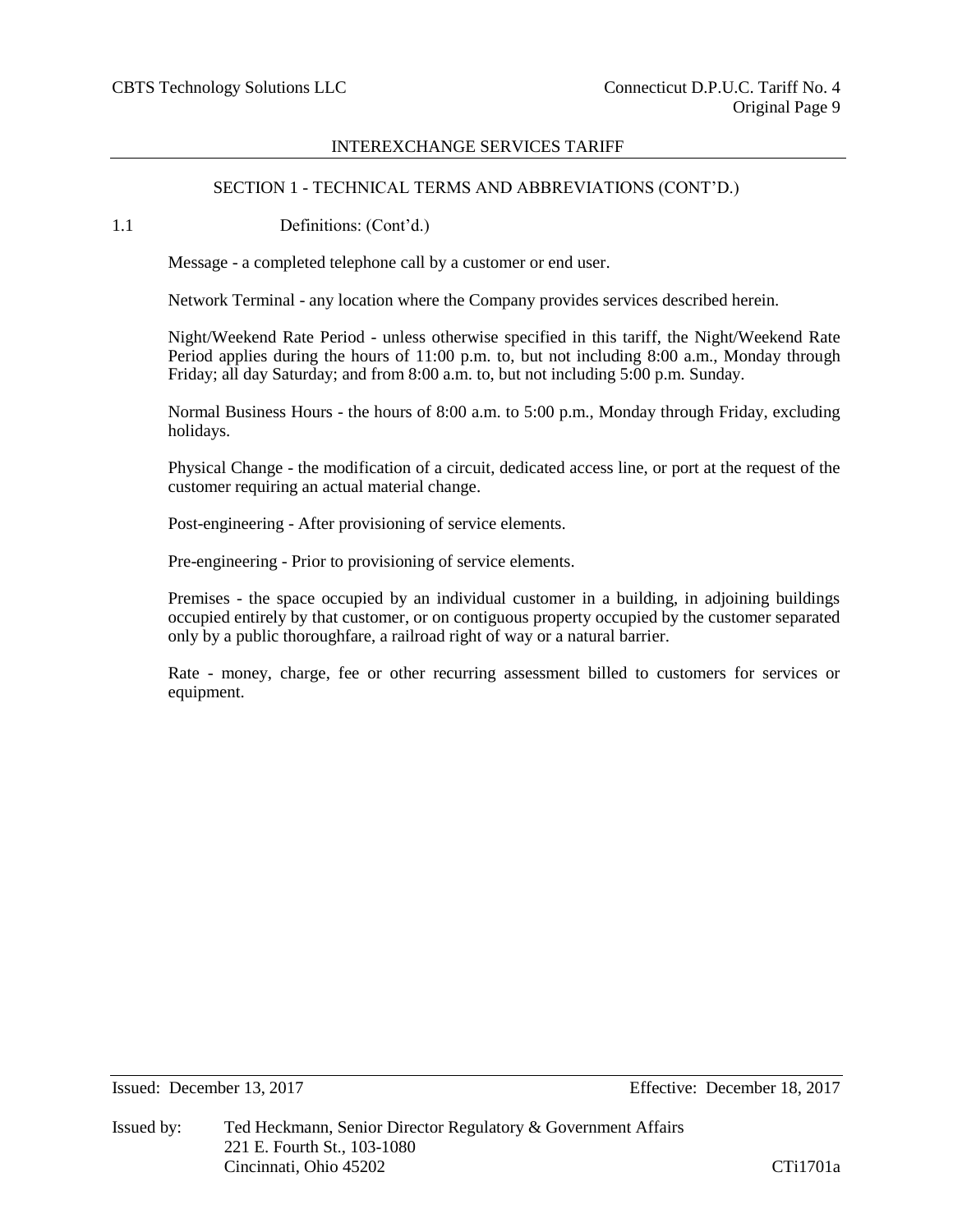## SECTION 1 - TECHNICAL TERMS AND ABBREVIATIONS (CONT'D.)

1.1 Definitions: (Cont'd.)

Residential Customer - for the purpose of this tariff, a Residential Customer is a Customer of the Company whose primary use of the Company's service is for personal use in a house, apartment or other residential dwelling. A Residential Customer is also a Customer who accesses the Company's service using an access line that has not been assigned a business class of service by the local service provider.

Routing Function - terminating number for toll free service may be designated by time of day, day of the week, region or originating ANI or percentage of calls.

Routing Function - terminating number for toll free service may be designated by time of day, day of the week, region of originating ANI or percentage of calls.

Suspension - temporary disconnection or impairment of service which disables either outgoing or incoming toll communications services provided by the Company.

Speed Number - a signaling arrangement by which a customer may elect to dial a pre-programmed four-digit number in place of a designated ten-digit number.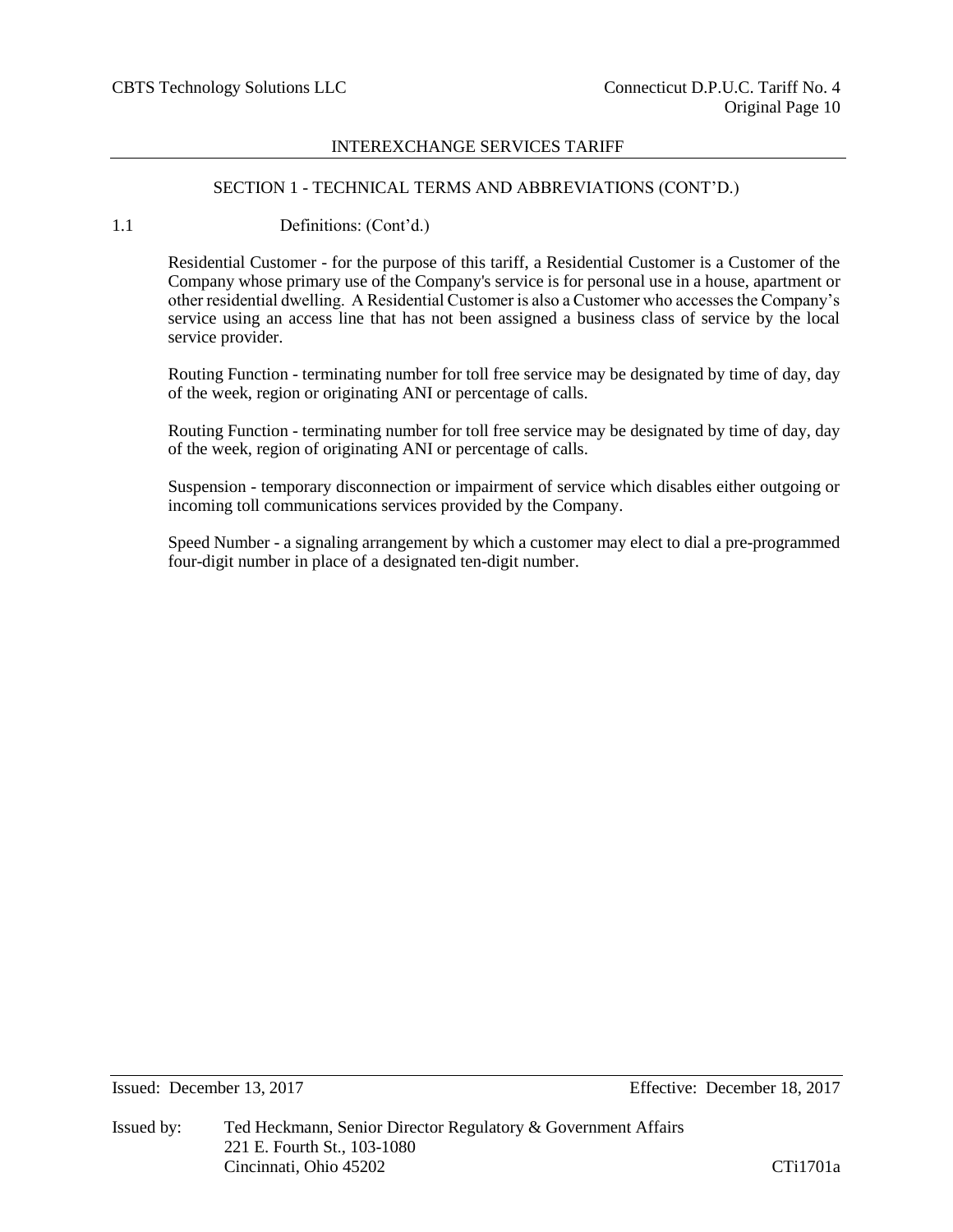## SECTION 1 - TECHNICAL TERMS AND ABBREVIATIONS (CONT'D.)

1.1 Definitions: (Cont'd.)

Terminal Equipment - telephone instruments, including pay telephone equipment, the common equipment of large and small key and PBX systems and other devices and apparatus, and associated wiring, which are intended to be connected electrically, acoustically or inductively to the telecommunication system.

Toll Free Service - a service that provides long distance calling to a predesignated destination where charges are the responsibility of the call terminated party.

Toll Free Service - a service that provides long distance calling to a predesignated destination where charges are the responsibility of the call terminated party.

United States - the forty-eight contiguous United States and the District of Columbia.

Validated Account Codes - account codes that have restricted access.

1.2 Abbreviations:

CPE - Customer Premises Equipment LATA - Local Access and Transport Area LDA - Local Distribution Area LEC - Local Exchange Carrier MTS - Message Telecommunications Service NSF - Non-sufficient funds PBX - Private Branch Exchange SAL - Special Access Line V&H - Vertical and Horizontal Coordinates WATS - Wide Area Telephone Service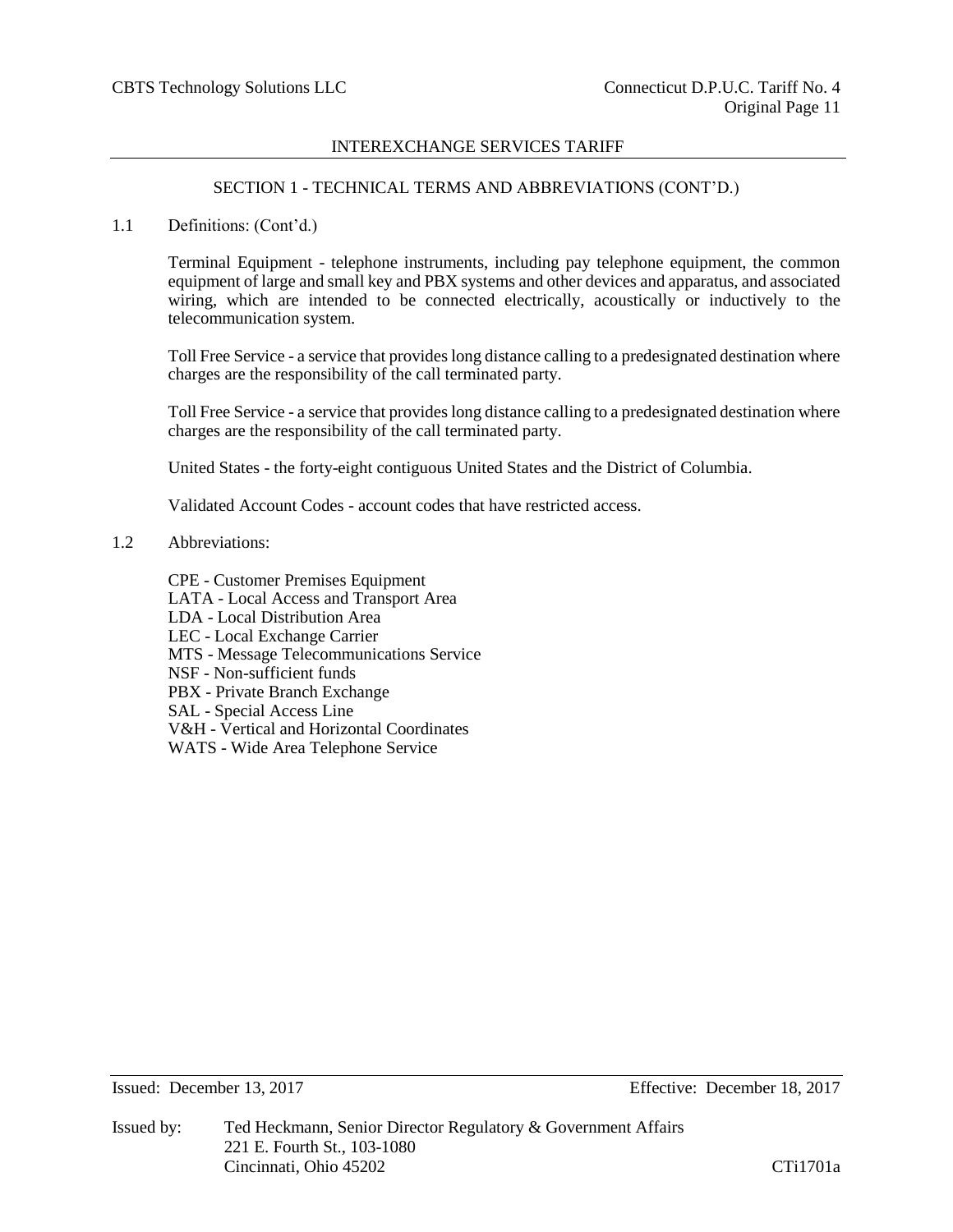# SECTION 2 - REGULATIONS

## 2.1 Undertaking of the Company

The Company provides long distance message telecommunications service to customers for their direct transmission of voice, data and other types of telecommunications.

Communications originate when the customer accesses the Company directly or through the facilities of another carrier via one or more access lines, equal access or on a dial-up basis. The Company may act as the customer's agent for ordering access connection facilities provided by other carriers or entities when authorized by the customer, to allow connection of a customer's location to the Company's network. The customer shall be responsible for all charges due for such service arrangements.

The Company's services are provided on a monthly basis, unless otherwise stated in this tariff. Services are available twenty-four (24) hours per day, seven (7) days per week.

- 2.2 Limitations on Service
	- 2.2.1 Service is offered subject to the availability of the necessary facilities and/or equipment and subject to the provisions of this tariff.
	- 2.2.2 The Company reserves the right to discontinue furnishing service upon written notice, when necessitated by conditions beyond its control or when the customer is using the service in violation of the provisions of this tariff or in violation of the law.
	- 2.2.3 To the extent that any conflict arises between the terms and conditions of a service agreement or other contract and the terms and conditions of this tariff, the tariff shall prevail.
	- 2.2.4 Title to all equipment provided by the Company under this tariff remains with the Company.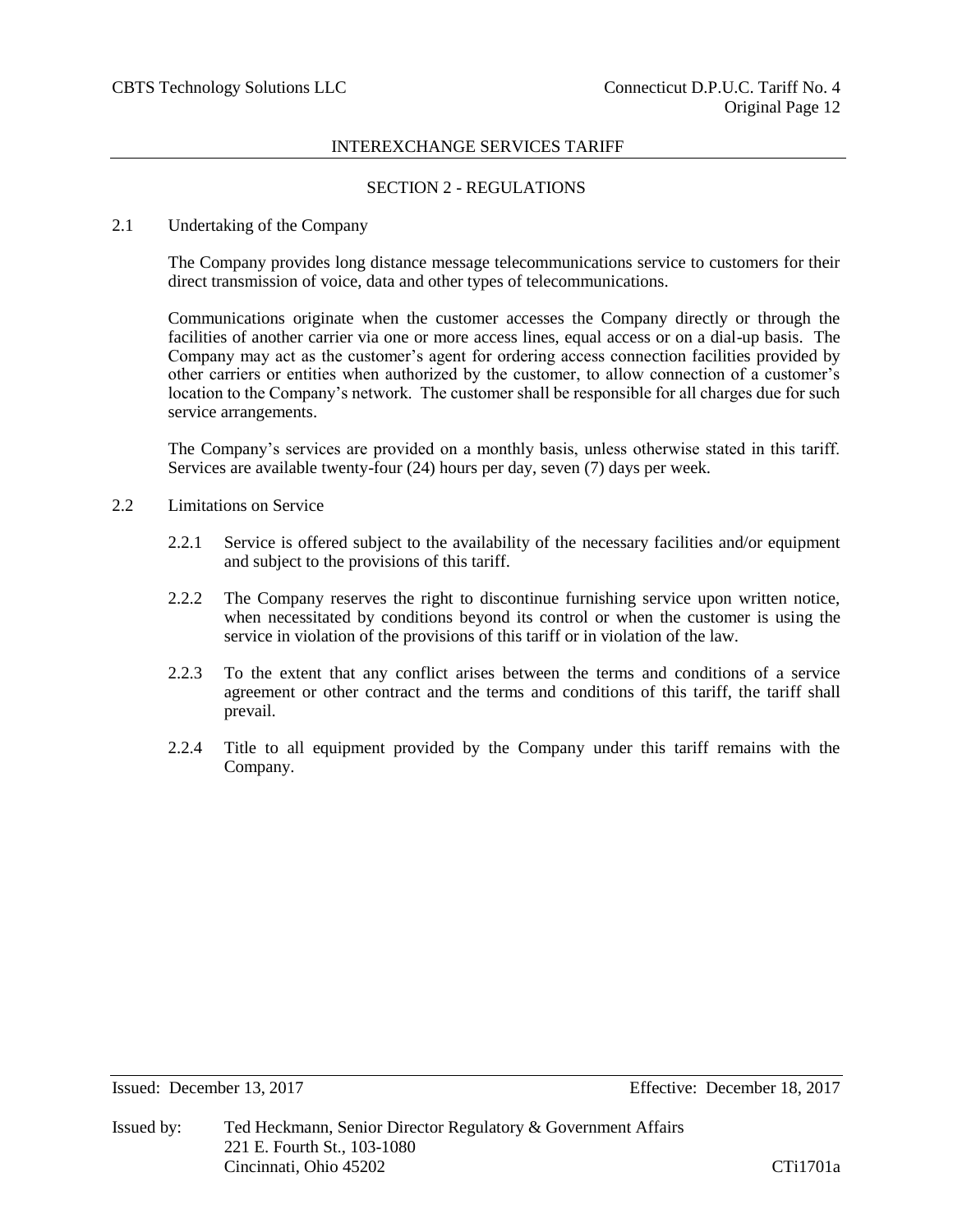# SECTION 2 – REGULATIONS (CONT'D.)

- 2.2 Limitations on Service (Cont'd.)
	- 2.2.5 The customer may not transfer or assign the use of service provided under this tariff except with the prior written consent of the Company. Such transfer or assignment shall only apply where there is no interruption in the use or location of the service, and all regulations and conditions contained in this tariff, as well as all conditions for service, shall apply to all such permitted assignees or transferees.
	- 2.2.6 Customer may request Carrier to assign one or more sub-accounts for billing purposes, and to direct sub-account invoices to customer's affiliates or other designated entities for payment. Such requests shall not affect the liability of the customer, who shall remain solely liable to the Company for payment of all invoices for service requested and obtained by customer, whether invoiced by the Company to the customer, the customer's affiliates, or other designated entities.
- 2.3 Use of Service

Service may not be used for any unlawful purposes or for any purpose for which any payment or other compensation is received by the customer, except where the customer is a duly authorized and regulated common carrier.

- 2.4 Limitation of Liability
	- 2.4.1 In view of the fact that the customer has exclusive control of its communications over the facilities furnished by the Company, and other uses for which facilities may be furnished by the Company, and because of the unavoidableness of errors incident to the services and to the use of such facilities of the Company, the services and facilities furnished by the Company are subject to the regulations and limitations specified herein.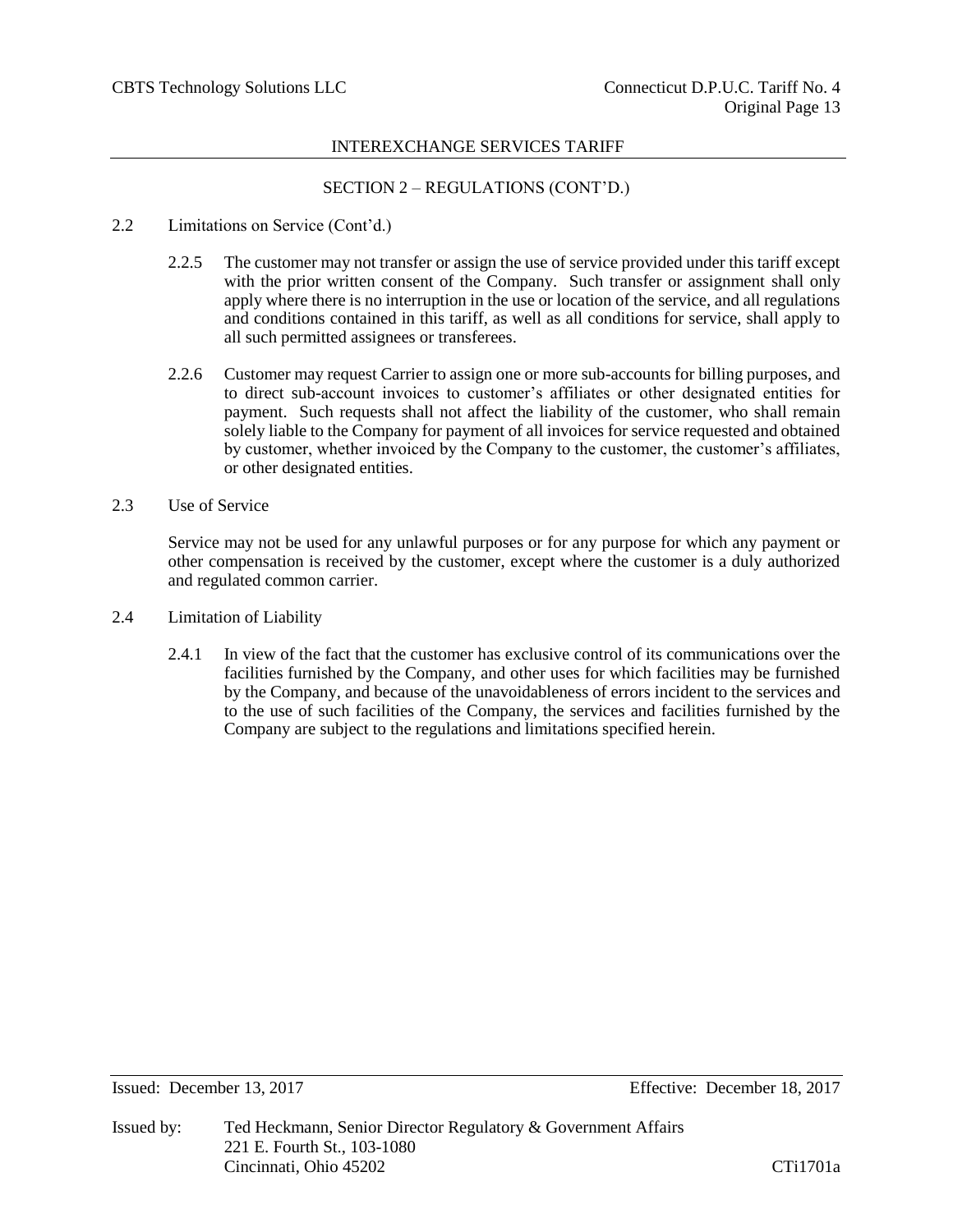# SECTION 2 – REGULATIONS (CONT'D.)

- 2.4 Limitation of Liability (Cont'd.)
	- 2.4.2 The Company's failure to provide or maintain facilities under this tariff shall be excused by labor difficulties, governmental orders, civil commotions, acts of God and other circumstances beyond the Company's reasonable control, subject to the interruption allowance provisions under this tariff.
	- 2.4.3 Defacement of premises No liability shall attach to the Company by reason of any defacement or damage to the customer's premises resulting from the existence of the Company's equipment or facilities on such premises, or by the installation or removal thereof, when such defacement or damage is not the result of the negligence of the Company or its employees.
	- 2.4.4 Indemnification The Company's liability, if any, for its gross negligence or willful misconduct is not limited by this tariff. With respect to any other claim or suit by a customer or by any others, the customer indemnifies and saves harmless the Company against claims, losses or suits for injury to or death of any person, or damage to any property which arises from the use, placement or presence of the Company's equipment, facilities and associated wiring of the customer's premises and further the customer indemnifies and saves harmless the Company against claims for libel, slander, invasion of privacy or the infringement of copyright arising directly or indirectly from the material transmitted over the facilities of the Company or the use thereof by the customer; against claims for infringement of patents arising from combining with or using in connection with, facilities furnished by the Company and apparatus, equipment and systems provided by the customer; and against all other claims arising out of any act or omission of the customer in connection with the services or facilities provided by the Company. No agents or employees of other carriers shall be deemed to be agents or employees of the Company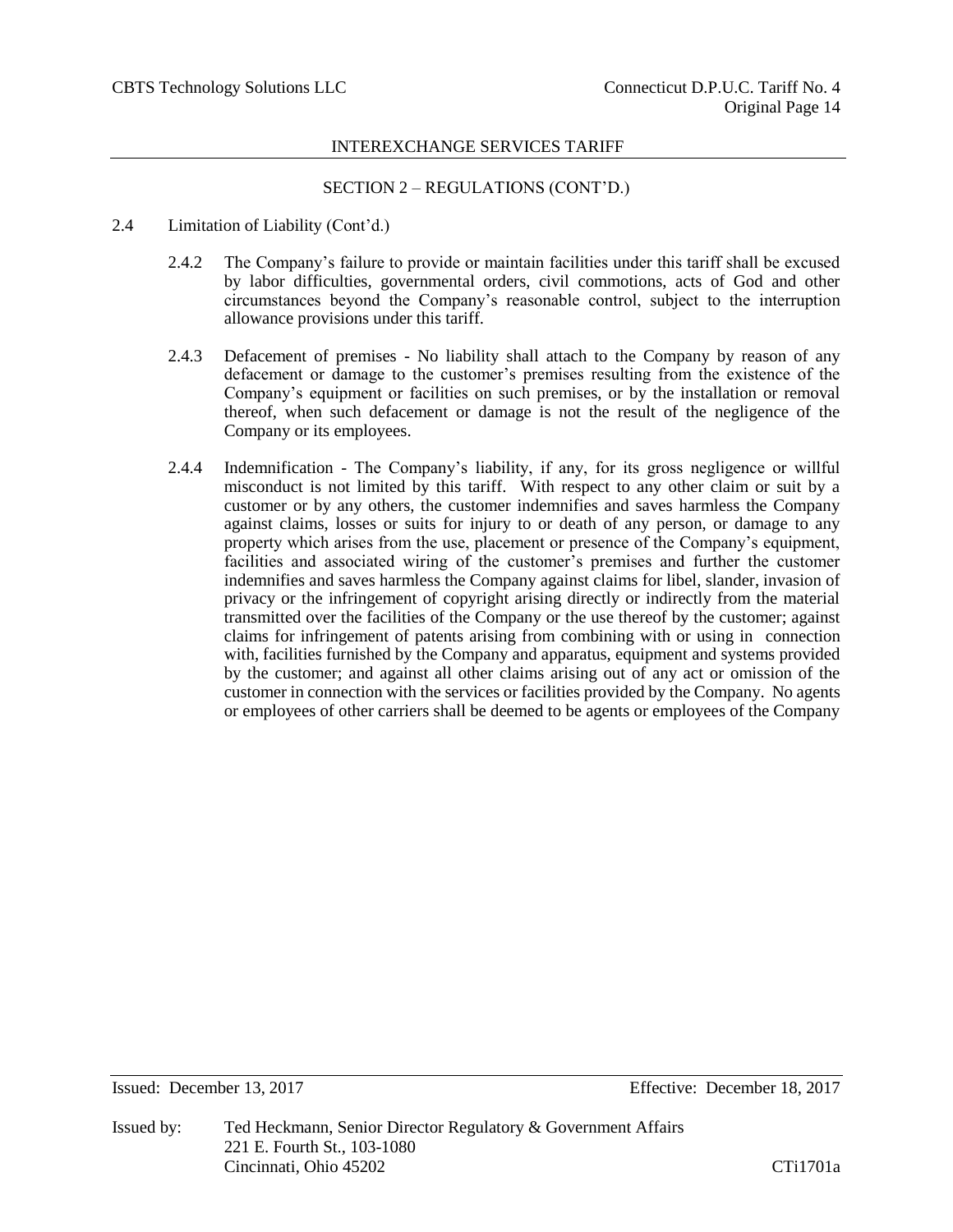# SECTION 2 – REGULATIONS (CONT'D.)

## 2.4 Limitation of Liability (Cont'd.)

- 2.4.5 The Company's liability, if any, for its gross negligence or willful misconduct is not limited by this tariff. With respect to any other claim or suit, by a customer or any others, for damages arising out of mistakes, omissions, interruptions, delays or errors, or defects in transmission occurring in the course of furnishing service hereunder, the Company's liability, if any, shall not exceed an amount equivalent to the proportionate charge to the customer for the period of service during which such mistake, omission, interruption, delay, error, or defect in transmission or service occurs and continues. This liability shall be in addition to any amounts that may otherwise be due to the customer under this tariff as an allowance for interruptions. However, any such mistakes, omission, interruptions, delays, errors, or defects in transmission or service which are caused or contributed to by the negligence or willful act of the customer, or authorized user, or joint user, or which arise from the use of customer provided facilities or equipment shall not result in the imposition of any liability whatsoever upon the Company.
- 2.4.6 The Company shall not be liable for any damages, including usage charges, that the customer may incur as a result of the unauthorized use of authorization codes or communications equipment. The unauthorized use of communications equipment includes, but is not limited to, the placement of calls from the customer's premises, and the placement of calls through equipment controlled and/or provided by the customer, that are transmitted over the Company's network without the authorization of the customer. The customer shall be fully liable for all such usage charges.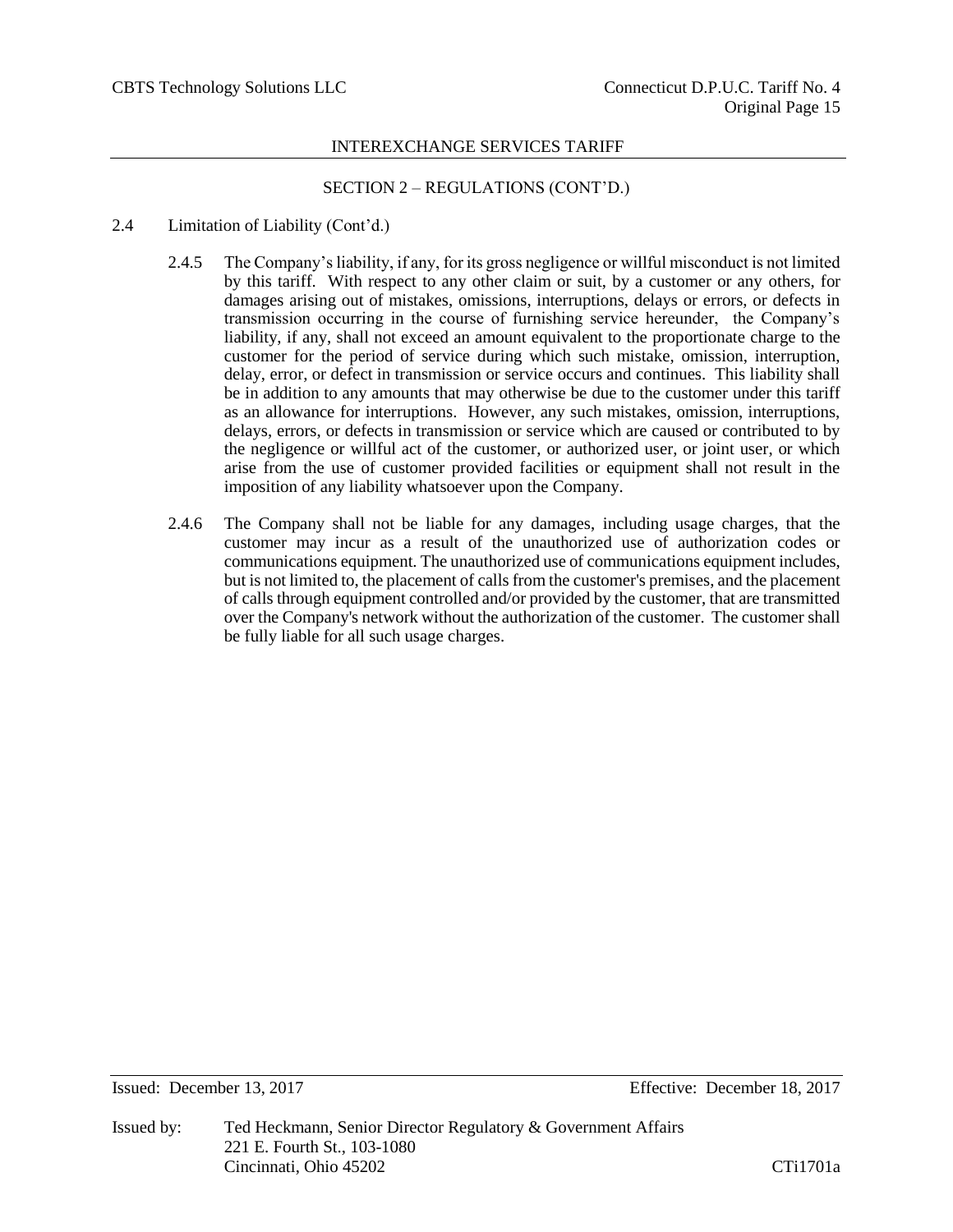# SECTION 2 – REGULATIONS (CONT'D.)

## 2.5 Interruption of Service

- 2.5.1 If a customer's service is interrupted other than by the negligence or willful act of the customer, and it remains out of order for eight normal working hours or longer after access to the premises is made available and after being reported to be out of order, appropriate adjustments or refunds shall be made to the customer. The amount of adjustment or refund shall be determined on the basis of the known period of interruption, generally beginning from the time the service interruption is first reported. The refund to the customer shall be a pro rata part of the monthly recurring charges (but not for per minute or per call charges) for the period of days and that portion of the service facilities rendered useless or inoperative. The refund may be accomplished by a credit on a subsequent bill for the service.
- 2.5.2 A credit allowance for interruptions of service which are not due to the Company's testing or adjusting, to the negligence of the customer, or to the failure of the channels, equipment, and/or communications systems provided by the customer, are subject to the general liability provisions set forth herein. It shall be the obligation of the customer to notify the carrier of any interruption in service. Before giving such notice, the customer shall ascertain that the trouble is not being caused by any action or omission by or within the customer's control and is not in wiring or equipment connected to the carrier terminal.
- 2.6 Restoration of Service

The use and restoration of service in emergencies shall be in accordance with the Part 64, Sub-part D of the Federal Communications Commission's rules and Regulations which specifies the priority system for such activities.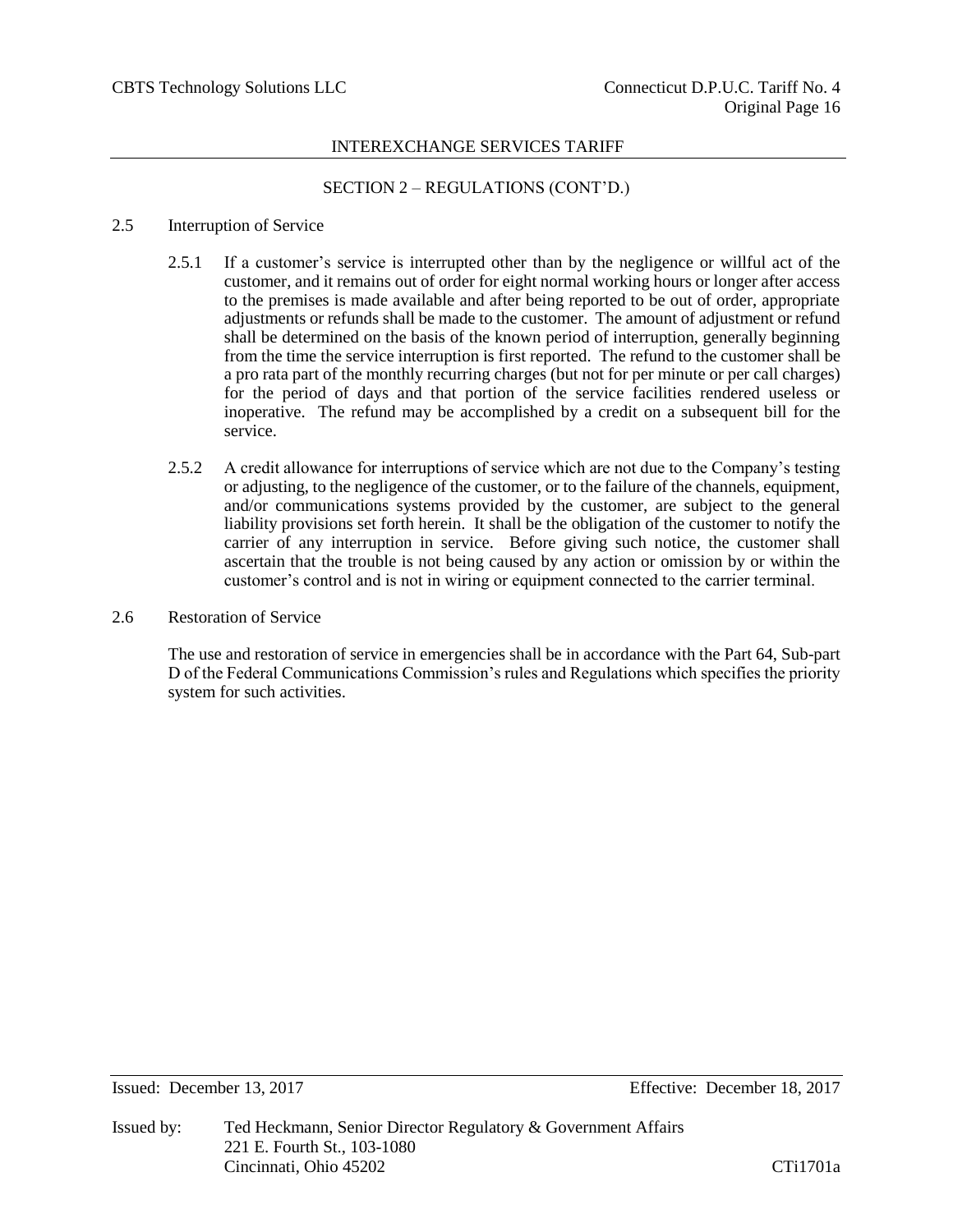# SECTION 2 – REGULATIONS (CONT'D.)

## 2.7 Customer Responsibility

- 2.7.1 All customers assume general responsibilities in connection with the provisions and use of the Company's service. When facilities, equipment, and/or communication systems provided by others are connected to the Company's facilities, the customer assumes additional responsibilities. All customers are responsible for the following:
	- A. The customer is responsible for placing orders for service, paying all charges for service rendered by the Company and complying with all of the Company's regulations governing the service. The customer is also responsible for assuring that its users comply with regulations.
	- B. When placing an order for service, the customer must provide:
		- 1. The names and addresses of the persons responsible for the payment of service charges, and
		- 2. The names, telephone numbers, and addresses of the customer contact persons.
	- C. The customer must pay the Company for the replacement or repair of the Company's equipment when the damage results from:
		- 1. The negligence or willful act of the customer or user;
		- 2. Improper use of service; and
		- 3. Any use of equipment or service provided by others.
	- D. After receipt of payment for the damages, the Company will cooperate with the customer in prosecuting a claim against any third party causing damage.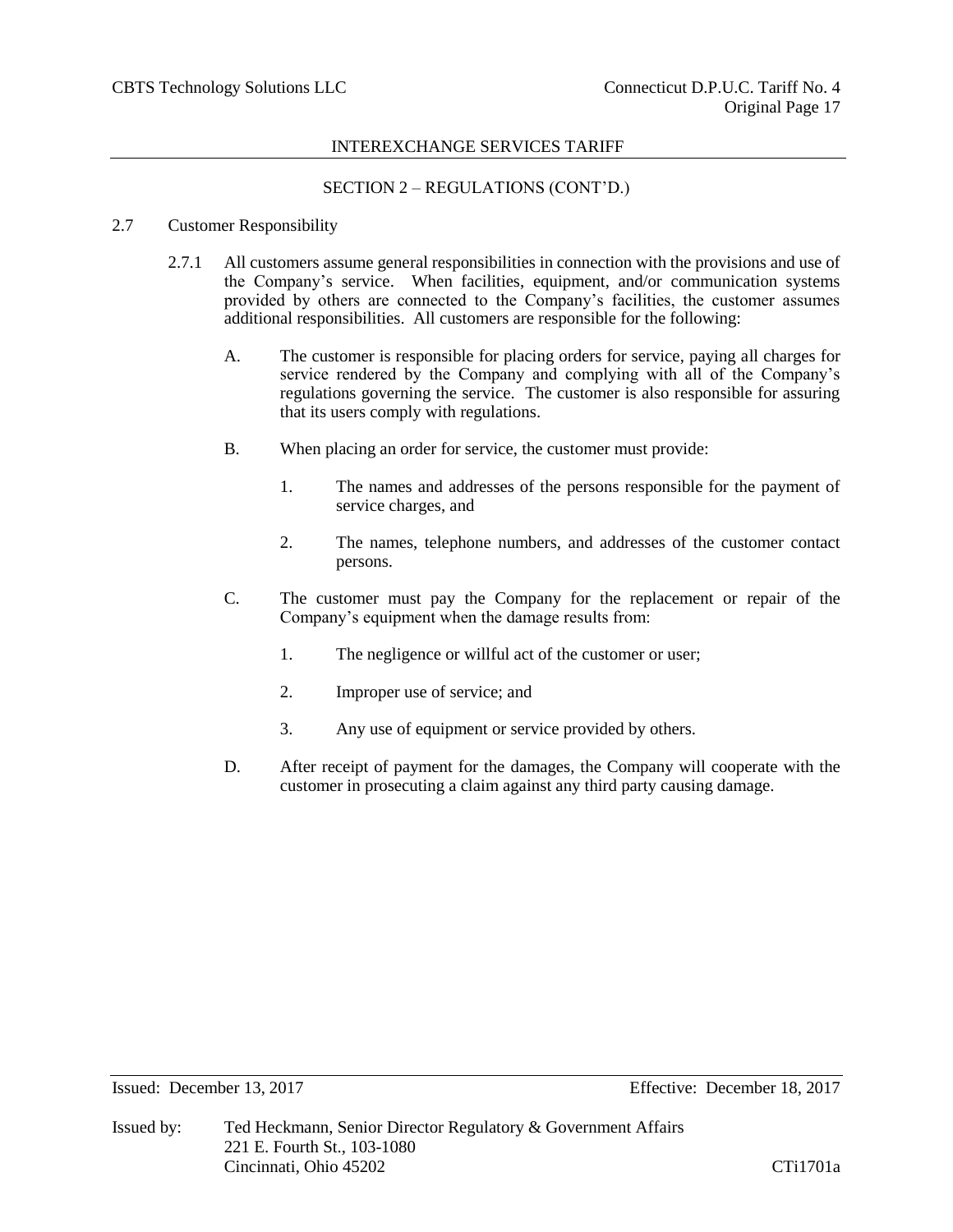# SECTION 2 – REGULATIONS (CONT'D.)

## 2.7 Customer Responsibility (Cont'd.)

- 2.7.2 Upon reasonable notice, the equipment provided by the Company shall be made available for such tests and adjustments as may be necessary to maintain them in satisfactory condition. No interruption allowance will be granted for the time during which such tests and adjustments are made.
- 2.7.3 Deposits

CBTS Technology Solutions LLC does not intend to collect deposits or advance payments for its customers. Therefore, the requirement for a performance bond to cover such deposits or advances does not apply to the company.

## 2.7.4 Credit Allowance

Credit for failure of service or equipment will be allowed only when failure is caused by or occurs in equipment owned, provided and billed for, by the Company.

- A. Credit allowances for failure of service or equipment starts when the customer notifies the Company of the failure or when the Company becomes aware of the failure and ceases when the operation has been restored and an attempt has been made to notify the customer.
- B. The customer shall notify the Company of failures of service or equipment and make reasonable attempts to ascertain that the failure is not caused by the customer or in wiring or equipment connected to the terminal.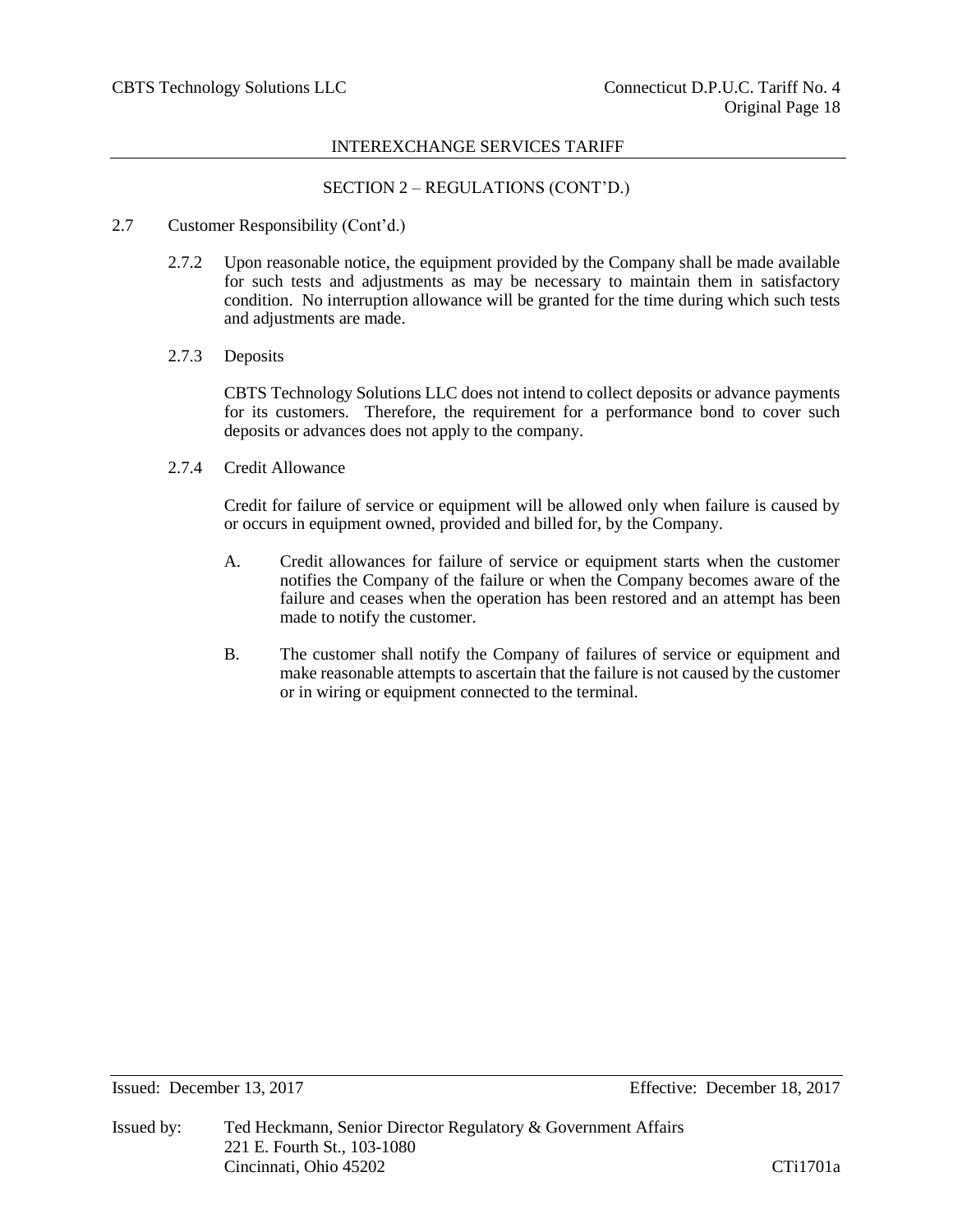# SECTION 2 – REGULATIONS (CONT'D.)

#### 2.7 Customer Responsibility (Cont'd.)

- 2.7.4 Credit Allowance (Cont'd.)
	- C. Only those portions of the service or equipment operation disabled will be credited. No credit allowances will be made for:
		- 1. Interruptions of service resulting from the Company performing routine maintenance;
		- 2. Interruptions of service for implementation of a customer order for a change in the service;
		- 3. Interruption caused by the negligence of the customer or an authorized user;
		- 4. Interruptions of service because of the failure of service or equipment due to the customer or authorized user provided facilities.
- 2.7.5 Cancellation by Customer

If a customer orders services requiring special equipment and/or facilities dedicated to the customer's use and then cancels its order before the service begins, before a completion of the minimum period mutually agreed upon by the customer and the Company, a charge will be made to the customer for the non-recoverable portions of expenditures or liabilities incurred expressly on behalf of the customer by the Company and not fully reimbursed by installation and monthly charges. If, based on such an order, any construction has either begun or been completed, but no such services provided, the non-recoverable cost of such construction shall be borne by the customer.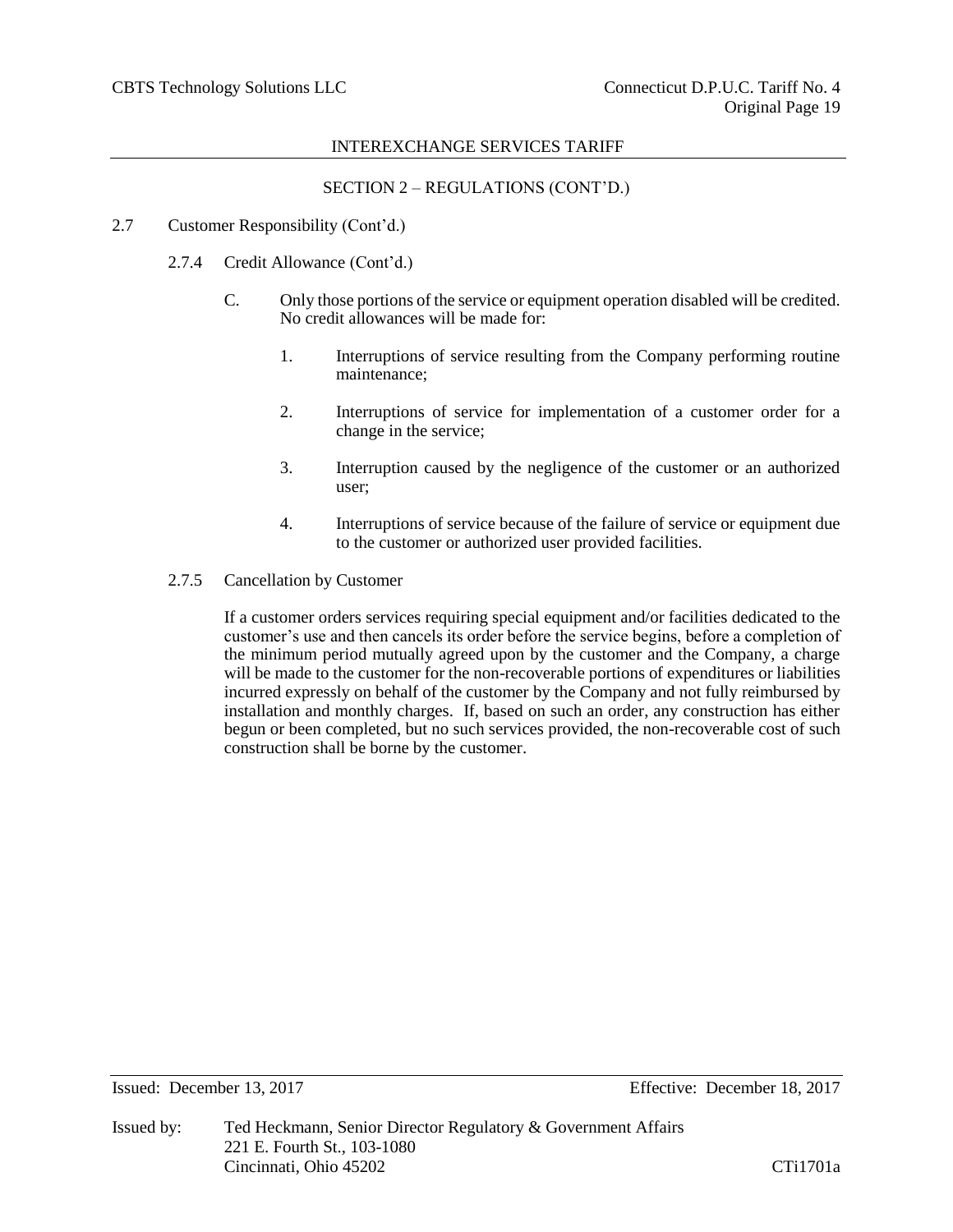# SECTION 2 – REGULATIONS (CONT'D.)

- 2.7 Customer Responsibility (Cont'd.)
	- 2.7.6 Payment and Charges for Services

Charges for service are applied on a recurring and nonrecurring basis. Service is provided and billed on a monthly basis. Service continues to be provided until disconnection is requested by the customer in writing, or until canceled by the Company pursuant to this tariff.

A. Payment of Charges

Payment will be due upon receipt of the statement. A payment is considered delinquent thirty (30) days after rendition of the bill. A bill is considered rendered when deposited in the U.S. Mail for delivery to customer's last known address.

- 1. The customer is responsible for payment of all charges for service furnished to the customer. Charges based on actual usage during a month will be billed monthly in arrears. All fixed monthly and nonrecurring charges for services ordered will be billed monthly in advance.
- 2. Service may be denied or discontinued by the Company for non-payment of past due or delinquent amounts due the Company. Restoration of service will be subject to all applicable installation charges. Disconnection may not occur before thirty  $(30)$  days from invoice and the Company must give five (5) days written notice before any disconnection can occur.

#### 2.7.7 Application of Rates

The rates for service are those in effect for the period that service is furnished.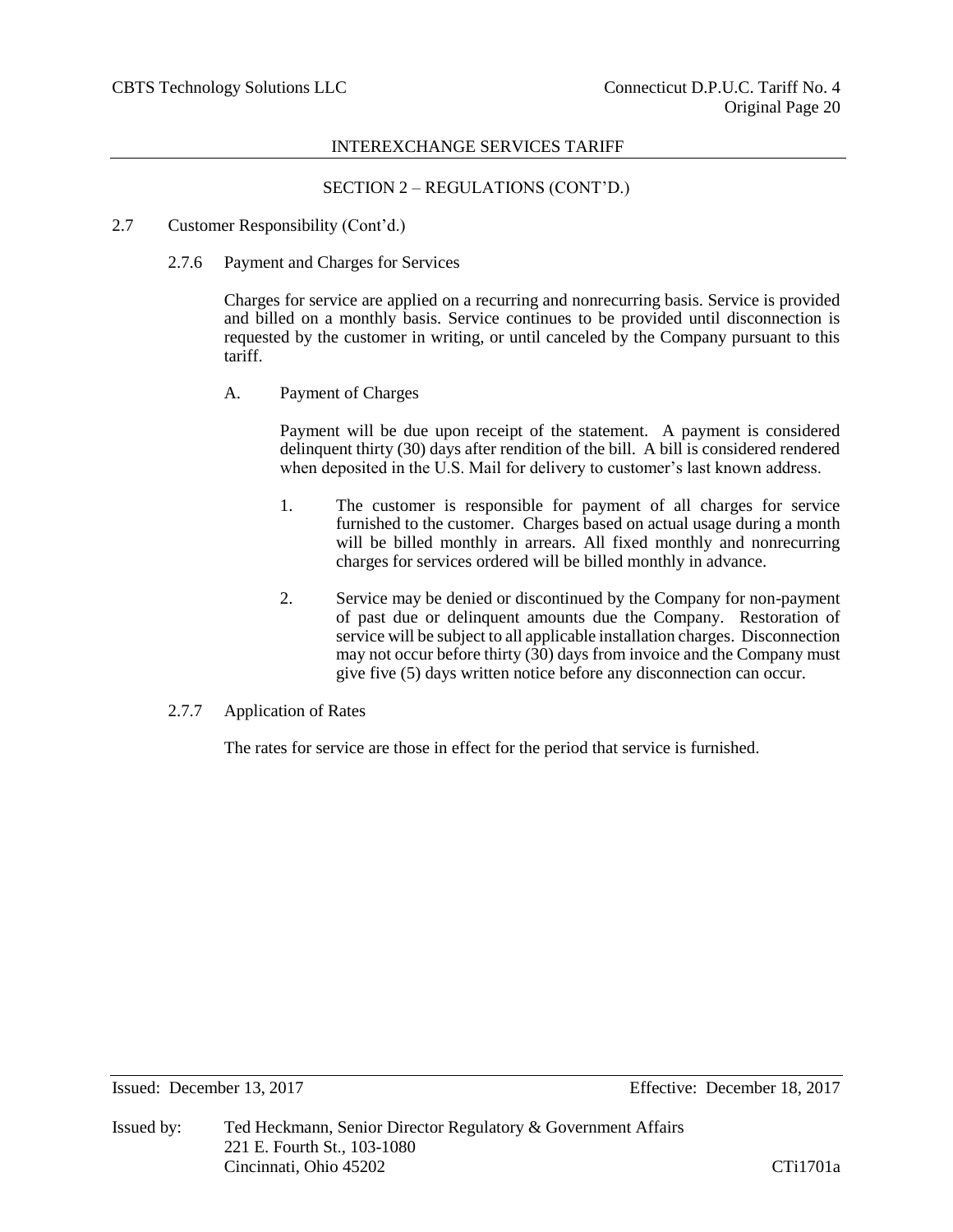# SECTION 2 – REGULATIONS (CONT'D.)

## 2.8 Responsibility of the Company

- 2.8.1 Calculation of Credit Allowance Under the limitations of section 2.7.4, when service is interrupted the credit allowance will be computed on the following basis.
	- A. No credit shall be allowed for an interruption of less than two hours.
	- B. The customer shall be credited for an interruption of two hours or major fraction thereof that the interruption continues.
	- C. Where there has been an outage, and a minimum usage charge applies, and the customer fails to meet the minimum usage, a credit shall be applied against that minimum. The credit shall equal 1/360th of the monthly minimum charges associated with the portion of service disabled for each period of two hours or major fraction thereof that the interruption continues.
- 2.8.2 Cancellation of Credit

Where the Company cancels a service, or the provision of equipment and the final service period is less than the monthly billing period, a credit will be issued for any amounts billed in advance, prorated at 1/30th of the monthly recurring charge for each day the service was rendered, or the equipment was provided. This credit will be issued to the customer or applied against the balance remaining on the customer's account.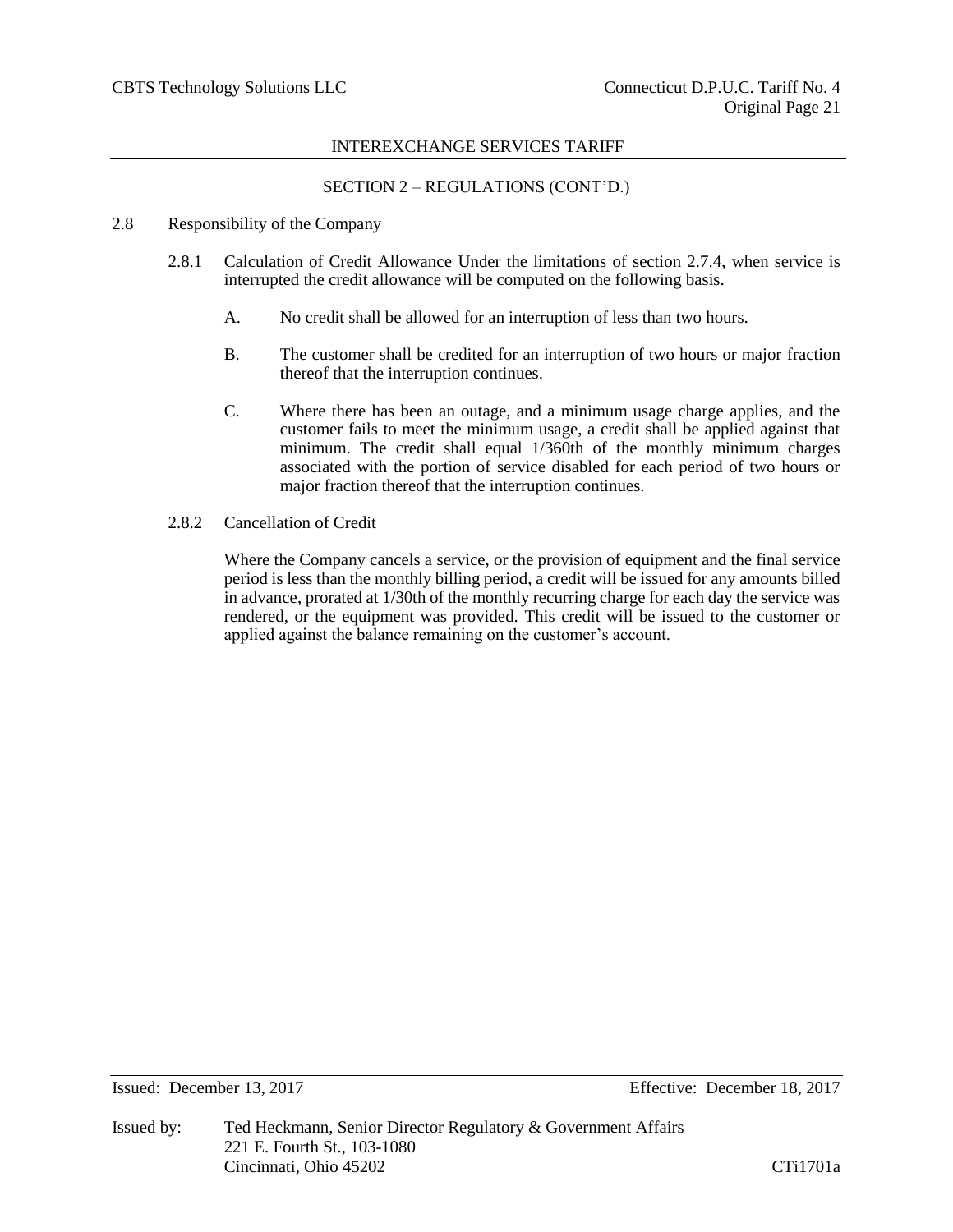# SECTION 2 – REGULATIONS (CONT'D.)

- 2.8 Responsibility of the Company (Cont'd.)
	- 2.8.3 Disconnection of Service by the Company

Upon five (5) days written notice, the Company may discontinue service or cancel an application for service without incurring any liability for any of the following reasons:

- A. Non-payment of any sum due to the Company for service for more than thirty days beyond the date of rendition of the bill for such service;
- B. Violation of any regulation governing the service under this tariff;
- C. Violation of any law, rule, or regulation of a government authority having jurisdiction over the service; or
- D. The Company is prohibited from furnishing services by order of a court or other government authority having jurisdiction.
- E. Customer uses equipment is such a manner as to adversely affect the Company's equipment or service to others.
- 2.8.4 Fractional Charges

Charges for a fractional part of a month (which follows a full month) are calculated by counting the number of days remaining in the billing period after service is furnished or has been discontinued. The number of days remaining in the billing period are counted starting with the day after the service was furnished or discontinued. Divide that figure by thirty days. The resultant fraction is then multiplied by the monthly charge to arrive at the fractional monthly charge.

2.8.5 Insufficient Fund Checks

Customers will be charged \$20.00 on all checks issued to the Company which are returned due to insufficient funds. At the discretion of the Company, the insufficient funds check charge may be waived under appropriate circumstances (e.g. a bank error).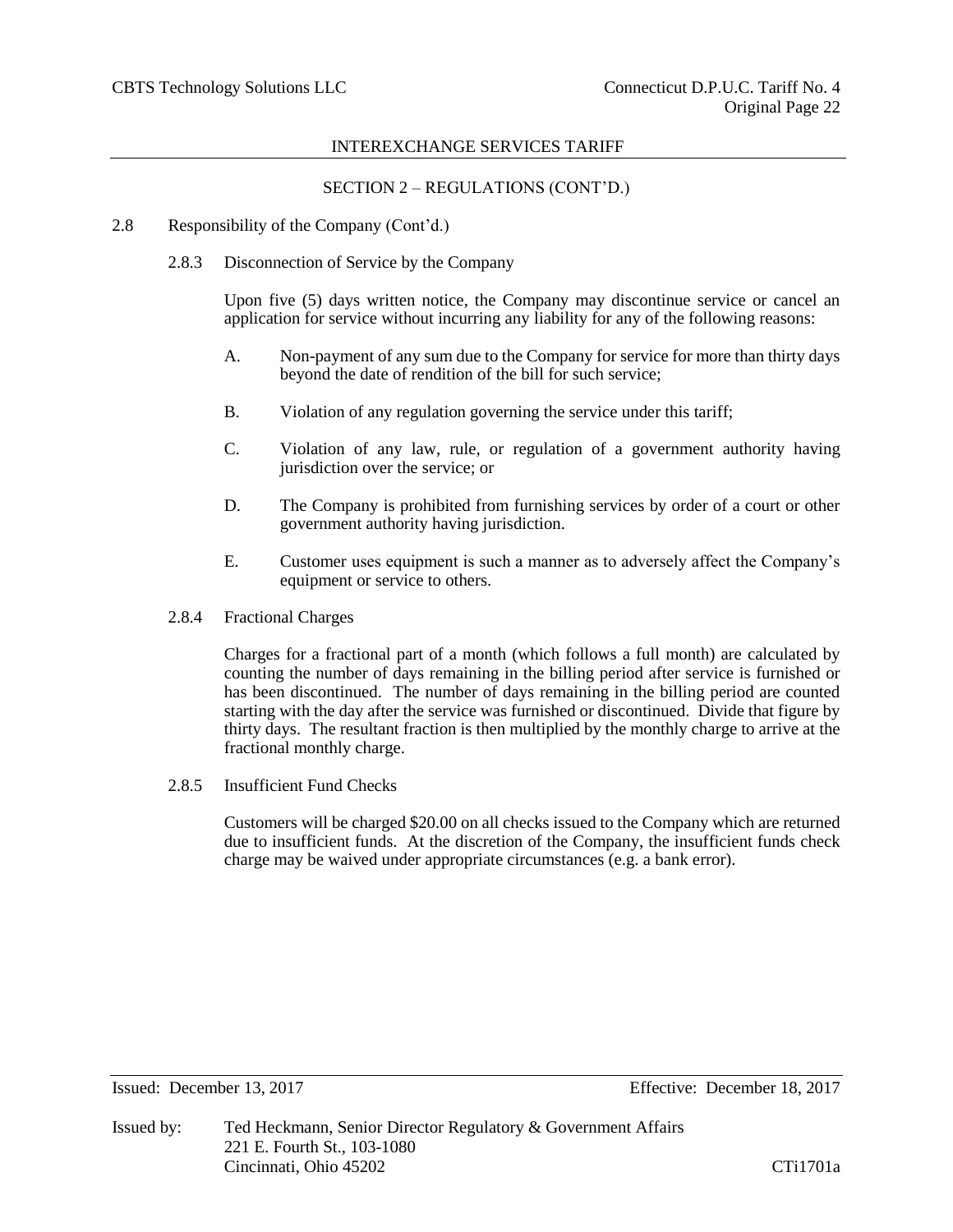# SECTION 2 – REGULATIONS (CONT'D.)

# 2.9 Taxes and Fees

- 2.9.1 All state and local taxes (e.g., gross receipts tax, sales tax, municipal utilities tax) are not included in the rates under this tariff, but shall be listed as separate line items on the customer's bill.
- 2.9.2 To the extent that a municipality, other political subdivision or local agency of government, or commission imposes and collects from the Company a gross receipts tax, occupation tax, license tax, permit fee, franchise fee, or regulatory fee, such taxes and fees shall, as allowed by law, be billed pro rata to the customer receiving service from the Company within the territorial limits of such municipality, other political subdivision or local agency of government.
- 2.9.3 Service shall not be subject to taxes for a given taxing jurisdiction if the customer provides the Company with written verification, acceptable to the Company and to the relevant taxing jurisdiction, that the customer has been granted a tax exemption.
- 2.9.4 The Company may adjust its rates or impose additional rates on its customer to recover amounts it is required by governmental or quasi-governmental authorities to collect from or pay to others. The Company may also adjust its rates or impose additional rates to cover the administrative cost of collecting such charges or paying compensation to other entities. Examples of such programs include, but are not limited to, the Universal Service Fund (USF), the Presubscribed Interexchange Carrier Charge (PICC), and compensation to pay telephone service providers for the use of their pay telephones to access the Company's services.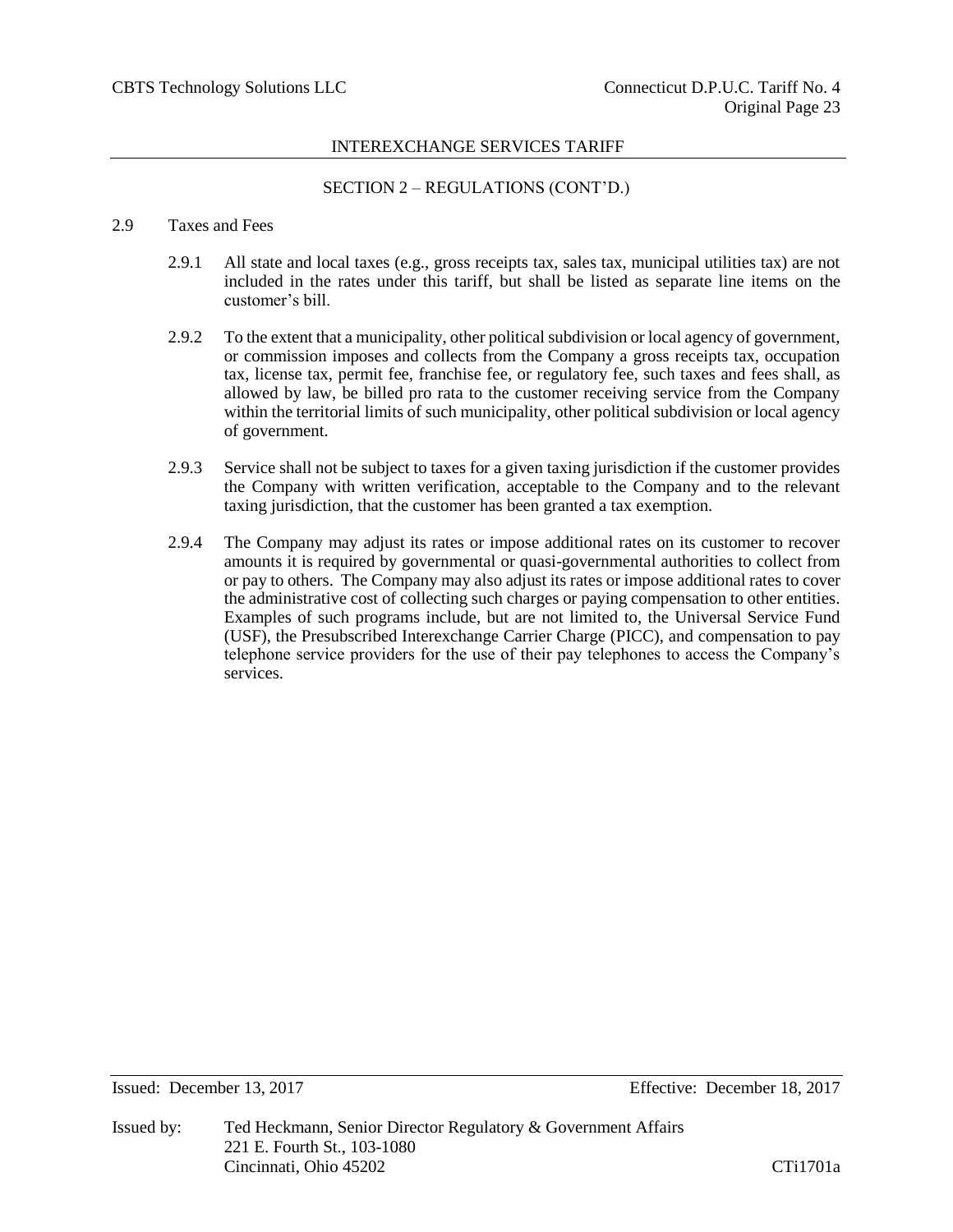# SECTION 2 – REGULATIONS (CONT'D.)

## 2.10 Unauthorized Carrier Change Charge

Carrier will assess Reseller a \$200.00 Unauthorized Carrier Change Charge (UCCC) for each Primary Interexchange Carrier (PIC) made without prior valid authorization which results in Carrier being named in a complaint filed with a state or federal regulatory authority or counsel. Continued acts of unauthorized PIC's by any Reseller shall be considered grounds for refusing to provide service to that Reseller.

# 2.11 Unauthorized Service Change Charge

Carrier will assess Reseller a \$200.00 Unauthorized Service Change Charge (USCC) for each unauthorized addition of services on an end user's bill which results in Carrier being named in a complaint filed with a state or federal regulatory authority or counsel. Continued acts of unauthorized service changes by any Reseller shall be considered grounds for refusing to provide service to that Reseller.

Issued: December 13, 2017 Effective: December 18, 2017

\_\_\_\_\_\_\_\_\_\_\_\_\_\_\_\_\_\_\_\_\_\_\_\_\_\_\_\_\_\_\_\_\_\_\_\_\_\_\_\_\_\_\_\_\_\_\_\_\_\_\_\_\_\_\_\_\_\_\_\_\_\_\_\_\_\_\_\_\_\_\_\_\_\_\_\_\_\_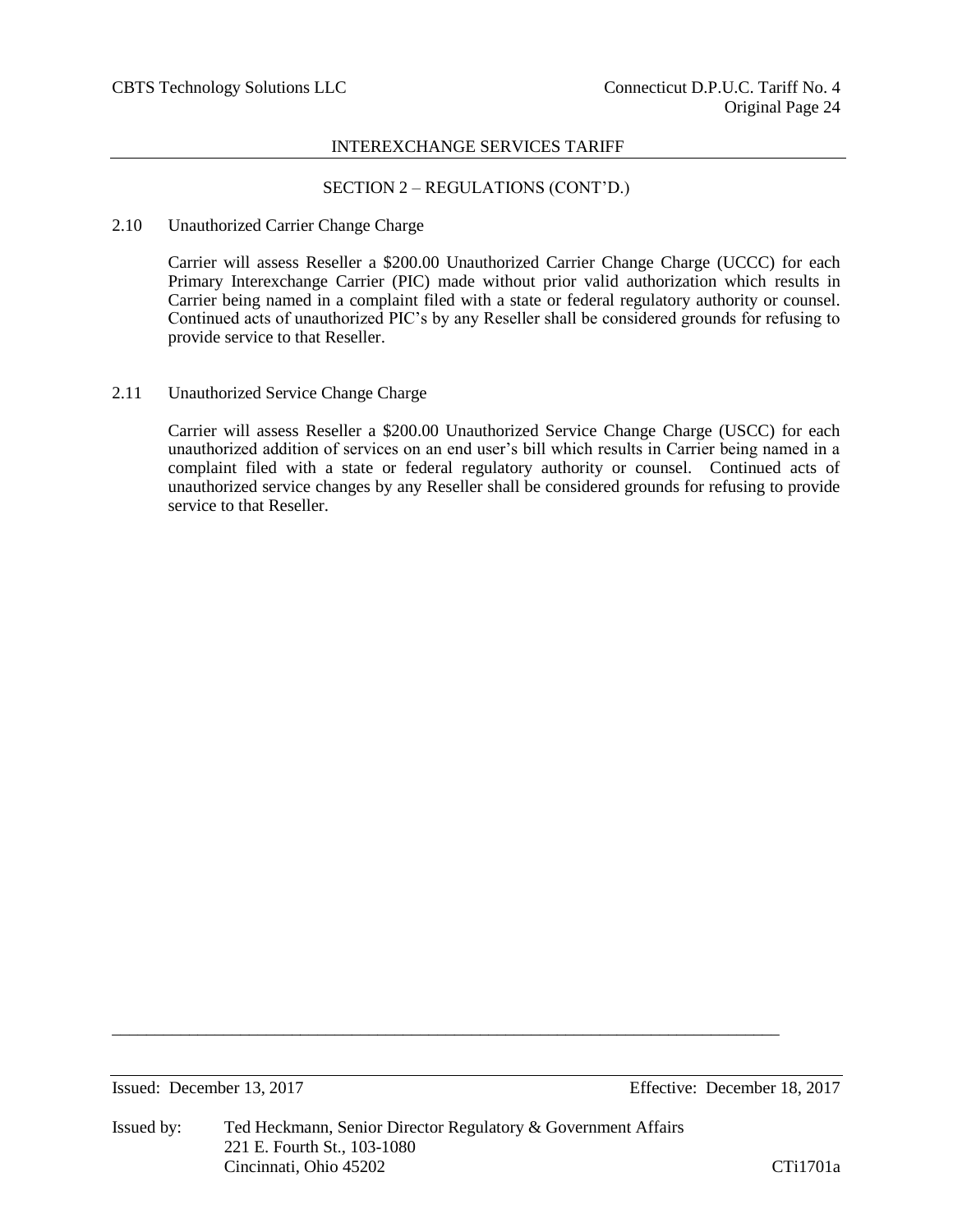# SECTION 3 - LONG DISTANCE SERVICES

## 3.1 Timing of Calls

- 3.1.1 The customer's monthly usage charges for the Company service are based upon the total number of minutes the customer uses and the service options to which the customer subscribes. Chargeable time begins when the connection is established between the calling station and the called station or PBX. Chargeable time ends when the either party hangs up. If the called station hangs up but the calling station does not, chargeable time ends when the connection is released by automatic timing equipment within the telecommunications network.
- 3.1.2 No charges apply if a call is not completed.

## 3.2 Start of Billing

For billing purposes, the start of service is the day following acceptance by the customer of the Company's service or equipment. The end of service date is the last day of the minimum notification of cancellation or any portion of the last day, after receipt by the Company of notification of cancellation as described in Section 2 of this tariff.

#### 3.3 Interconnection

Service furnished by the Company may be interconnected with services or facilities of other authorized communications common carriers and with private systems, subject to the technical limitations established by the Company. Service technical limitations established by the Company. Service furnished by the Company is not part of a joint undertaking with such other carriers. Any special interface equipment of the Company and other participating carriers shall be provided at the customer's expense.

Interconnection with the facilities or services of other carriers shall be under the applicable terms and conditions of other carriers' tariffs. The customer is responsible for taking all necessary legal steps for inter connecting its customer-provided terminal equipment or communications systems with the Company's. The customer shall secure all licenses, permits, right-of-ways, and other arrangements necessary for such interconnection.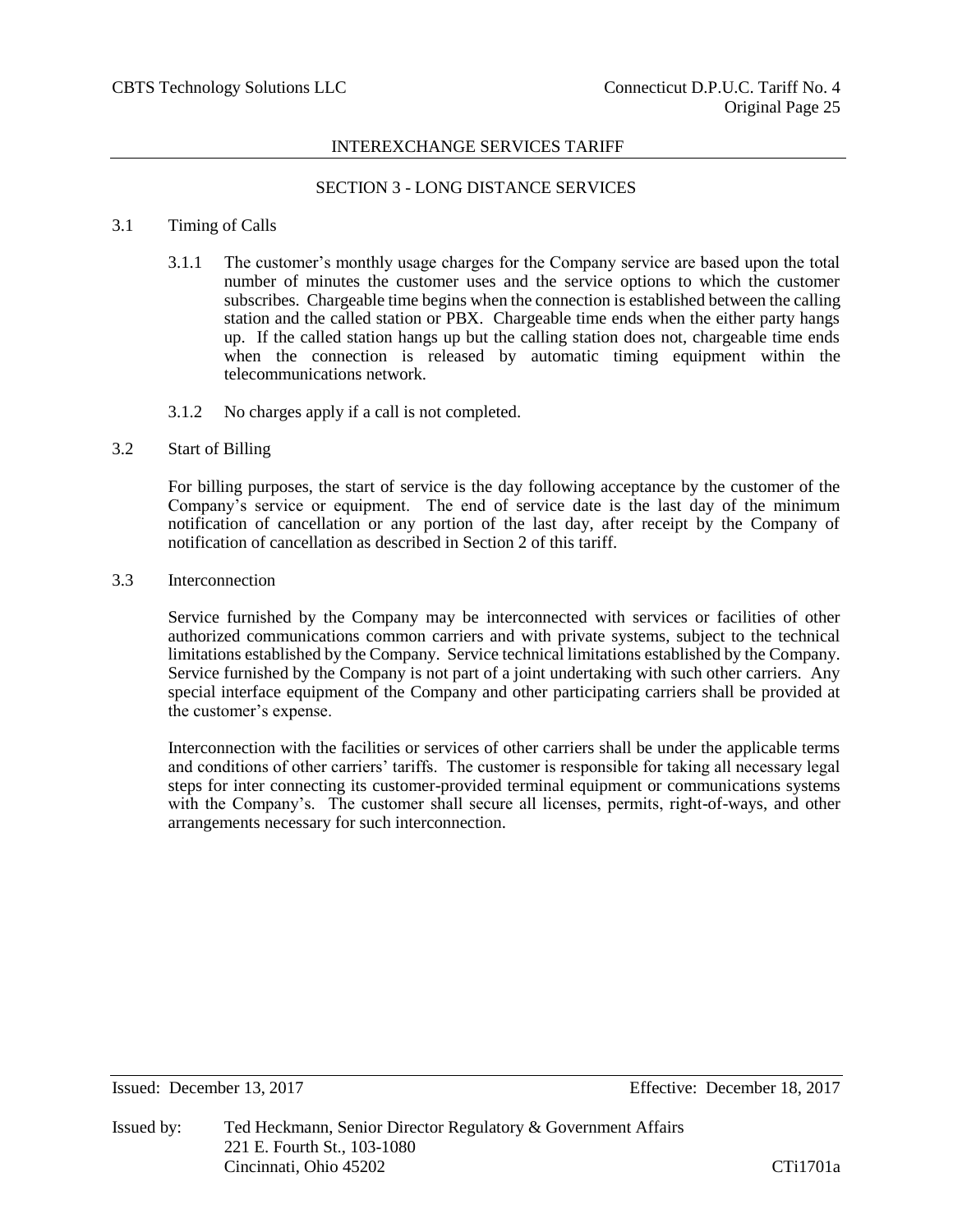# SECTION 3 - LONG DISTANCE SERVICES (CONT'D.)

## 3.4 Terminal Equipment

The Company's service may be used with or terminated in customer provided terminal equipment or customer provided communication systems, such as teleprinter, handsets, or data sets. Such terminal equipment shall be furnished and maintained at the expense of the customer, except as otherwise provided. The customer is responsible for all costs at its premises, including customer personnel, wiring, electrical power, and the like incurred in its use of the Company's service.

The customer shall ensure that its terminal facilities are of the proper mode, band-width, power, data, speed, and signal level for the intended use of the customer, and that the signals do not damage the Company's equipment, injure personnel or degrade service to other customers.

If the customer fails to maintain and operate its terminal equipment properly, resulting in the occurrence or possibility of harm to the Company's equipment or personnel, or impairment to the quality of service to other customers, the Company may, upon written notice, require the use of protective equipment at the customer's expense. If this fails to produce satisfactory quality and safety of service, the Company may, upon written notice, terminate the customer's service.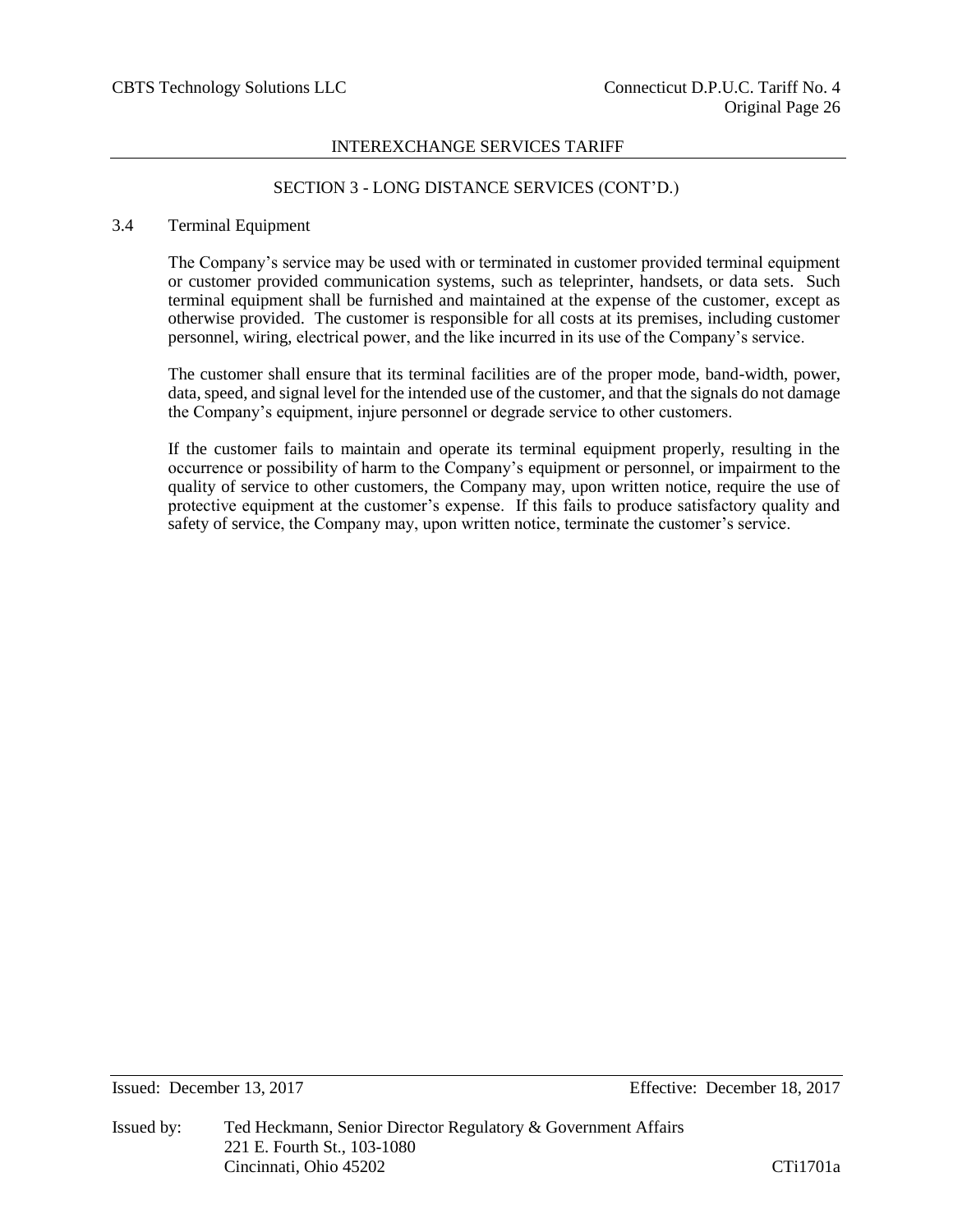# SECTION 3 - LONG DISTANCE SERVICES (CONT'D.)

#### 3.5 Calculation of Distance

Usage charges for all mileage sensitive products are based on the airline distance between rate centers associated with the originating and terminating points of the call.

The airline mileage between rate centers is determined by applying the formula below to the vertical and horizontal coordinates associated with the rate centers involved. The Company uses the rate centers and associated vertical and horizontal coordinates that are currently being used within the industry.

Formula:

$$
\sqrt{\frac{(v_1-v_2)^2+(h_1-h_2)^2}{10}}
$$

3.6 Minimum Call Completion Rate

The customer can expect a call completion rate of 99% per 100 calls attempted during peak use periods for all Feature Group  $D(1+)$  services. The Company will engineer its switching systems on the basis that ninety-nine percent (99%) of the customers accessing their system will be served during the busy hour.

3.7 Special Service Arrangements

Special Service Arrangement charges will be based on the estimated cost of furnishing such services including the cost of operating and maintaining such a service, the cost of equipment and materials used in providing such a service, the cost of installation including engineering, labor supervision, transportation, and the cost of any other specific item associated with the particular Special Service Arrangement request.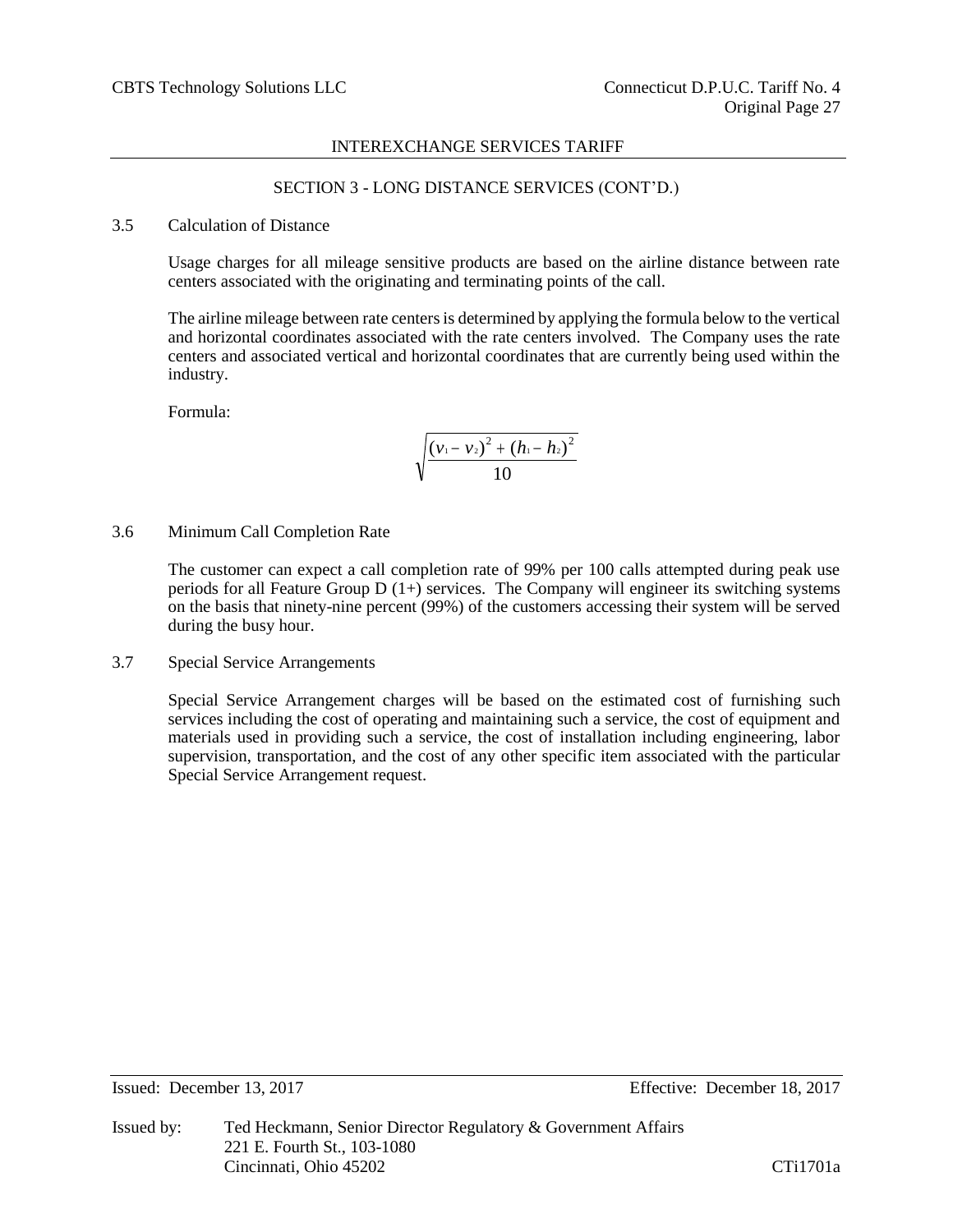# SECTION 3 - LONG DISTANCE SERVICES (CONT'D.)

## 3.8 General

The Company offers Message Telecommunications Service or MTS, Inbound 800 Service, Calling Card Service and Operator Assisted calling programs. The customer's total monthly use of Carrier's service is charged at the applicable rates per minute set forth herein.

## 3.8.1 Message Telecommunications Service (MTS)

MTS or 1+ dialing is achieved by when the LEC programs the customer's telephone lines to automatically route  $1+$  calls to the Company's network. Service is billed in six (6) second increments with a minimum of thirty (30) seconds for business services and sixty (60) second increments with a minimum of 60 seconds for residential service.

## 3.8.2 Toll Free (i.e., 800/888) Service

Toll Free Service is inbound telecommunications service which permits calls to be completed to the customer's location without charge to the calling party. Access to the service is gained by dialing a ten-digit telephone number which terminates at the customer's location. Toll Free Services originate via normal shared use facilities and are terminated via the customers' local exchange service access line.

The Company will accept a prospective Toll Free Service at customer's request for up to ten (10) toll free telephone numbers and will reserve such numbers on a first-come firstserved basis. All request for Toll Free Service number reservations must be written, dated and signed by the customer. The Company does not guarantee the availability of numbers until assigned. The requested Toll Free Service telephone numbers, if available, will be reserved for and furnished to the customer.

If a customer who has received a Toll Free Service number does not subscribe to Toll Free Service within thirty (30) days, the Company reserves the right to re-assign the number to another customer.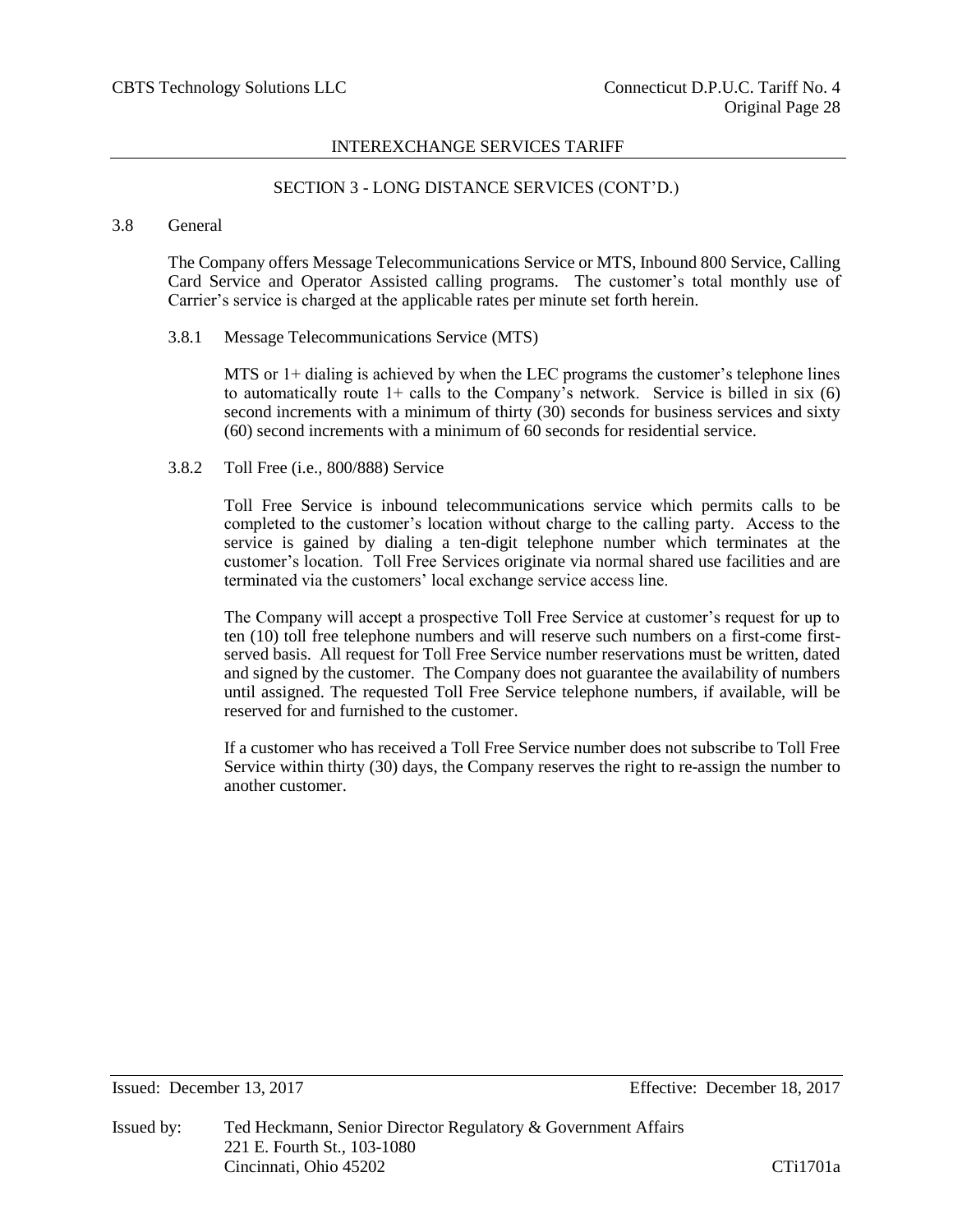# SECTION 3 - LONG DISTANCE SERVICES (CONT'D.)

## 3.8 General (Cont'd.)

3.8.3 Calling Card Service

Calling Card Service allows subscribers who are away from home or office to place calls by gaining access to the Company's network via an 800 number. Calling Card Service is provided upon request to presubscribed customer and is not a stand-alone product.

3.8.4 Directory Assistance

Listed telephone numbers will be provided to requesting customers at a per call charge.

- 3.9 Usage Charges and Billing Increments
	- 3.91 Usage Charges

Usage charges are determined by the time of day rate periods and minutes of use within each rate period. The rate period is determined by the time and day of call origination at the customer's location.

3.9.2 Billing Increments

Unless specifically stated in the product description, usage is billed in sixty (60) second increments.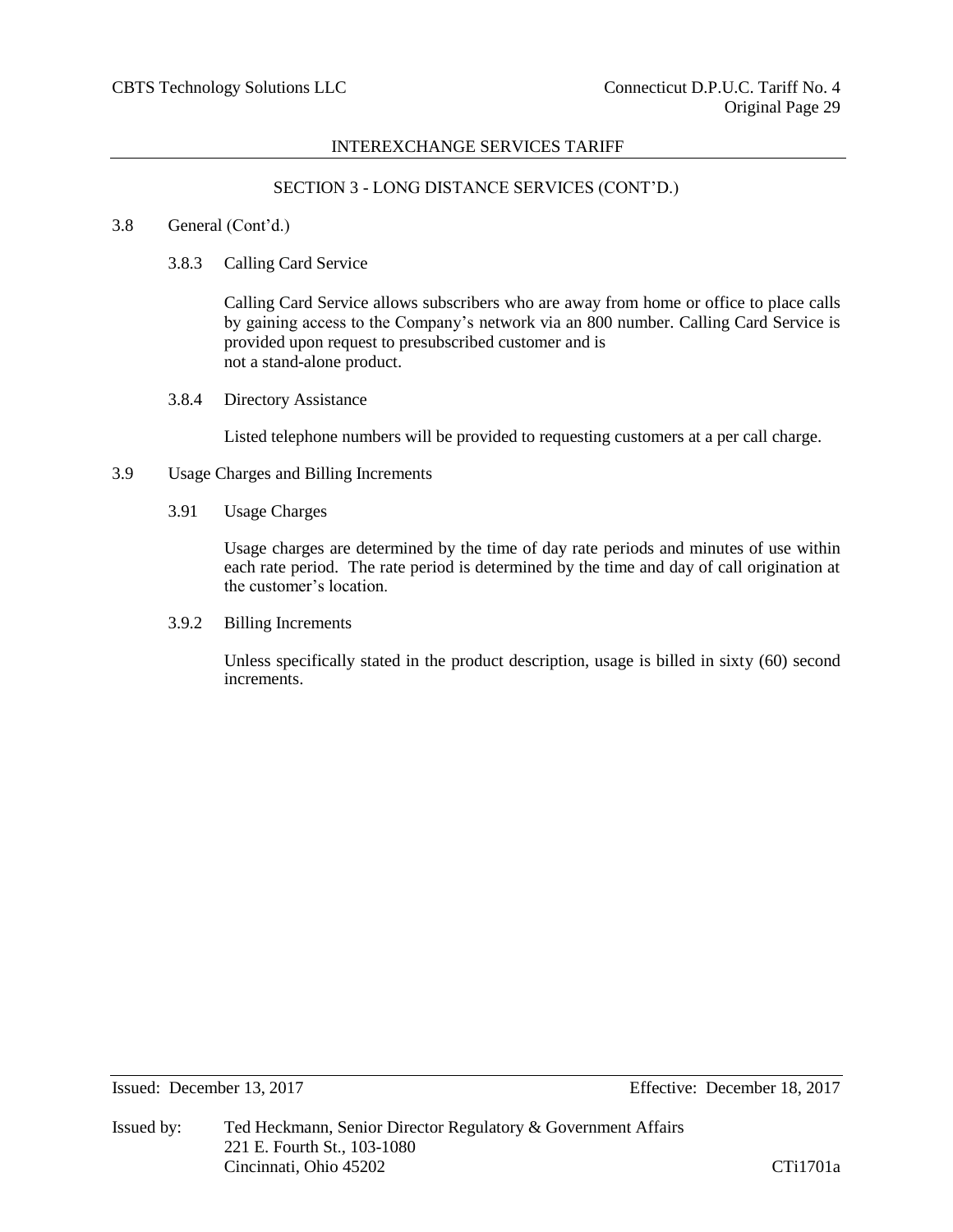# SECTION 3 - LONG DISTANCE SERVICES (CONT'D.)

3.10 Casual Calling Plan

Per Minute Rate: \$0.20

3.11 Pay Telephone (Payphone) Surcharge

A surcharge shall be assessed for each call made from a pay telephone to a Company- provided toll-free number or placed by using a company-provided calling card. This charge is to compensate the Company for the Federal Communications Commission assessment which is paid to pay telephone service providers for the use of their pay telephone instruments (FCC Order 04-182, WC Docket No. 03-225).

Per Call Charge: \$0.60

3.12 Calling Card Services

Per Minute Rates (unless stated otherwise in toll plan rates)

Residence \$0.25/minute Business \$0.23/minute Surcharge \$0.69 per call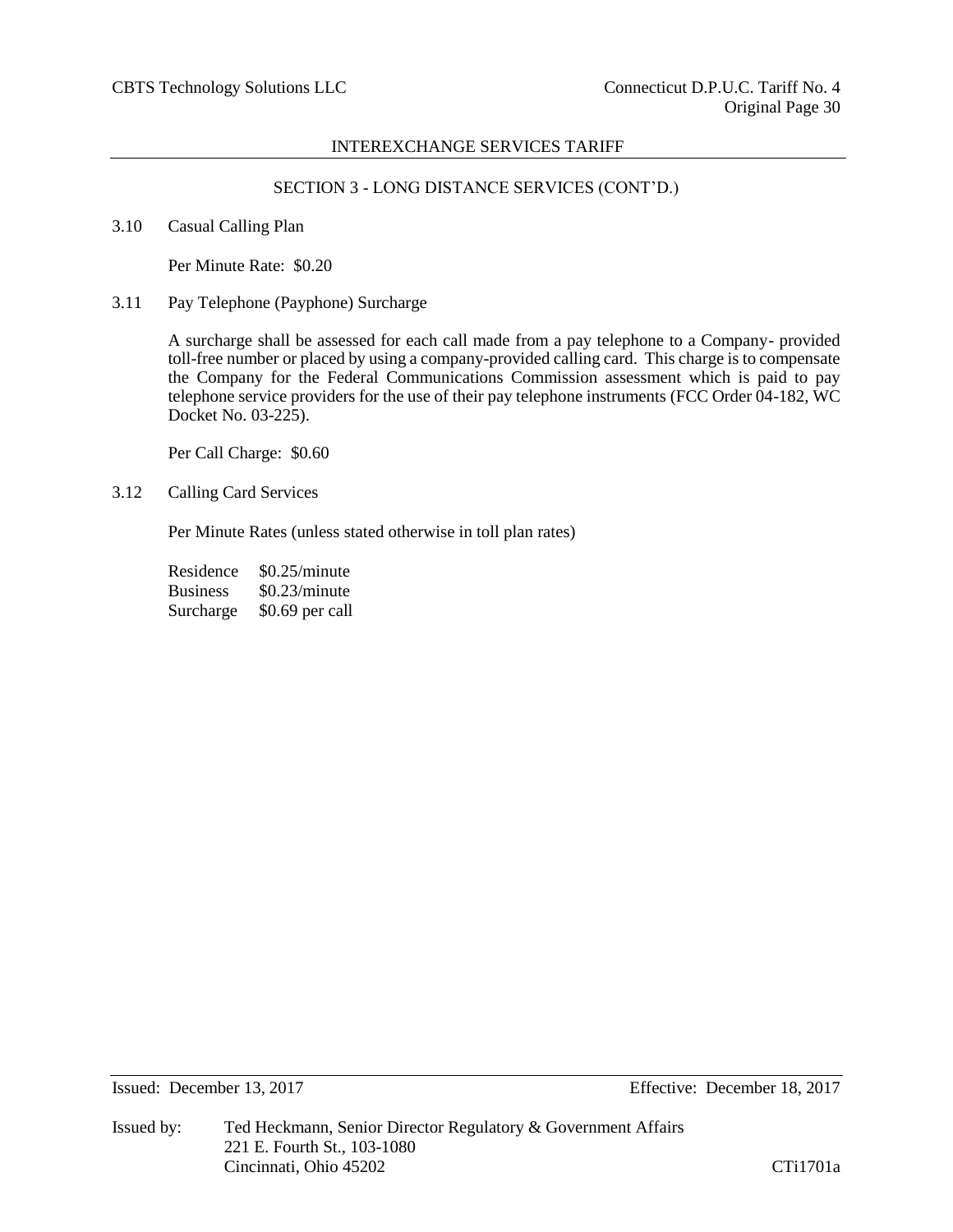# SECTION 3 - LONG DISTANCE SERVICES (CONT'D.)

| 3.13 | Toll Free (i.e., 800/888) Service Rates |  |  |
|------|-----------------------------------------|--|--|
|------|-----------------------------------------|--|--|

Per Call Charge

Per minute rates vary by toll plan. See rates and charges.

Monthly Service Charge  $$7.50$ Time of Day Routing Service: \$100.00 per setup, change or removal Area Code blocking: \$100.00 per setup, change or removal 800 Directory Service: Monthly Service Charge – \$13.69 Initial Charge – \$15.00 3.14 Directory Assistance Charge

\$0.99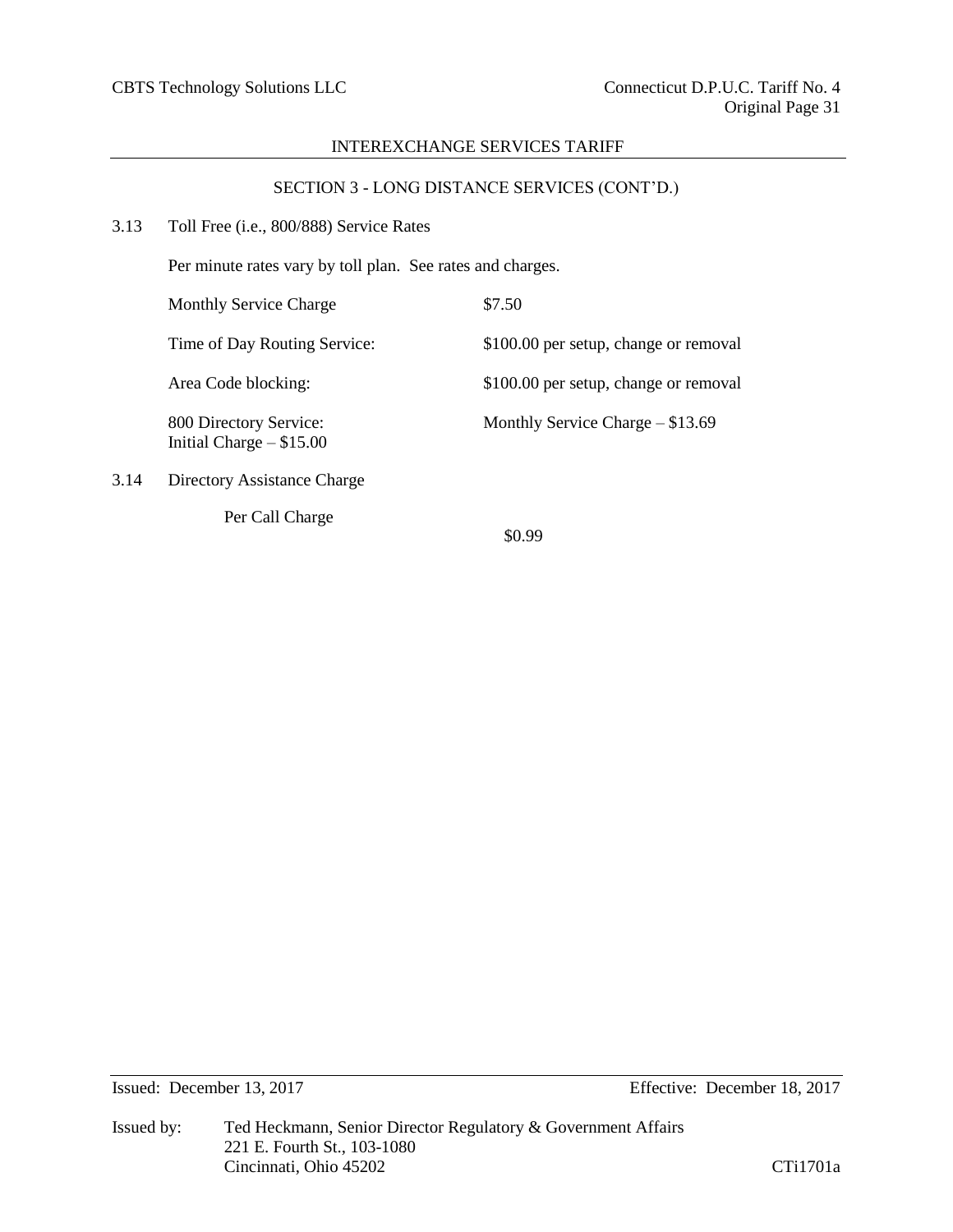# SECTION 3 - LONG DISTANCE SERVICES (CONT'D.)

## 3.15 Residential Toll Plans

# 3.15.1 Service Descriptions

# 3.15.1.1 AnyTime 500 (Product 64)

For a monthly service fee, customers subscribing to this plan will receive 500 minutes of outbound domestic long distance each month. A per minute rate will apply after the initial 500 minutes. Plan includes a calling card. 8XX service is available for a monthly fee. Call detail will be provided on monthly bills only when plan minutes are exceeded or upon customer's request.

# 3.15.1.2 AnyTime 750 (Product 189)

For a monthly service fee, customers subscribing to this plan will receive 750 minutes of outbound domestic long distance each month. A per minute rate will apply after the initial 750 minutes. Plan includes a calling card. 8XX service is available for a monthly fee. Call detail will be provided on monthly bills only when plan minutes are exceeded or upon customer's request.

# 3.15.1.3 AnyTime 1000 (Product 198)

For a monthly service fee, customers subscribing to this plan will receive 1000 minutes of outbound domestic long distance each month. A per minute rate will apply after the initial 1000 minutes. Plan includes a calling card. 8XX service is available for a monthly fee. Call

detail will be provided on monthly bills only when plan minutes are exceeded or upon customer's request.

# 3.15.1.4 Basic II (Product 368)

Customers subscribing to this plan will receive a \$.10 per minute rate on Intrastate 1+ outbound service. There is a monthly, minimum usage charge associated with this plan. Calls that will be applied to the minimum usage include inbound and outbound toll calls, calling card calls; collect calls, and operator-assisted calls. Plan includes a calling card.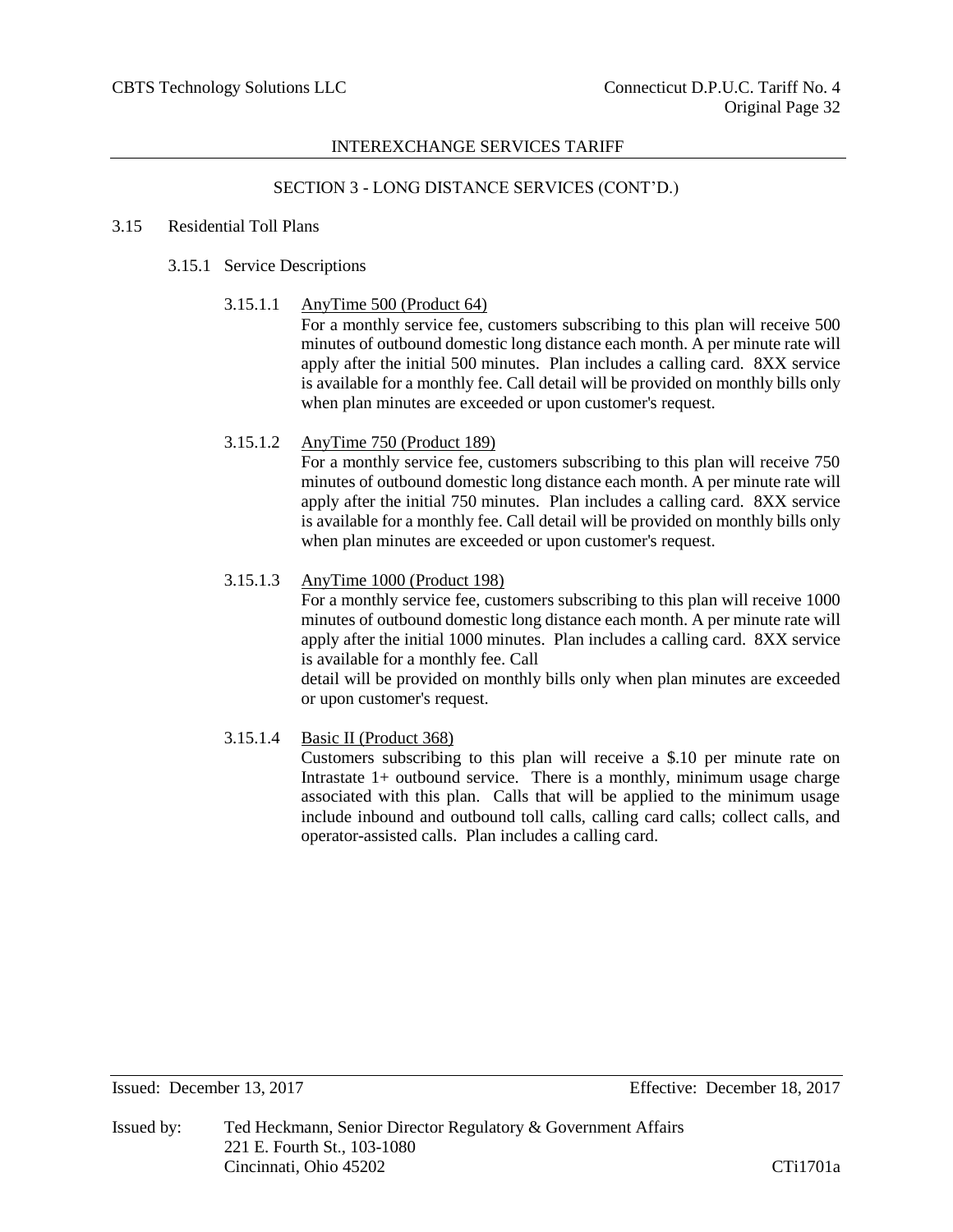# SECTION 3 - LONG DISTANCE SERVICES (CONT'D.)

# 3.15 Residential Toll Plans (Cont'd.)

3.15.1 Service Descriptions (Cont'd.)

# 3.15.1.5 AnyTime 100 (Product 591)

For a monthly service fee, customers subscribing to this plan will receive 100 minutes of outbound domestic long distance each month. A per minute rate will apply after the initial 100 minutes. Plan includes a calling card. 8XX service is available for a monthly fee. Call detail will be provided on monthly bills only when plan minutes are exceeded or upon customer's request.

# 3.15.1.6 AnyTime 5000 (Product 597)

For a monthly service fee, customers subscribing to this plan will receive 5000 minutes of outbound domestic long distance each month. A per minute rate will apply after the initial 5000 minutes. Plan includes a calling card. 8XX service is available for a monthly fee. Call detail will be provided on monthly bills only when plan minutes are exceeded or upon customer's request.

# 3.15.1.7 AnyTime 375 (Product 951)

For a monthly service fee, customers subscribing to this plan will receive 375 minutes of outbound domestic long distance each month. A per minute rate will apply after the initial 375 minutes. Plan includes a calling card. 8XX service is available for a monthly fee. Call detail will be provided on monthly bills only when plan minutes are exceeded or upon customer's request.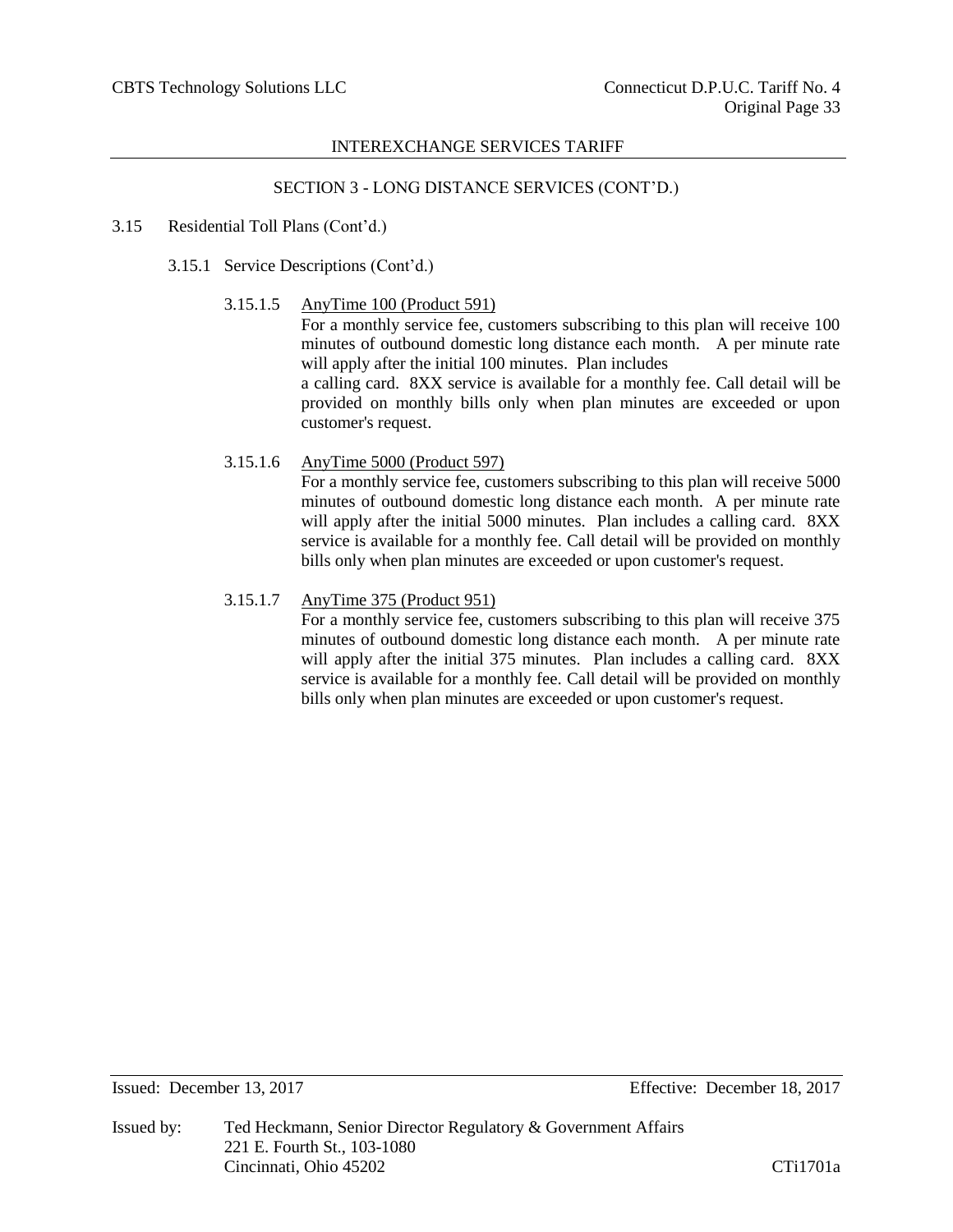# SECTION 3 - LONG DISTANCE SERVICES (CONT'D.)

#### 3.15 Residential Toll Plans (Cont'd.)

3.15.2 Rates and Charges

#### 3.15.2.1 AnyTime 500 (Product 64)

Rates Per Minute  $1+$  Outbound  $$0.06$ 8XX Inbound \$0.06 Monthly Service Fee: \$20.00 8XX Service Monthly Charge – Initial & Additional: \$7.50 Outbound rate applies after the first 500 domestic direct dialed minutes

3.15.2.2 AnyTime 750 (Product 189)

Rates Per Minute 1+ Outbound/8XX Inbound  $$0.06$ 8XX Inbound \$0.06 Monthly Service Fee: \$30.00 8XX Service Monthly Charge – Initial & Additional: \$7.50 Outbound rate applies after the first 750 domestic direct dialed minutes

# 3.15.2.3 AnyTime 1000 (Product 198)

|                                                                   | <b>Rates Per Minute</b> |
|-------------------------------------------------------------------|-------------------------|
| $1+$ Outbound                                                     | \$0.06                  |
| 8XX Inbound                                                       | \$0.06                  |
| Monthly Service Fee: \$40.00                                      |                         |
| 8XX Service Monthly Charge – Initial & Additional: $$7.50$        |                         |
| Outbound rate applies after the first 1000 domestic direct dialed |                         |

## minutes

3.15.2.4 Basic II (Product 368)

|                                      | Rates Per minute |
|--------------------------------------|------------------|
| 1+ Outbound                          | \$0.10           |
| 8XX Inbound                          | \$0.15           |
| Monthly minimum usage charge: \$6.95 |                  |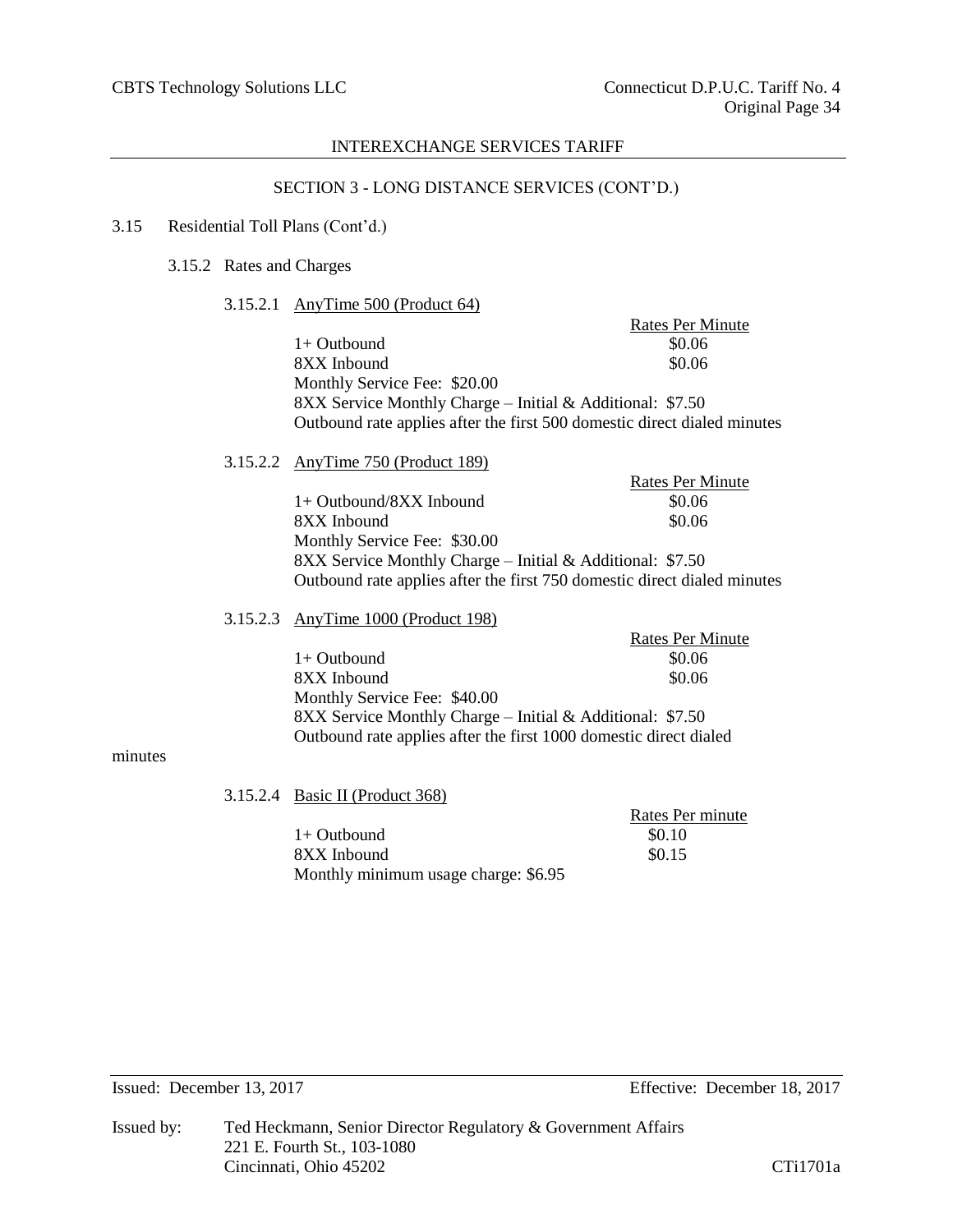# SECTION 3 - LONG DISTANCE SERVICES (CONT'D.)

#### 3.15 Residential Toll Plans (Cont'd.)

3.15.2 Rates and Charges (Cont'd.)

## 3.15.2.5 AnyTime 100 (Product 591)

Rates Per minute<br>\$0.07  $1+$  Outbound 8XX Inbound  $$0.07$ Monthly Service Fee: \$10.00 8XX Service Monthly Charge – Initial & Additional: \$7.50 Outbound rate applies after the first 100 domestic direct dialed minutes

# 3.15.2.6 AnyTime 5000 (Product 597)

|                                                                   | Rates Per minute |
|-------------------------------------------------------------------|------------------|
| $1+$ Outbound                                                     | \$0.06           |
| 8XX Inbound                                                       | \$0.06           |
| Monthly Service Fee: \$200.00                                     |                  |
| 8XX Service Monthly Charge – Initial & Additional: $$7.50$        |                  |
| Outbound rate applies after the first 5000 domestic direct dialed |                  |

#### minutes

## 3.15.2.7 AnyTime 375 (Product 951)

|                                                                          | NAICS FUI IIIIIIUUC |
|--------------------------------------------------------------------------|---------------------|
| 1+ Outbound                                                              | \$0.07              |
| 8XX Inbound                                                              | \$0.07              |
| Monthly Service Fee: \$15.00                                             |                     |
| 8XX Service Monthly Charge – Initial & Additional: \$7.50                |                     |
| Outbound rate applies after the first 375 domestic direct dialed minutes |                     |

Rates Per minute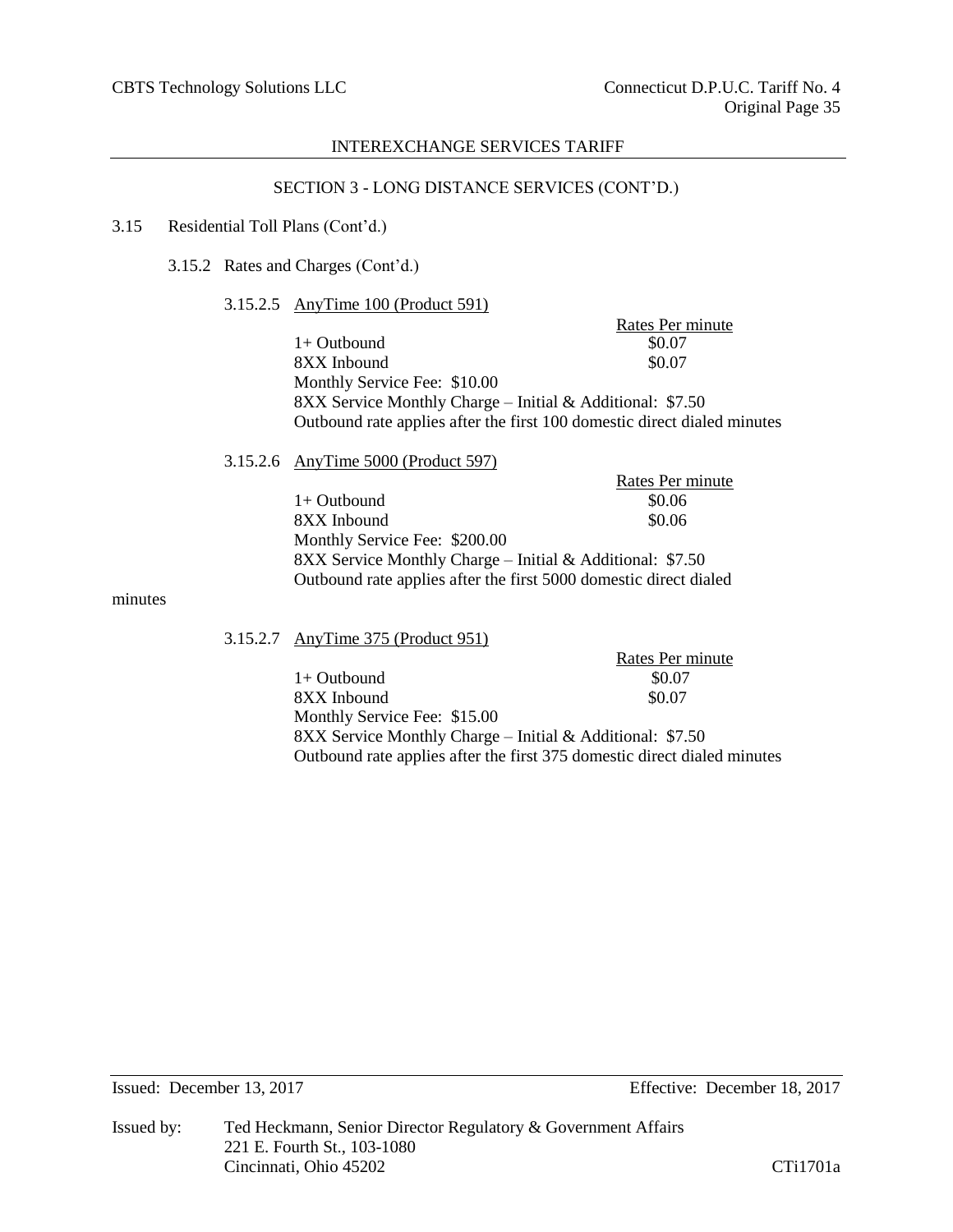# SECTION 3 - LONG DISTANCE SERVICES (CONT'D.)

## 3.16 Business Toll Plans

# 3.16.1 Service Descriptions

# 3.16.1.1 AnyTime 500 (Product 391)

For a monthly service fee, customers subscribing to this plan will receive 500 minutes of outbound domestic long distance each month. A per minute rate will apply after the initial 500 minutes. Plan includes a calling card. 8XX service is available for a monthly fee. Call detail will be provided on monthly bills only when plan minutes are exceeded or upon customer's request.

# 3.16.1.2 AnyTime 750 (Product 393)

For a monthly service fee, customers subscribing to this plan will receive 750 minutes of outbound domestic long distance each month. A per minute rate will apply after the initial 750 minutes. Plan includes a calling card. 8XX service is available for a monthly fee. Call detail will be provided on monthly bills only when plan minutes are exceeded or upon customer's request.

# 3.16.1.3 AnyTime 1000 (Product 395)

For a monthly service fee, customers subscribing to this plan will receive 1000 minutes of outbound domestic long distance each month. A per minute rate will apply after the initial 1000 minutes. Plan includes a calling card. 8XX service is available for a monthly fee. Call detail will be provided on monthly bills only when plan minutes are exceeded or upon customer's request.

# 3.16.1.4 Business Basic II (Product 358) – Business

There is a monthly, minimum usage charge associated with this plan. Calls that will be applied to the minimum usage include inbound and outbound toll calls, calling card calls; collect calls, and operator-assisted calls. Plan includes a calling card.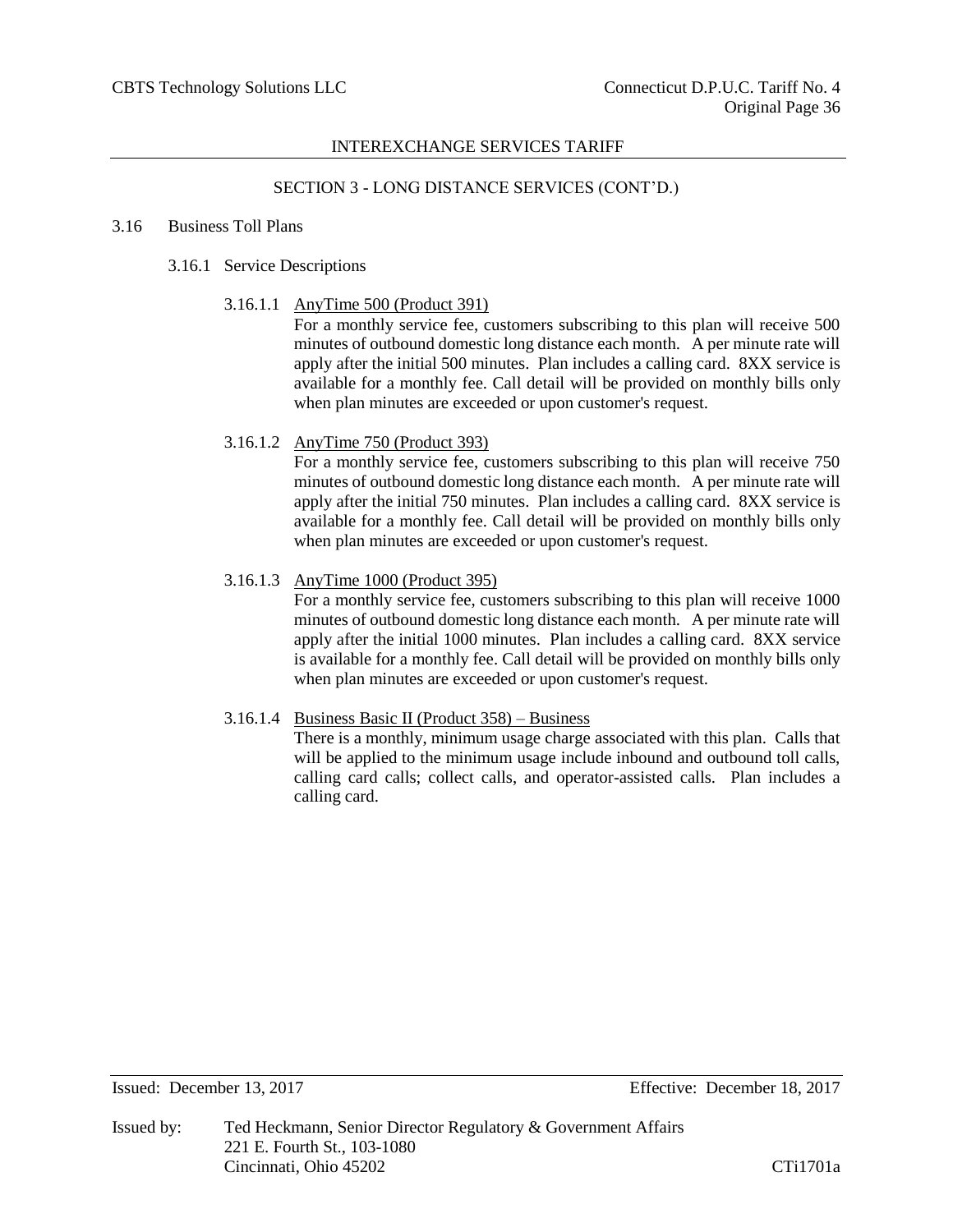# SECTION 3 - LONG DISTANCE SERVICES (CONT'D.)

3.16 Business Toll Plans (Cont'd.)

3.16.1 Service Descriptions (Cont'd.)

#### 3.16.1.5AnyTime 100 (Product 593)

For a monthly service fee, customers subscribing to this plan will receive 100 minutes of outbound domestic long distance each month. A per minute rate will apply after the initial 100 minutes. Plan includes a calling card. 8XX service is available for a monthly fee. Call detail will be provided on monthly bills only when plan minutes are exceeded or upon customer's request.

## 3.16.1.6 AnyTime 375 (Product 948)

For a monthly service fee, customers subscribing to this plan will receive 375 minutes of outbound domestic long distance each month. A per minute rate will apply after the initial 375 minutes. Plan includes a calling card. 8XX service is available for a monthly fee. Call detail will be provided on monthly bills only when plan minutes are exceeded or upon customer's request.

# 3.16.1.7 AnyTime 4000 (Product 475)

For a monthly service fee, customers subscribing to this plan will receive 4000 minutes of outbound domestic long distance each month. A per minute rate will apply after the initial 4000 minutes. Plan includes a calling card. 8XX service is available for a monthly fee.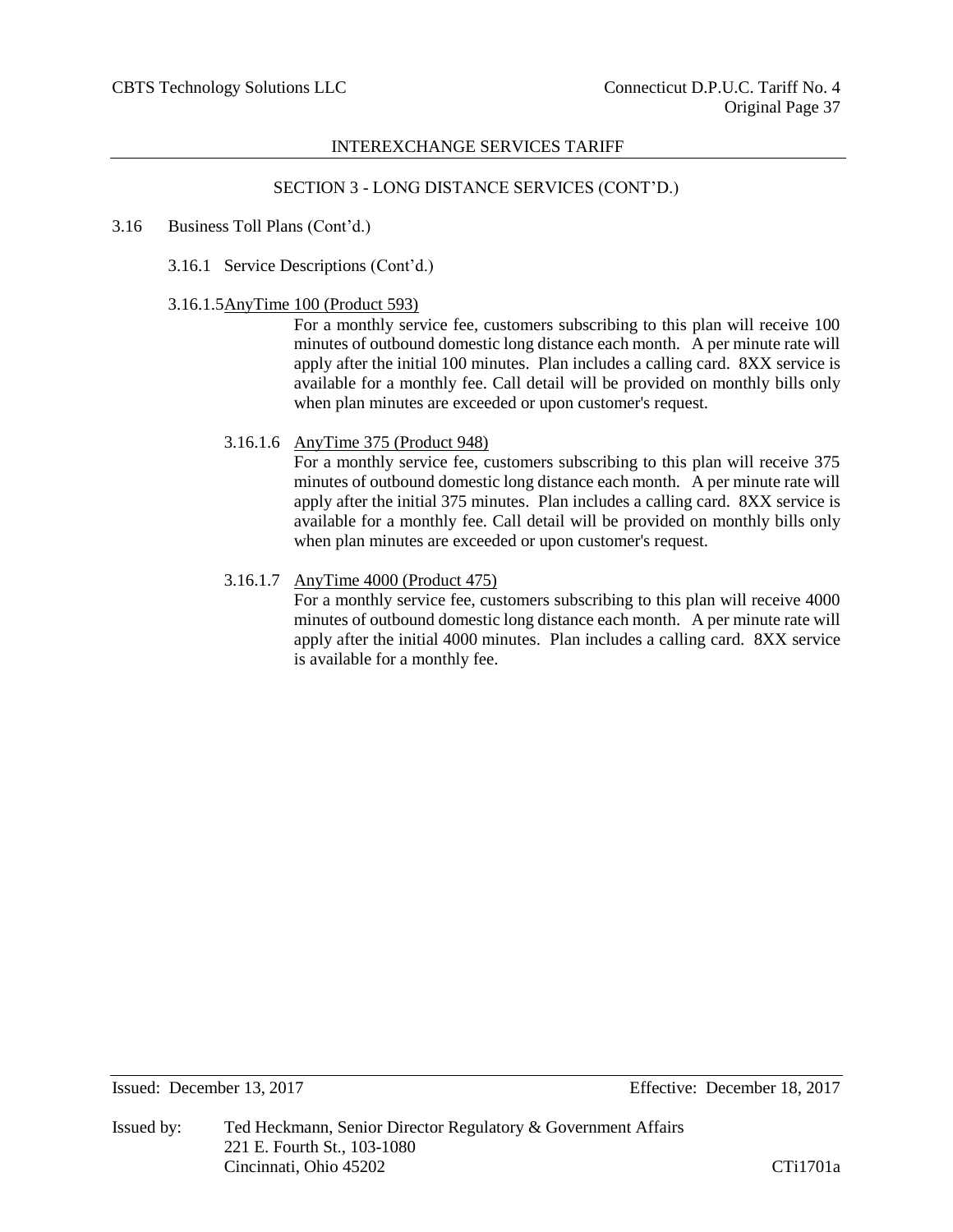## SECTION 3 - LONG DISTANCE SERVICES (CONT'D.)

#### 3.16 Business Toll Plans (Cont'd.)

3.16.2 Rates and Charges

#### 3.16.2.1 AnyTime 500 (Product 391)

Rates Per Minute  $1+$  Outbound  $$0.06$ 8XX Inbound \$0.06 Monthly Service Fee: \$20.00 8XX Service Monthly Charge – Initial & Additional: \$7.50 Outbound rate applies after the first 500 domestic direct dialed minutes

## 3.16.2.2 AnyTime 750 (Product 393)

Rates Per Minute  $1+$  Outbound  $\$0.06$ 8XX Inbound \$0.06 Monthly Service Fee: \$30.00 8XX Service Monthly Charge – Initial & Additional: \$7.50 Outbound rate applies after the first 750 domestic direct dialed minutes

## 3.16.2.3 AnyTime 1000 (Product 395)

|                                                                           | <b>Rates Per Minute</b> |
|---------------------------------------------------------------------------|-------------------------|
| $1+$ Outbound                                                             | \$0.06                  |
| 8XX Inbound                                                               | \$0.06                  |
| Monthly Service Fee: \$40.00                                              |                         |
| 8XX Service Monthly Charge – Initial & Additional: \$7.50                 |                         |
| Outbound rate applies after the first 1000 domestic direct dialed minutes |                         |

#### 3.16.2.4 Business Basic II (Product 358)

 $1+$  Outbound  $\$0.09$ 8XX Inbound \$0.15 Monthly minimum usage charge: \$6.95

Rates Per minute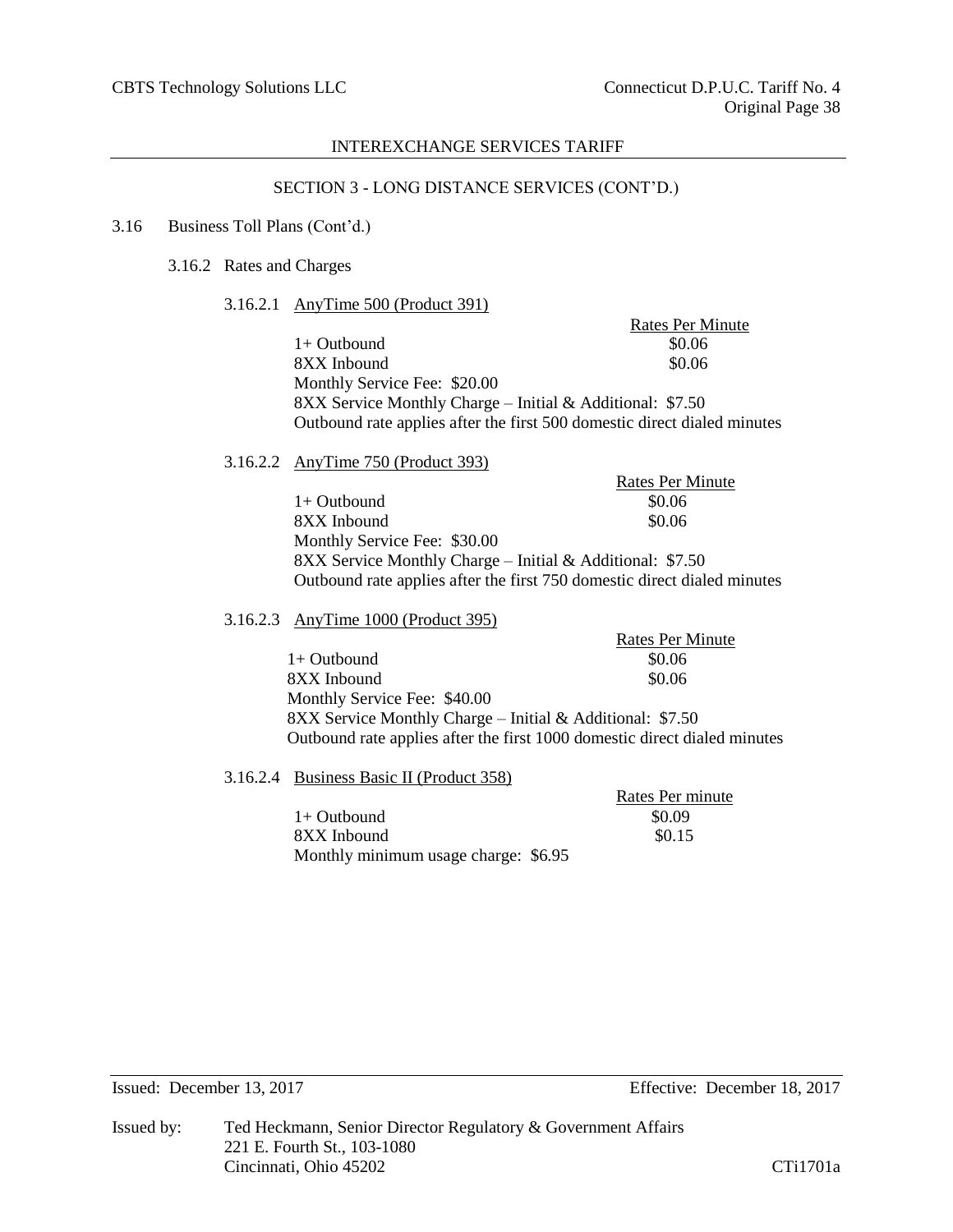## SECTION 3 - LONG DISTANCE SERVICES (CONT'D.)

#### 3.16 Business Toll Plans (Cont'd.)

3.16.2 Rates and Charges (Cont'd.)

## 3.16.2.5 AnyTime 100 (Product 593)

Rates Per minute  $1+$  Outbound  $$0.07$ 8XX Inbound  $$0.07$ Monthly Service Fee: \$10.00 8XX Service Monthly Charge – Initial & Additional: \$7.50 Outbound rate applies after the first 5000 domestic direct dialed minutes

# 3.16.2.6 AnyTime 375 (Product 948)

 $1+$  Outbound 8XX Inbound Rates Per minute<br>\$0.07

\$0.07

Monthly Service Fee: \$15.00 8XX Service Monthly Charge – Initial & Additional: \$7.50 Outbound rate applies to calls after the first 375 domestic direct dialed minutes

## 3.16.2.7 AnyTime 4000 (Product 475)

|             | Rates Per minute |
|-------------|------------------|
| 1+ Outbound | \$0.0375         |
| 8XX Inbound | \$0.0375         |

Monthly Service Fee: \$150.00 8XX Service Monthly Charge – Initial & Additional: \$7.50 Outbound rate applies after the first 4000 domestic direct dialed minutes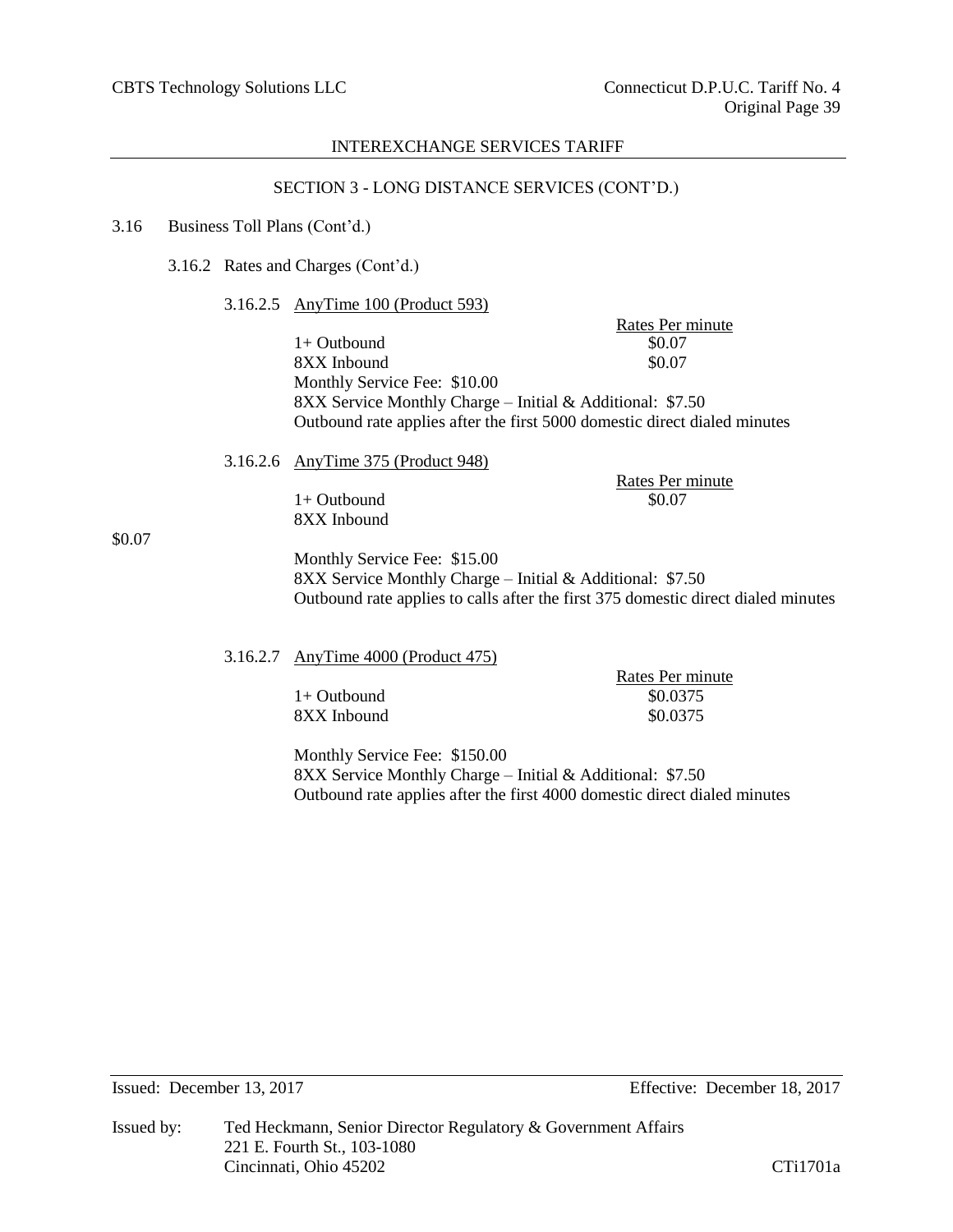# SECTION 4 - OBSOLETE SERVICE OFFERINGS

The services in this Section are available only to existing Business Customers. Upon expiration of the contract term, existing customers my either elect to continue these services at these rates or may subscribe to the then current service offerings under preceding paragraphs of this tariff.

- 4.1 Obsolete Service Offerings Formerly Offered by CBTS Technology Solutions LLC
	- 4.1.1 Business Outbound Standard Service

Switched Outbound Long Distance Service allows Business Customers to make direct dialed long distance calls. Customers access the service via local exchange companyprovided Feature Group D switched access circuits.

4.1.2 Business In-Bound "Toll-Free" Service

Switched In-Bound 800 Service is a "toll-free calling" service offered to business customers. The CBLD Customer is billed for each 800/888 call, rather than the call originator. Calls terminate to the Customer over local exchange Company provided switched access circuits.

4.1.3 TravelMaster Select Service

TravelMaster Select Service enables customers to use CBLD's service while away from their home or office. Customers must dial an access code in addition to an authorization number and the destination telephone number.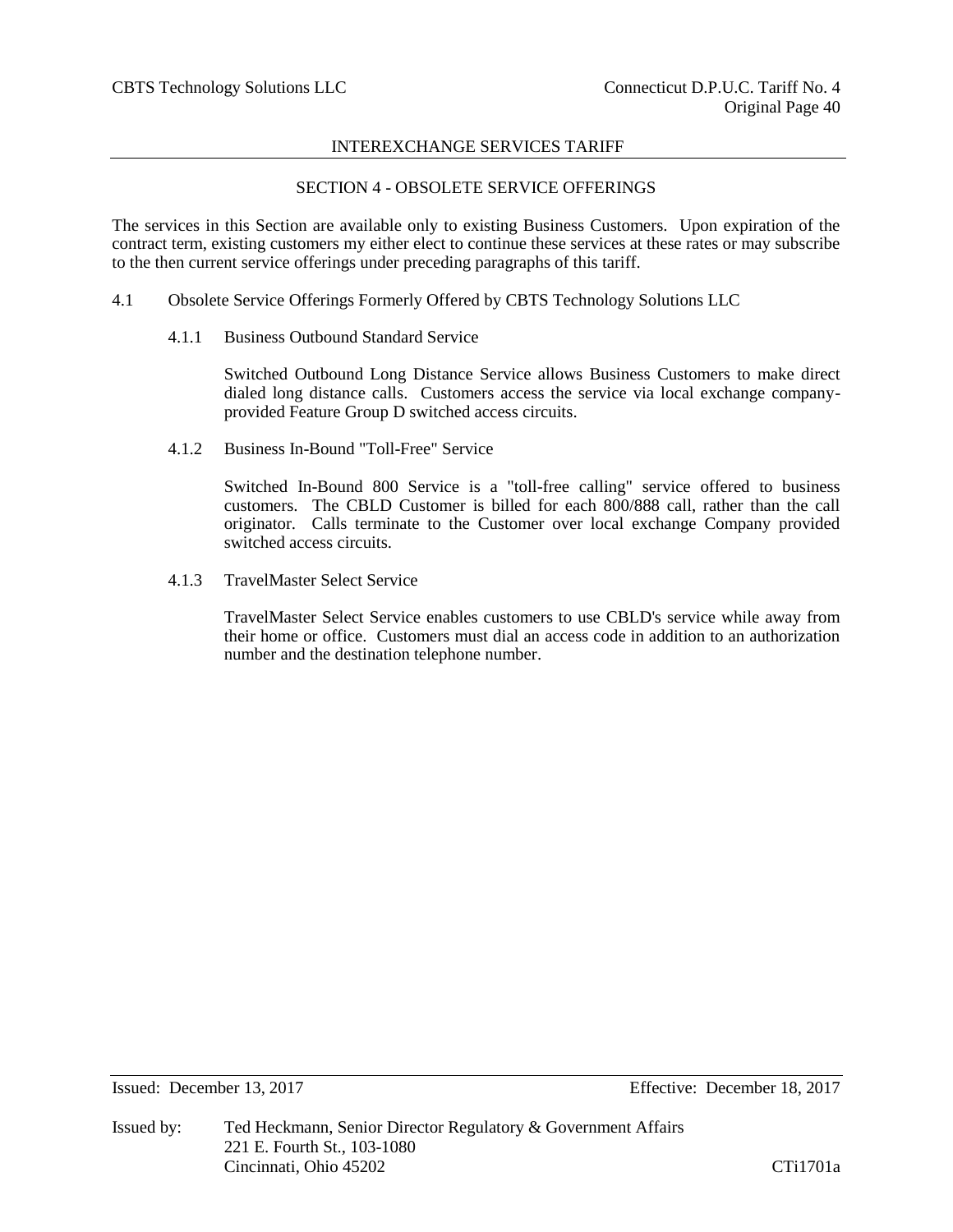# SECTION 4- OBSOLETE SERVICE OFFERINGS (CONT'D.)

- 4.1 Obsolete Service Offerings Formerly Offered by CBTS Technology Solutions LLC (Cont'd.)
	- 4.1.4 Debit Card/Prepaid Card Service

The CBLD Debit Card/Prepaid Card allows customers to pay a fixed dollar amount in advance for long distance calling over CBLD's network. Customers use an "800/888" number for access from touch tone phones. Customers can place direct dial calls using the service. Cards are decremented for each minute or fractional minute of use as set forth below. As calls are placed, charges for the call are deducted on a real-time basis until the full amount of the card is exhausted. Customers will be notified in advance of the exhaustion of the card. Payment must be received by the Company or its authorized agent prior to activation of the account.

The following types of calls may not be completed using the Debit Card/Prepaid Card:

- \* calls to 700, 800, and 900 numbers
- calls to directory assistance
- \* operator assisted calls
- \* conference calls
- \* calls requiring time and/or charges
- 4.1.5 Association Program

The following program is offered to qualified Association Groups for their association members. Association Groups include, but are not limited to, trade associations, professional or social associations, nonprofit groups, or other bona fide associations. Association Groups who will jointly market the company's service are required to qualify as an Agent of the Company. To qualify for this program, Association Groups must have sign a minimum of 10 members to CBLD's long distance service and bill a minimum of \$250 per month within six months of beginning service with CBLD. Service is provided to qualified Association Groups under contract. This program offers outbound direct dialing, inbound "toll-free" 800/888 service, and travel service.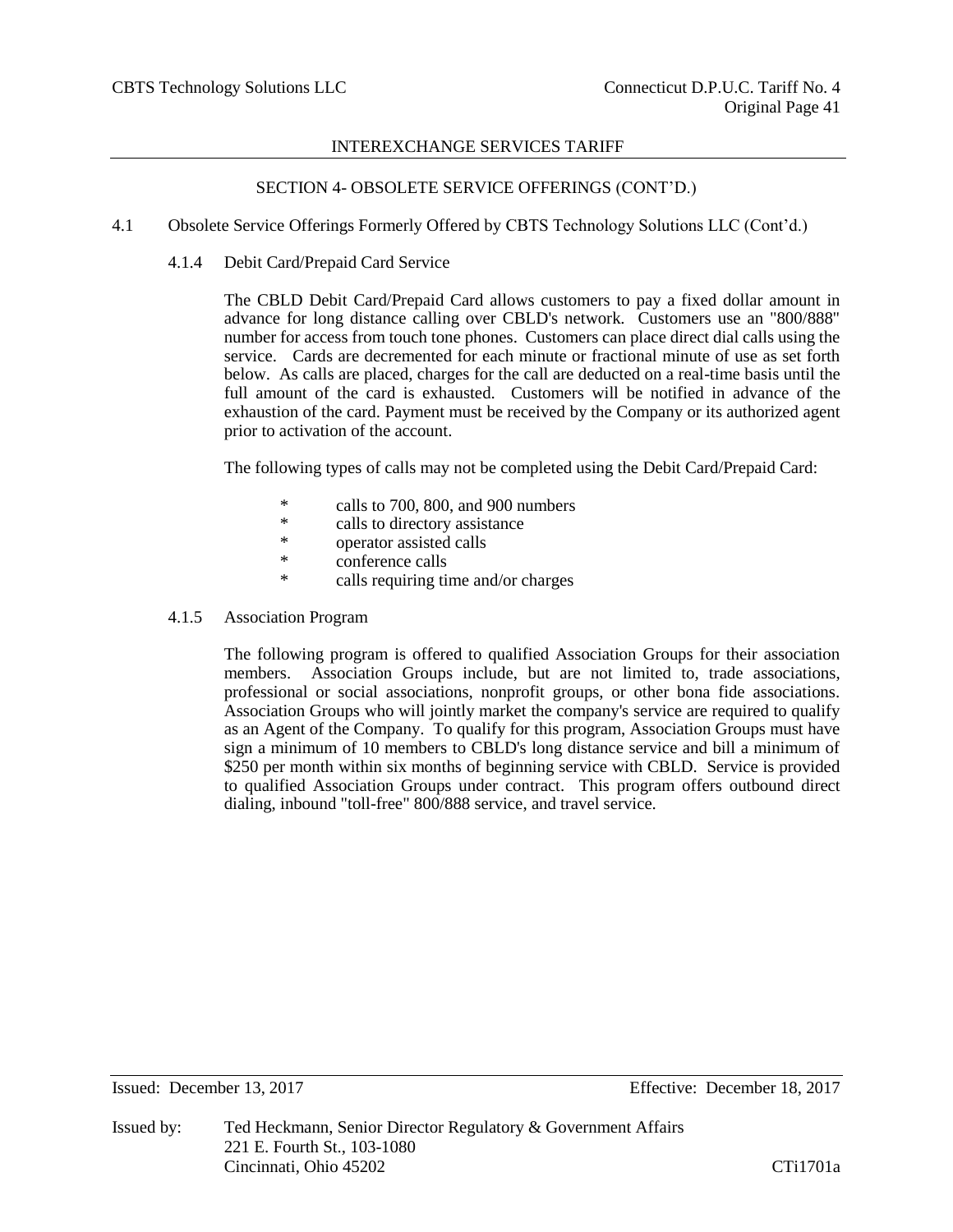## SECTION 4- OBSOLETE SERVICE OFFERINGS (CONT'D.)

- 4.1 Obsolete Service Offerings Formerly Offered by CBTS Technology Solutions LLC (Cont'd.)
	- 4.1.6 Network Plus

Network Plus Service is a switched service which allows Customers to make direct dialed long distance calls and receive toll free inbound service for the same per minute rate. For billing purposes, call timing is rounded up to the nearest six (6) second increment after the initial minimum period of six (6) seconds.

Calls are not time-of-day or mileage sensitive. Customers are billed based on actual monthly usage billing. All domestic interstate and intrastate usage contributes to and receives the volume discount.

In addition to the volume discount, Customers may receive an additional discount by signing a term commitment of 24 months or 36 months.

4.1.7 Core Business Service

Core Business Service is a switched bundled service including inbound and outbound calling, a travel card option and access to directory assistance. This service is targeted at business Customers with at least \$25.00 in monthly billing for all Customer locations. Customers choosing this service will be billed the difference between actual usage and the \$25.00 minimum should billing in any given month fall below the stated minimum.

Calls are not time of day nor mileage sensitive. Calls are billed in six (6) second increments with an initial increment for billing purposes of six (6) seconds. Travel Card calls are billed in six (6) second increments with an initial period, for billing purposes, of thirty (30) seconds.

Customers receive a discount based upon actual billing per month on combined usage of all interstate, intrastate and international calling including calls to directory assistance and made through the use of a Company travel card. Customers who commit to a 12 or 24 month agreement receive an additional discount.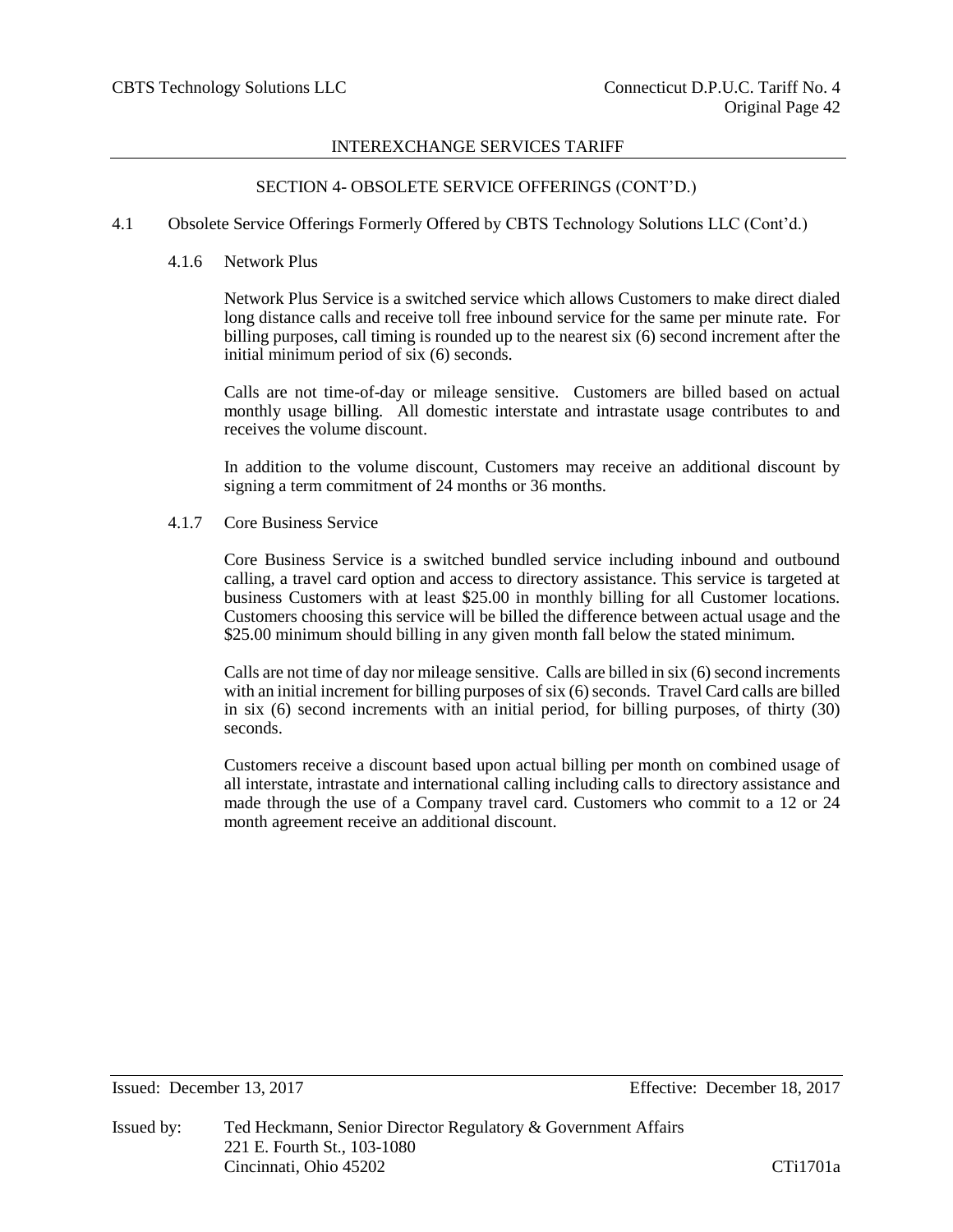# SECTION 4- OBSOLETE SERVICE OFFERINGS (CONT'D.)

## 4.1 Obsolete Service Offerings Formerly Offered by CBTS Technology Solutions LLC (Cont'd.)

4.1.8 Enterprise Service

Enterprise Service is a dedicated bundled service with switched access overflow. Service includes inbound and outbound calling, a travel card option and access to directory assistance. This service is targeted at business with at least \$3,000.00 in monthly billing. Customers choosing this service select a rate plan based on anticipated minimum monthly billing for all Customer locations. Customers choosing this service will be billed the difference between actual usage and the minimum should billing in any given month fall below the stated minimum.

Calls are not time of day nor mileage sensitive. Calls are billed in six (6) second increments with an initial increment for billing purposes of six (6) seconds. Travel Card calls are billed in six (6) second increments with an initial period, for billing purposes, of thirty (30) seconds.

Customers must commit to a twelve (12) or twenty-four (24) month term. Customers receive a discount based upon actual billing per month on combined usage of all interstate, intrastate and international calling including calls to directory assistance and made through the use of a Company travel card.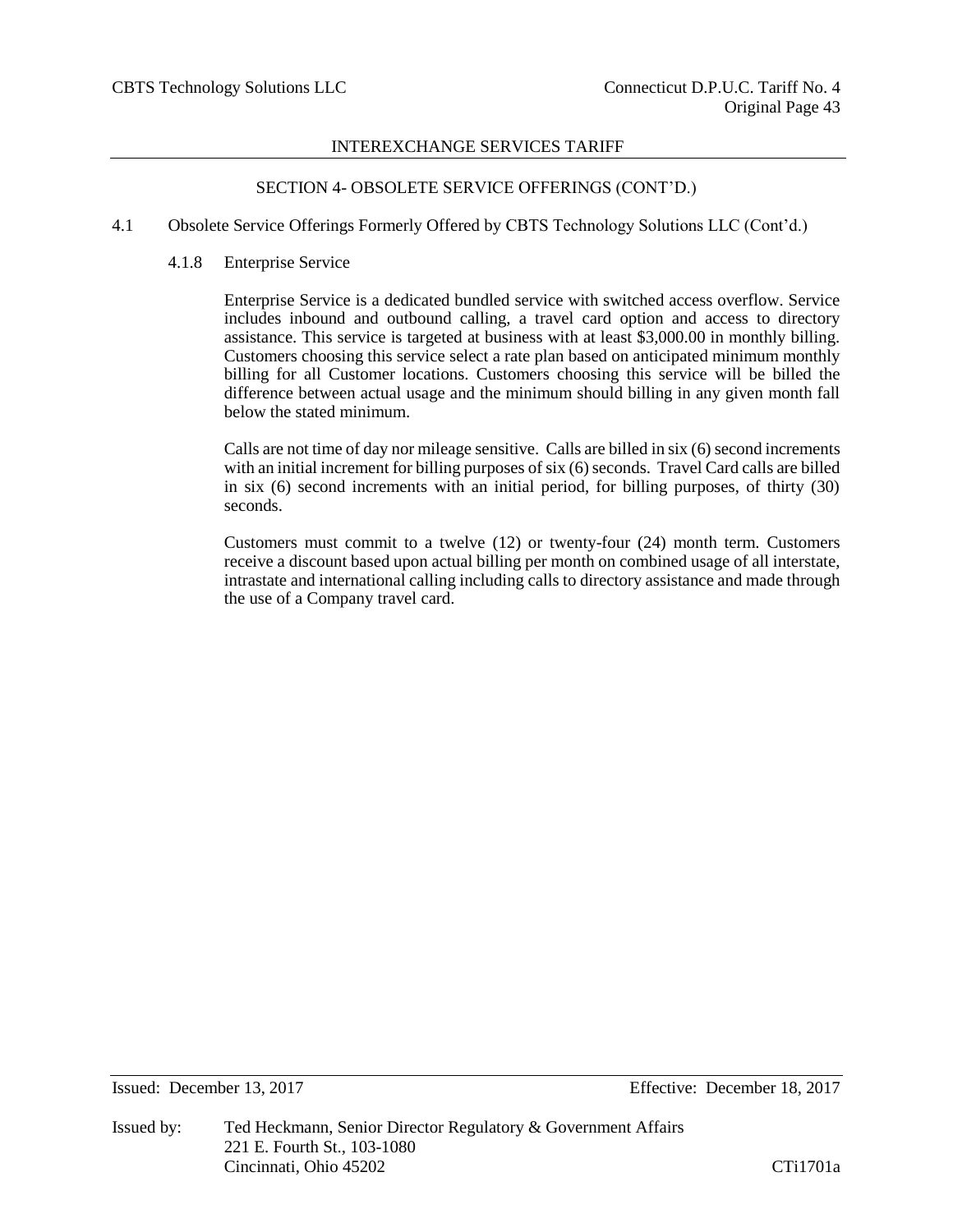# SECTION 4- OBSOLETE SERVICE OFFERINGS (CONT'D.)

- 4.1 Obsolete Service Offerings Formerly Offered by CBTS Technology Solutions LLC (Cont'd.)
	- 4.1.9 Rates
		- A. Business Outbound Standard Service

Switched 1+ Long Distance Service allows Business Customers to make direct dialed long distance calls. Customers access the service via local exchange company-provided Feature Group D switched access circuits.

For billing purposes, call timing is rounded up to the nearest six (6) second increment after the initial minimum period of thirty (30) seconds.

| RATE PER MINUTE | <b>PEAK</b> | OFF-PEAK |
|-----------------|-------------|----------|
| Minimum         | \$0.1000    | \$0.1000 |
| Maximum         | \$0.2000    | \$0.2000 |

B. Business In-Bound "Toll-Free" Service

Switched In-Bound 800 Service is a "toll-free calling" service offered to business customers. The CBLD Customer is billed for each 800/888 call, rather than the call originator. Calls terminate to the Customer over local exchange Company provided switched access circuits.

For billing purposes, call timing is rounded up to the nearest six (6) second increment after the initial minimum period of thirty (30) seconds.

| RATE PER MINUTE | PEAK     | OFF-PEAK |
|-----------------|----------|----------|
| Minimum         | \$0.1000 | \$0.1000 |
| Maximum         | \$0.2000 | \$0.2000 |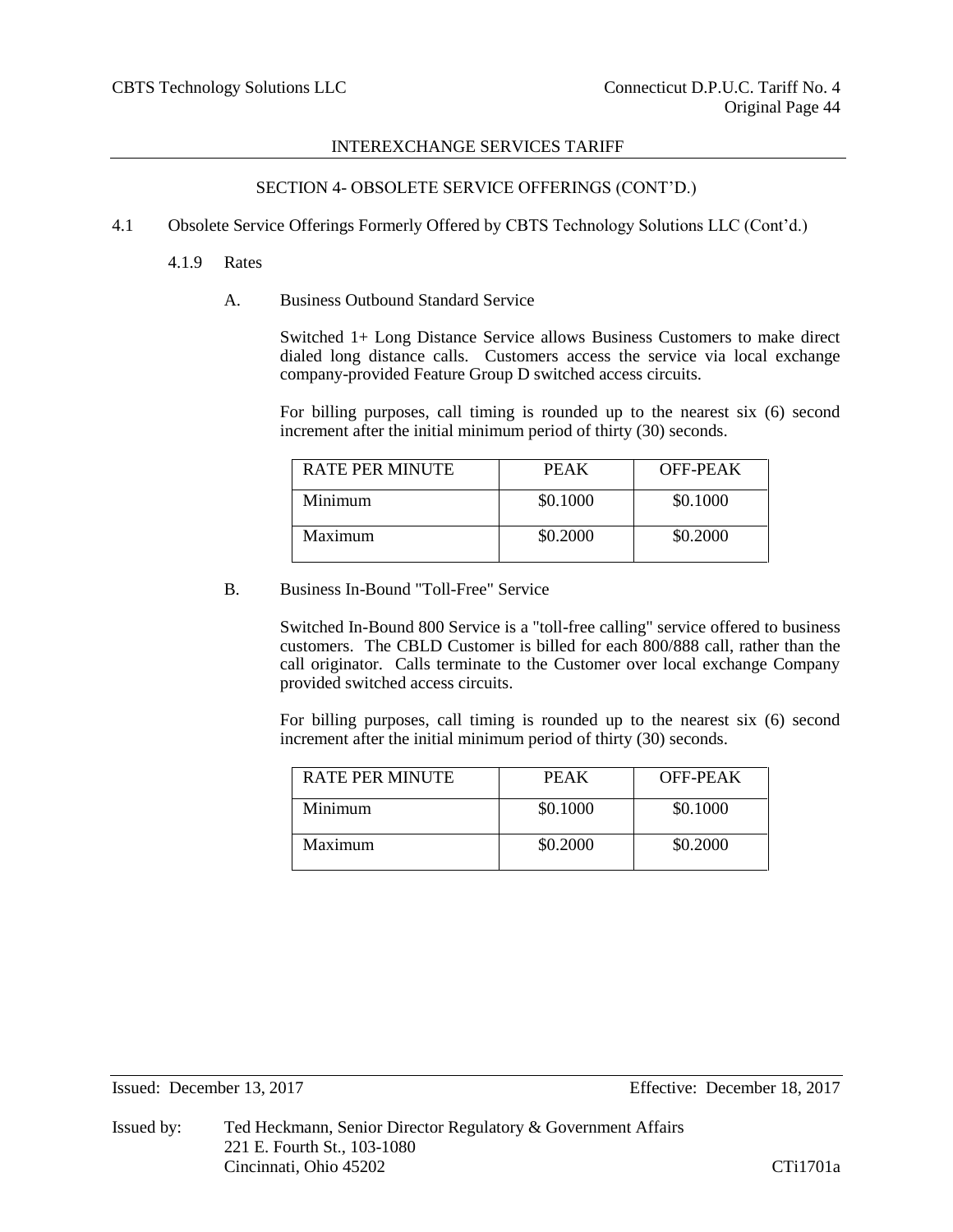# SECTION 4- OBSOLETE SERVICE OFFERINGS (CONT'D.)

- 4.1 Obsolete Service Offerings Formerly Offered by CBTS Technology Solutions LLC (Cont'd.)
	- 4.1.9 Rates (Cont'd.)
		- C. TravelMaster Select Service

TravelMaster Select Service enables customers to use CBLD's service while away from their home or office. Customers must dial an access code in addition to an authorization number and the destination telephone number.

Calls are billed in six (6) second increments with a minimum call duration of thirty (30) seconds.

|                  | <b>MINIMUM</b> | <b>MAXIMUM</b> |
|------------------|----------------|----------------|
| Rate per minute: | \$0.2000       | \$0.3000       |
| Rate per call:   | \$0.0000       | \$0.5000       |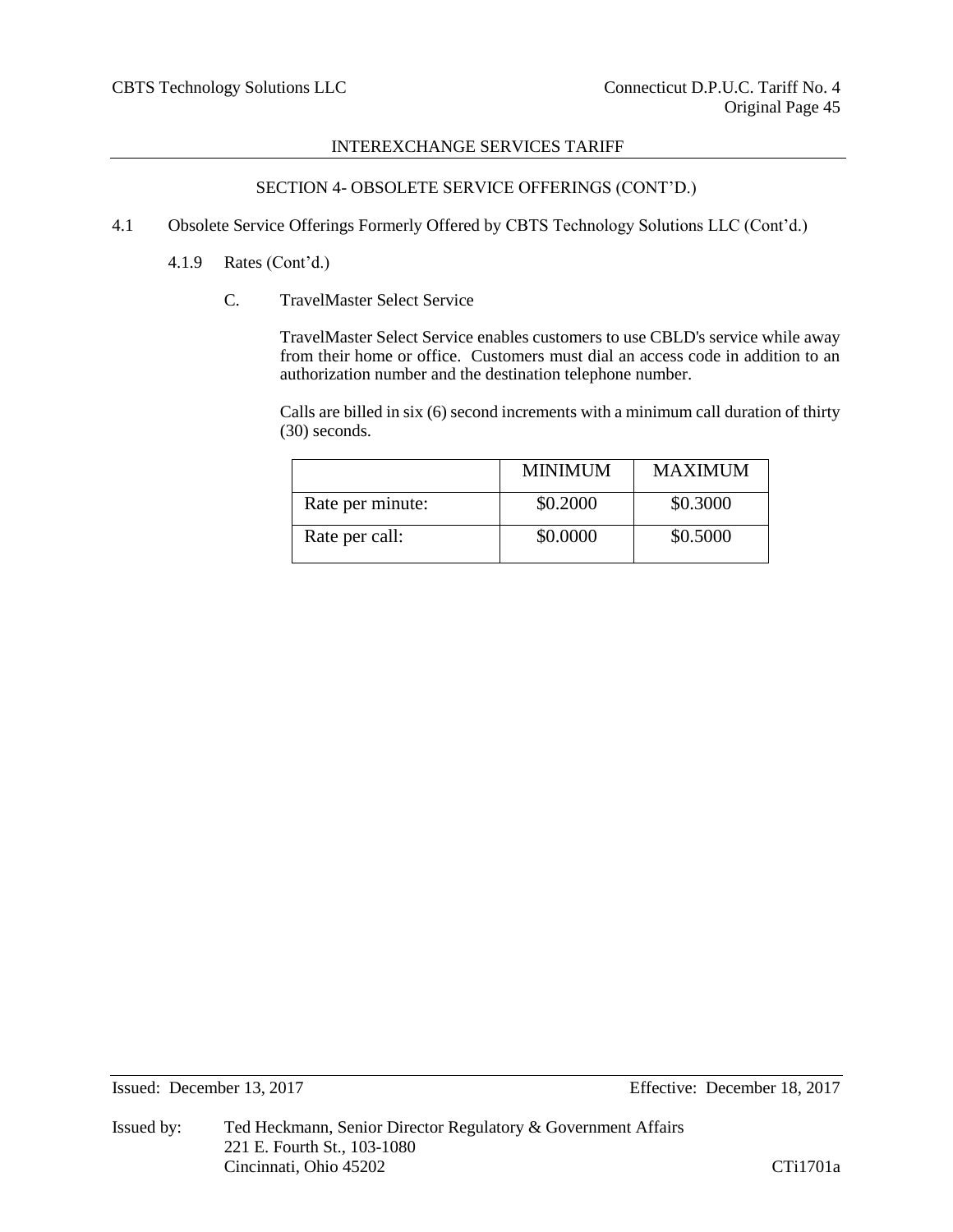# SECTION 4- OBSOLETE SERVICE OFFERINGS (CONT'D.)

- 4.1 Obsolete Service Offerings Formerly Offered by CBTS Technology Solutions LLC (Cont'd.)
	- 4.1.9 Rates (Cont'd.)
		- D. Debit Card/Prepaid Card Service

The CBLD Debit Card/Prepaid Card allows customers to pay a fixed dollar amount in advance for long distance calling over CBLD's network. Customers use an "800/888" number for access from touch tone phones. Customers can place direct dial calls using the service. Cards are decremented for each minute or fractional minute of use as set forth below. As calls are placed, charges for the call are deducted on a real-time basis until the full amount of the card is exhausted. Customers will be notified in advance of the exhaustion of the card. Payment must be received by the Company or its authorized agent prior to activation of the account.

The following types of calls may not be completed using the Debit Card/Prepaid Card:

- \* calls to 700, 800, and 900 numbers
- \* calls to directory assistance
- \* operator assisted calls<br>\* conference calls
- conference calls
- \* calls requiring time and/or charges

|                  | <b>MINIMUM</b> | <b>MAXIMUM</b> |
|------------------|----------------|----------------|
| Rate per minute: | \$0.28         | \$0.38         |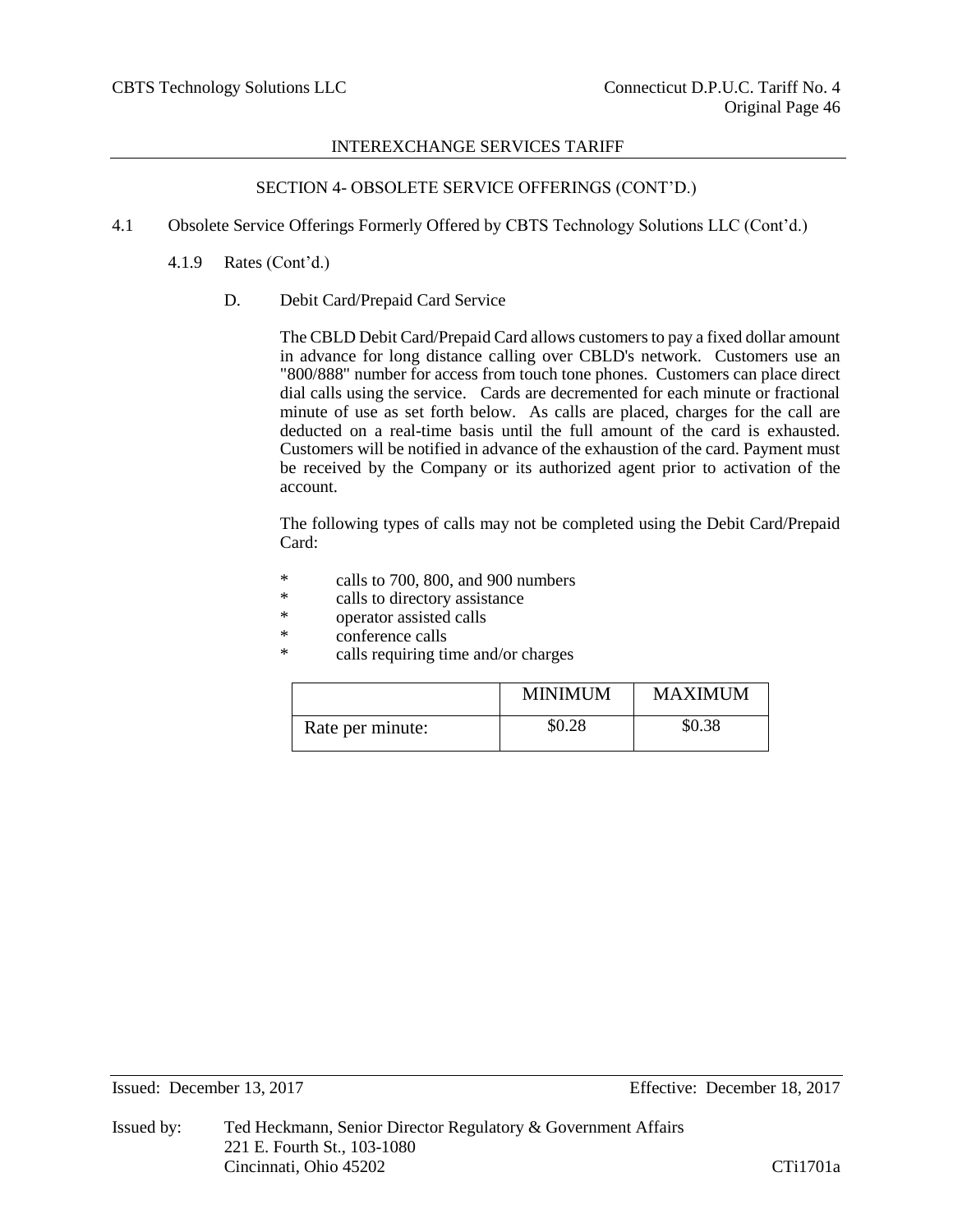# SECTION 4- OBSOLETE SERVICE OFFERINGS (CONT'D.)

- 4.1 Obsolete Service Offerings Formerly Offered by CBTS Technology Solutions LLC, (continued)
	- 4.1.9 Rates (Cont'd.)
		- E. Association Program

The following program is offered to qualified Association Groups for their association members. Association Groups include, but are not limited to, trade associations, professional or social associations, nonprofit groups, or other bona fide associations. Association Groups who will jointly market the company's service are required to qualify as an Agent of the Company. To qualify for this program, Association Groups must have sign a minimum of 10 members to CBLD's long distance service and bill a minimum of \$250 per month within six months of beginning service with CBLD. Service is provided to qualified Association Groups under contract. This program offers outbound direct dialing, inbound "toll-free" 800/888 service, and travel service.

Calls are billed in six (6) second increments after a minimum call duration of thirty (30) seconds.

| Per Minute Rate: |
|------------------|
|------------------|

|                        | <b>MINIMUM</b> |          | <b>MAXIMUM</b> |          |
|------------------------|----------------|----------|----------------|----------|
| PRODUCT TYPE           | <b>PEAK</b>    | OFF-PEAK | <b>PEAK</b>    | OFF-PEAK |
| Outbound               | \$0.0700       | \$0.1700 | \$0.0700       | \$0.1700 |
| <b>Inbound 800/888</b> | \$0.0800       | \$0.1800 | \$0.0800       | \$0.1800 |
| <b>TravelMaster</b>    | \$0.2000       | \$0.2000 | \$0.3000       | \$0.3000 |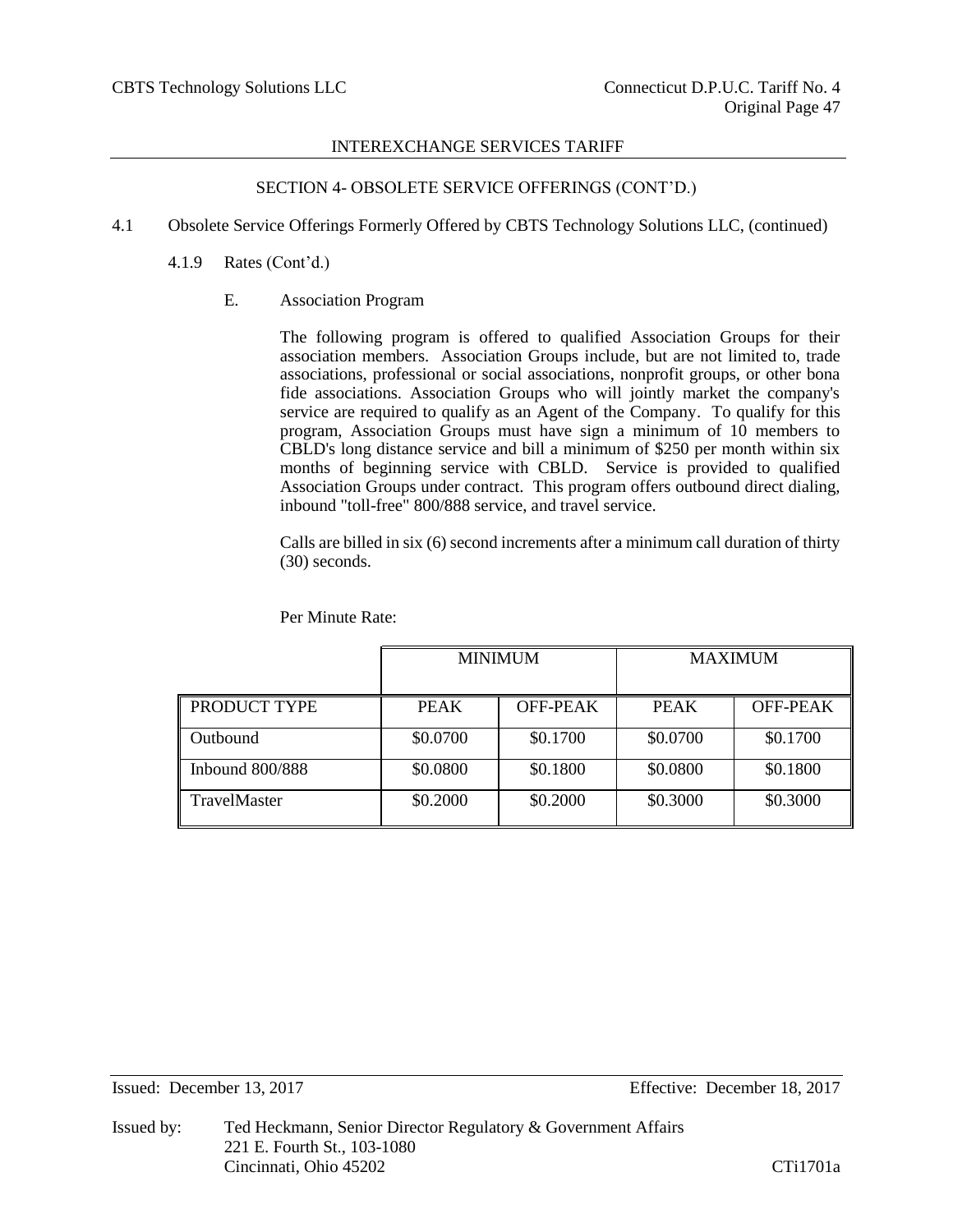# SECTION 4- OBSOLETE SERVICE OFFERINGS (CONT'D.)

- 4.1 Obsolete Service Offerings Formerly Offered by CBTS Technology Solutions LLC, (continued)
	- 4.1.9 Rates (Cont'd.)
		- F. Network Plus

For billing purposes, call timing is rounded up to the nearest six (6) second increment after the initial minimum period of six (6) seconds.

Calls are not time-of-day or mileage sensitive. Customers are billed based on actual monthly usage billing. All domestic interstate and intrastate usage contributes to and receives the volume discount.

In addition to the volume discount, Customers may receive an additional discount by signing a term commitment of 24 months or 36 months.

Per Minute Rates:

| Minimum  | Maximum  |
|----------|----------|
| \$0.1425 | \$0.2850 |

Volume Discount:

| <b>Monthly Billing</b> | Percentage Discount |
|------------------------|---------------------|
| $$0.00 -$<br>\$49.99   | 0%                  |
| $$50.00 -$<br>\$99.99  | 5%                  |
| $$100.00 - $499.99$    | 15%                 |
| \$500.00 - \$999.99    | 20%                 |
| \$1000.00 - \$2499.99  | 25%                 |
| $$2500.00+$            | 30%                 |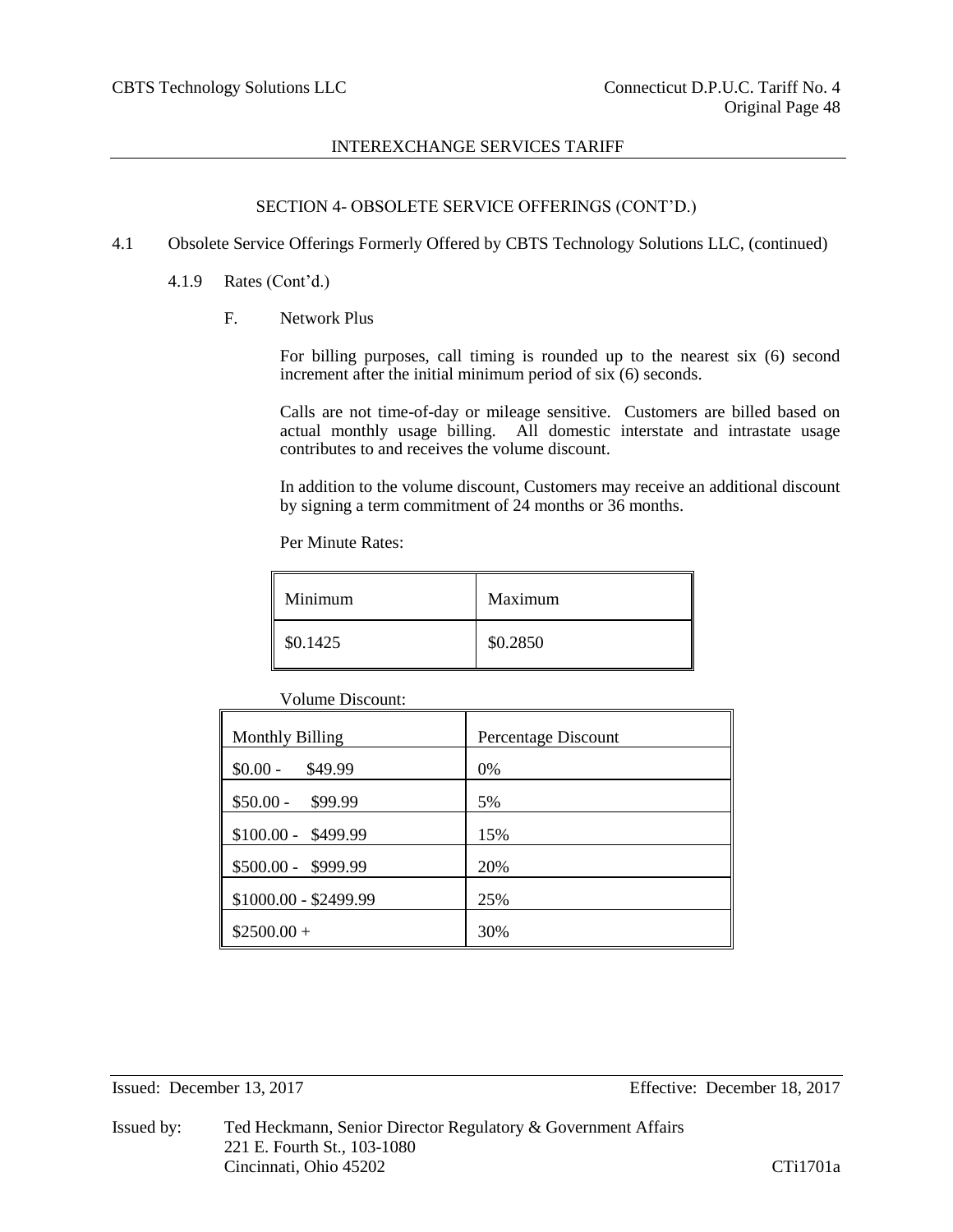# SECTION 4- OBSOLETE SERVICE OFFERINGS (CONT'D.)

- 4.1 Obsolete Service Offerings Formerly Offered by CBTS Technology Solutions LLC (Cont'd.)
	- 4.1.9 Rates (Cont'd.)
		- F. Network Plus (Cont'd.)

Term Discount:

24 month term commitment 5% 36 month term commitment 7%

G. Core Business Service

Calls are not time-of-day nor mileage sensitive. Calls are billed in six (6) second increments with an initial increment for billing purposes of six (6) seconds. Travel Card calls are billed in six (6) second increments with an initial period, for billing purposes, of thirty (30) seconds.

Rates

| Service                    | MINIMUM | MAXIMUM |
|----------------------------|---------|---------|
| Outbound service           | \$0.06  | \$0.24  |
| Inbound service            | \$0.06  | \$0.24  |
| <b>Travel Card service</b> | \$0.125 | \$0.465 |

Volume and Term Discount Schedule

|                  | Month-to-Month | 12 month | 24 month |       |
|------------------|----------------|----------|----------|-------|
| Billing Volume   |                |          |          |       |
| \$25.00-\$249.99 |                | $0.0\%$  | 10.0%    | 15.0% |
| \$250.00-749.99  |                | 5.0%     | 15.0%    | 20.0% |
| $$750.00+$       |                | 7.5%     | 17.5%    | 22.5% |
|                  |                |          |          |       |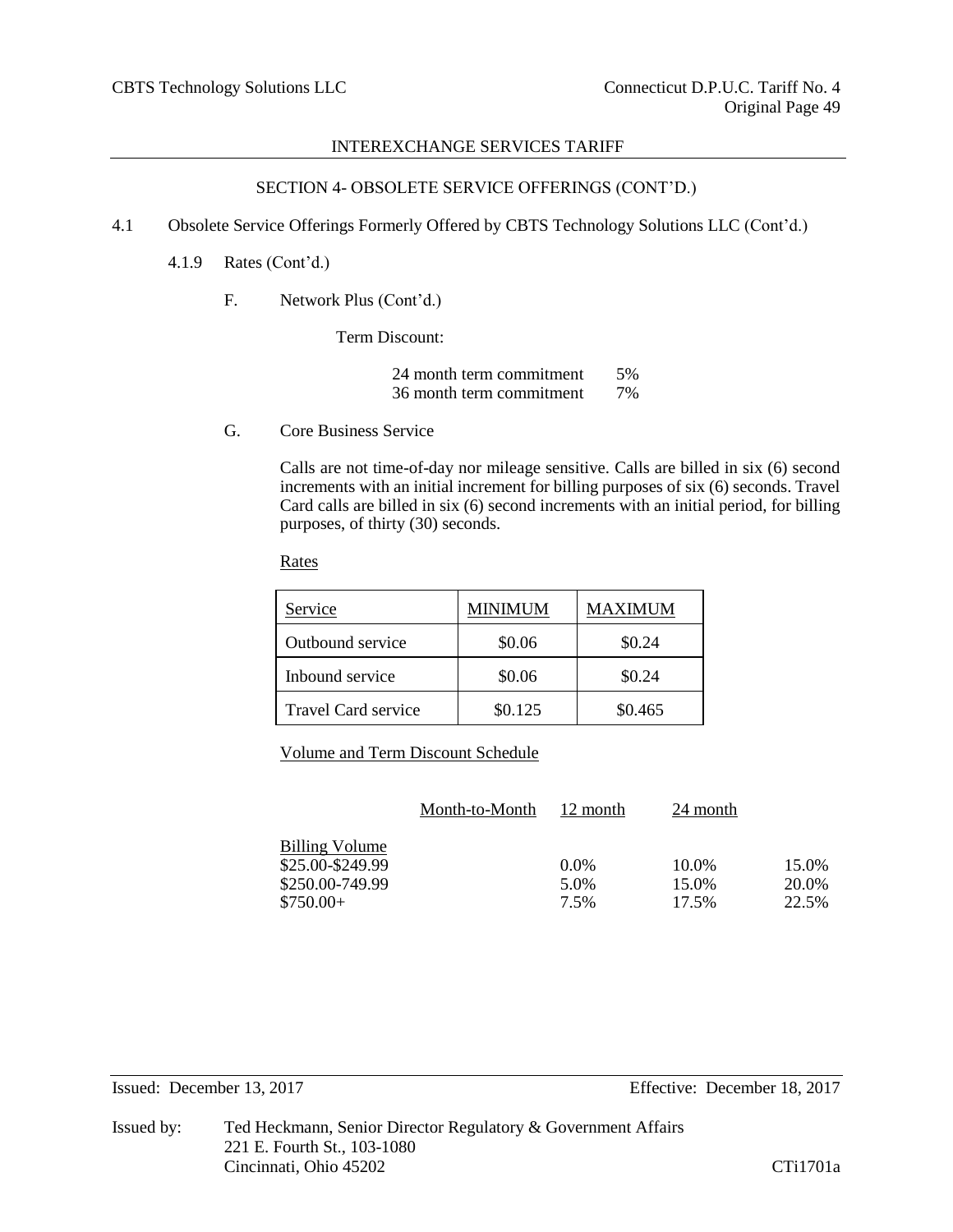# SECTION 4- OBSOLETE SERVICE OFFERINGS (CONT'D.)

- 4.1 Obsolete Service Offerings Formerly Offered by CBTS Technology Solutions LLC (Cont'd.)
	- 4.1.9 Rates (Cont'd.)
		- H. Enterprise Service

Calls are not time-of-day nor mileage sensitive. Calls are billed in six (6) second increments with an initial increment for billing purposes of six (6) seconds. Travel Card calls are billed in six (6) second increments with an initial period, for billing purposes, of thirty (30) seconds.

|                            | Dedicated      |                | Switched Overflow |                |
|----------------------------|----------------|----------------|-------------------|----------------|
|                            | <b>MINIMUM</b> | <b>MAXIMUM</b> | <b>MINIMUM</b>    | <b>MAXIMUM</b> |
| Outbound service           | \$0.035        | \$0.140        | \$0.06            | \$0.240        |
| Inbound service            | \$0.035        | \$0.140        | \$0.06            | \$0.240        |
| <b>Travel Card service</b> | \$0.125        | \$0.460        | \$0.125           | \$0.460        |

# Volume and Term Discount Schedule

|                           | 12 month | 24 month |
|---------------------------|----------|----------|
| <b>Billing Commitment</b> |          |          |
| \$3,000.00                | 5.0%     | 10.0%    |
| \$6,000.00                | 10.0%    | 15.0%    |
| \$9,000.00                | 12.5%    | 17.5%    |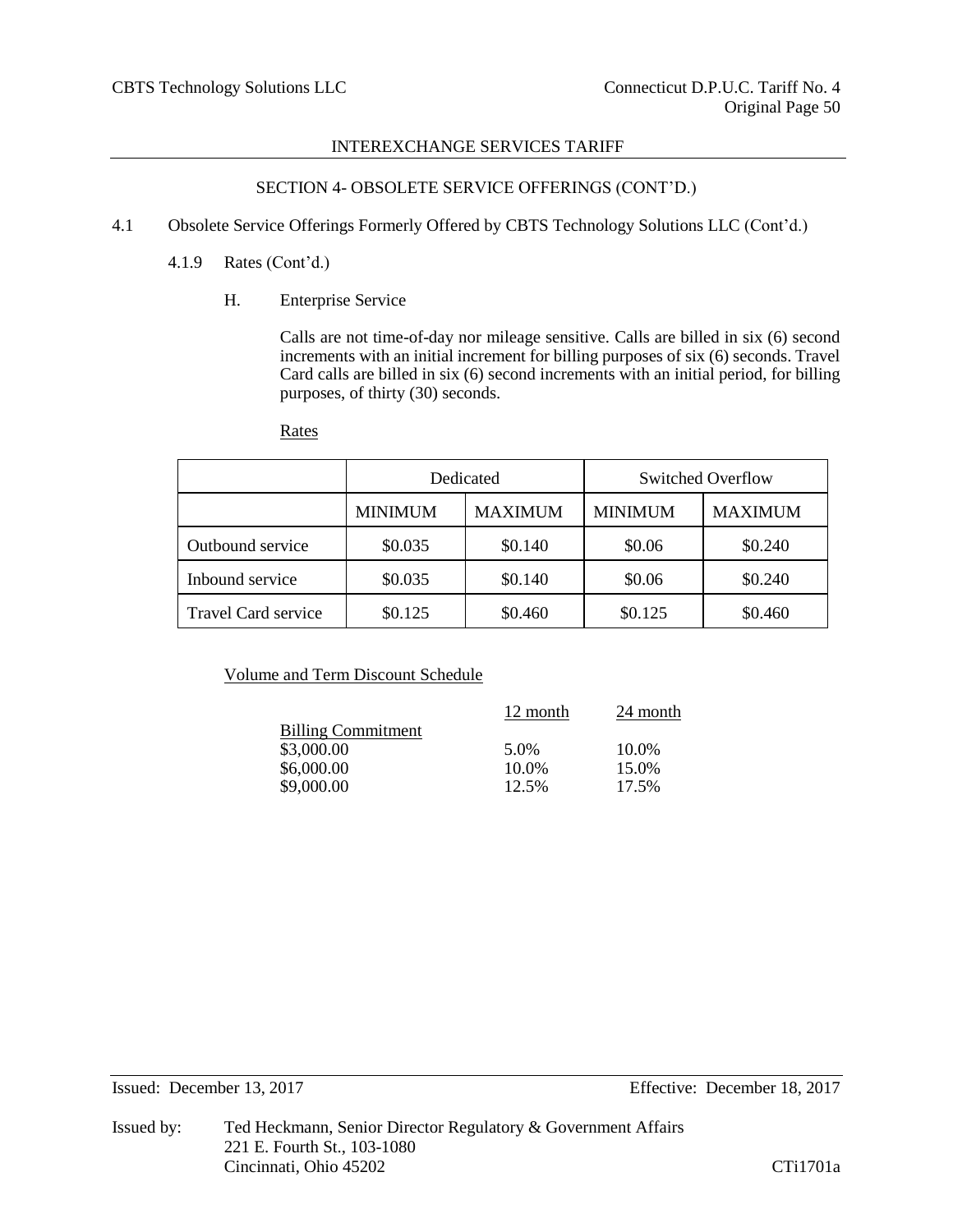# SECTION 4- OBSOLETE SERVICE OFFERINGS (CONT'D.)

4.1 Obsolete Service Offerings Formerly Offered by CBTS Technology Solutions LLC (Cont'd.)

4.1.10 Current Price List

A. Business Outbound Standard Service

|                  | <b>PEAK</b> | OFF-PEAK |
|------------------|-------------|----------|
| Rate per minute: | \$0.1500    | \$0.1500 |

# B. Business In-Bound "Toll-Free" Service

|                  | <b>PEAK</b> | <b>OFF-PEAK</b> |
|------------------|-------------|-----------------|
| Rate per minute: | \$0.1500    | \$0.1500        |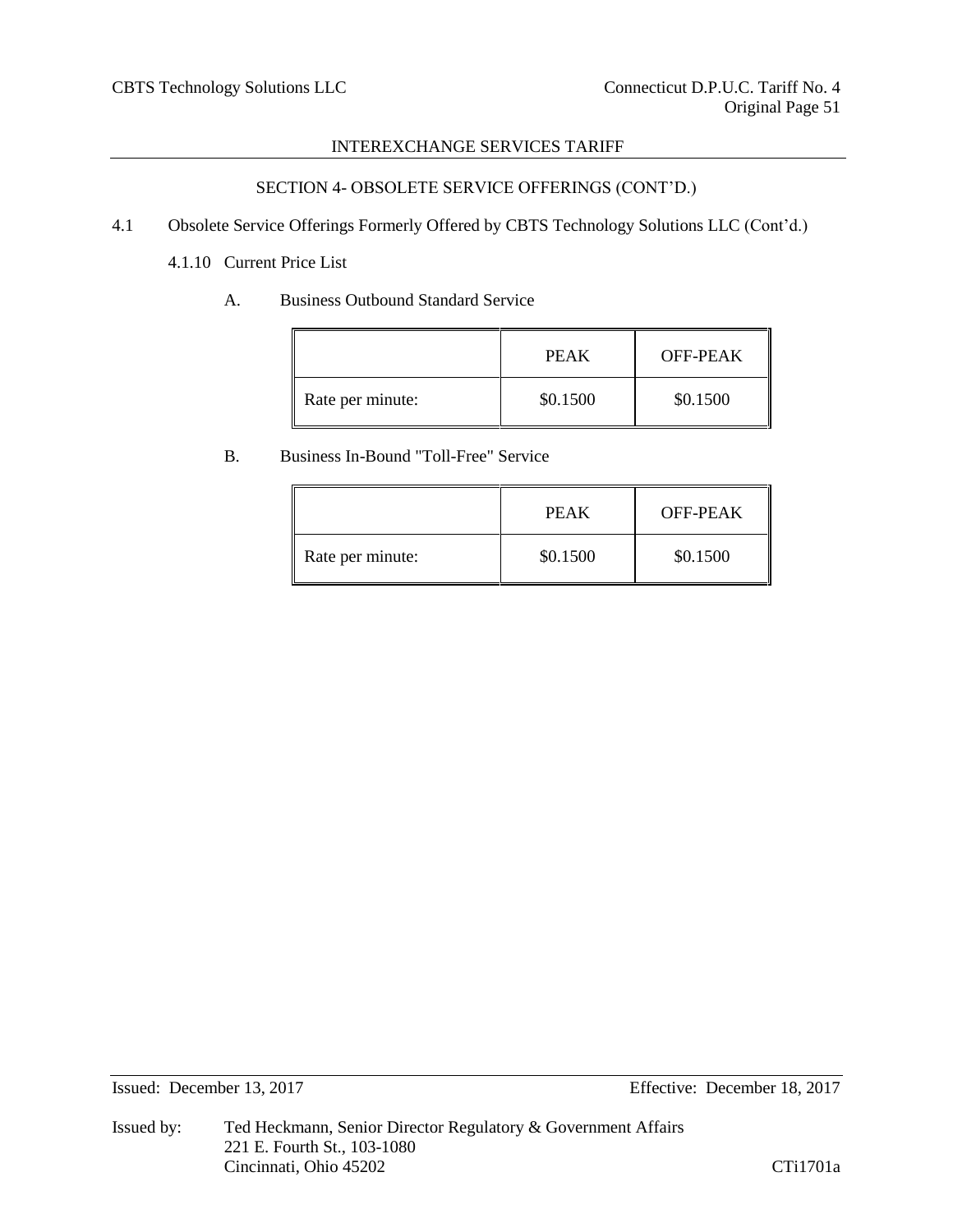# SECTION 4- OBSOLETE SERVICE OFFERINGS (CONT'D.)

- 4.1 Obsolete Service Offerings Formerly Offered by CBTS Technology Solutions LLC (Cont'd.)
	- 4.1.10 Current Price List (Cont'd.)
		- C. TravelMaster Select Service

| Rate per minute: | \$0.2500 |
|------------------|----------|
| Rate per call:   | \$0.0000 |

# D. Debit Card/Prepaid Card Service

| \$0.33 |
|--------|
|        |

# E. Association Program

Per Minute Rate:

| Product Type        | <b>PEAK</b> | OFF-PEAK |
|---------------------|-------------|----------|
| Outbound            | \$0.1200    | \$0.1200 |
| Inbound $800/888$   | \$0.1300    | \$0.1300 |
| <b>TravelMaster</b> | \$0.2500    | \$0.2500 |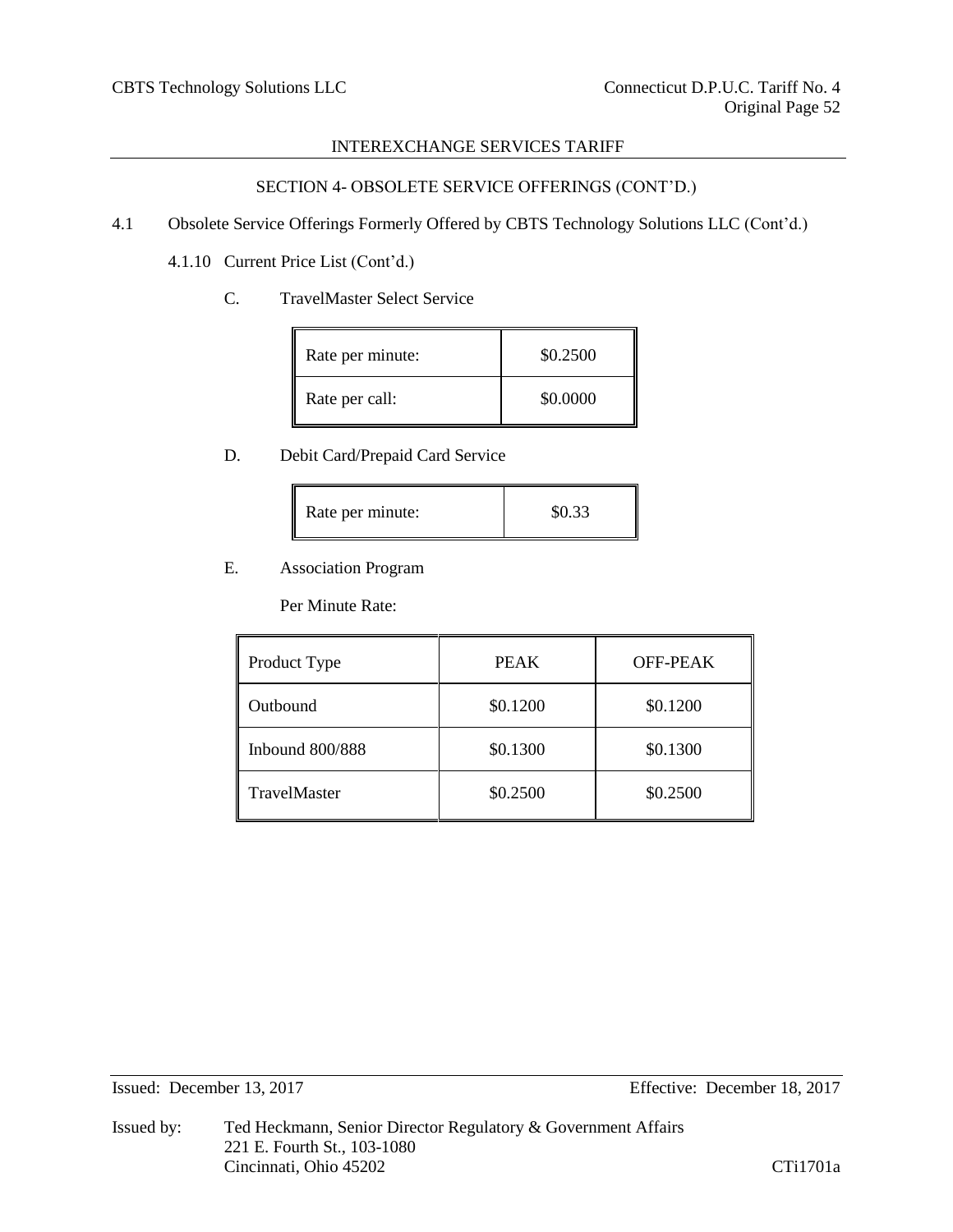# SECTION 4- OBSOLETE SERVICE OFFERINGS (CONT'D.)

4.1 Obsolete Service Offerings Formerly Offered by CBTS Technology Solutions LLC (Cont'd.)

4.1.10 Current Price List (Cont'd.)

F. Network Plus

| Rate per minute: | \$0.19 |
|------------------|--------|
|------------------|--------|

# G. Core Business Service

| Service             | Rate   |
|---------------------|--------|
| Outbound service    | \$0.12 |
| Inbound service     | \$0.12 |
| Travel Card service | \$0.23 |

Volume and Term Discount Schedule

|                       | Month-to-Month | 12 month | 24 month |       |
|-----------------------|----------------|----------|----------|-------|
| <b>Billing Volume</b> |                |          |          |       |
| \$25.00-\$249.99      |                | $0.0\%$  | 10.0%    | 15.0% |
| \$250.00-749.99       |                | 5.0%     | 15.0%    | 20.0% |
| $$750.00+$            |                | 7.5%     | 17.5%    | 22.5% |